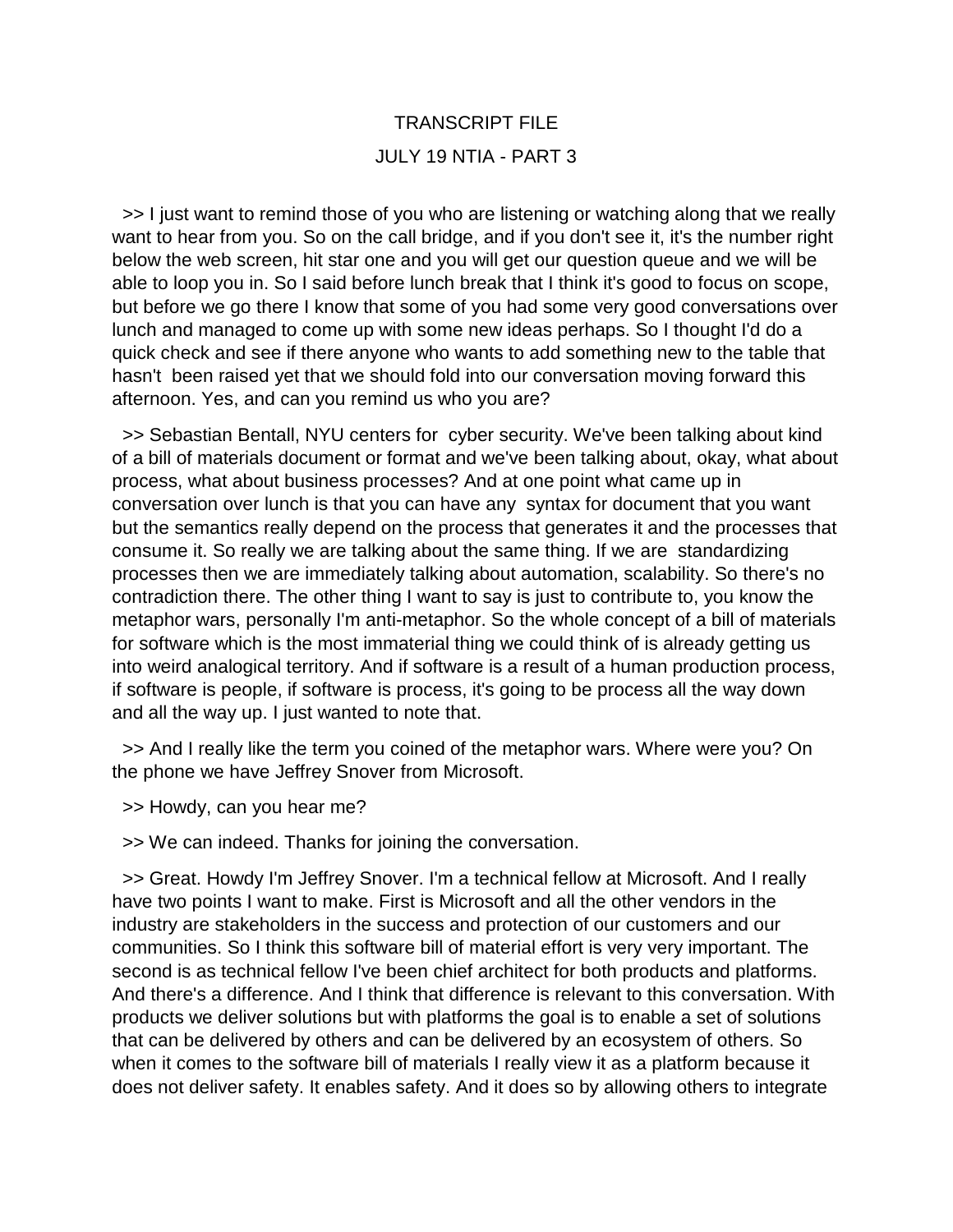information like vulnerability assessments and what this does is it then empowers the people who have the software components, it empowers them to become safe and allows them to identify potential risks and then potential strategies to mediate or address those risks. Some of those solutions might be, I'm going to byproduct A versus product B but more likely it's going to be things like I'm going to press that vendor for a patch or implement a compensating security control. There's lots of stuff that isn't going to be patched. Vendors that have gone out of business etc., but you can still, if you know what your risks are, you can often address those risks through compensating controls. Firewall rules. Disconnecting things. Ensuring you've got good auditing etc. So those are the two points I wanted to make. Thank you.

 >> Thank you. I appreciate that. Any other observations, ideas, thoughts you've had over the last hour that you want to put over the table as we work thinking about scoping?

All right. What I wanted to do is pull up a slide that Jim offered earlier that I think was a very good scoping. And that means we are not going to have the notes taken live and that will give me an opportunity to also thank Megan Dozier. For those who don't know Megan Dozier is part of the cyber security team at NTIA and she does a lot of the national security work that hopefully you don't know about. But has also been instrumental in our multi-stakeholder processes. This might be a useful straw man for thinking about sort of the scoping question and the definitional question. And whenever we are talking about security people also, and we talked about this earlier, I can't remember who raised it, but this notion that there's going to be context specific issues. Perhaps things that are, where the risks are a little bit greater where we may need to think about it slightly differently, or it could be useful to have a single notion that spans most of the sectors. And so wanted to turn it over to the body to say, is there, does this graphic, if we are saying, when we talk about what is a bill of materials? What do we want it to be? Can we use this to sort of drill down on where you would like this to land?

 >> Well, since I want to make this as focused as possible, I personally would like to have it include all third-party external components to the vendor's products. Sort of in between the all and the [text] service row of components sort of thing. But I do believe all the time issues there are viable, doable and necessary and should be included as well as the breadth issues, or the naming and the component related information. I think component naming is going to be the harder part of this. The automated format is not going to be as hard as everybody thinks it's going to be.

 >> That's a great point that the component naming, and we were talking about this a little over the break, is a problem that both [SWID] and SPD] shared. That everyone has this challenge. Yes

 >> I wanted to, that the 1 inch cube with the first three surface sub area [naught] right now, getting there would be like a step forward. For us to either do coordinated disclosure or understand whether these offer larger project rather than subproducts. So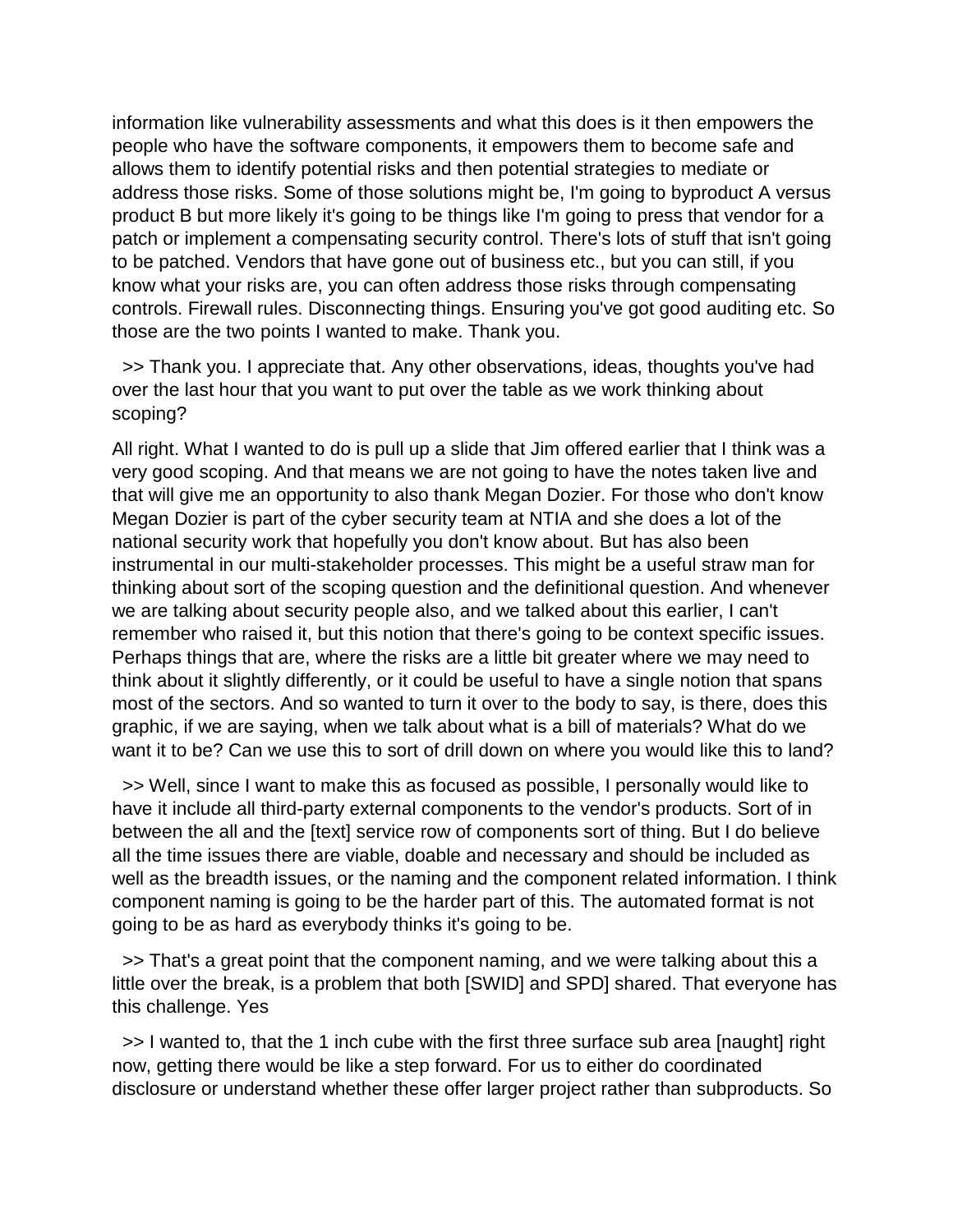starting, if treat those if they are 1 inch cubes would be a huge progress from where we are today.

 >> I think that in breadth there's this business of dependencies that are not components. So, if you want to install this particular application, you know, you also need to be running, or it requires, and they are not necessarily folded up under, but they are prerequisites for. And so I guess there's a question about, you know, what are those kind of associated applications, packages or infrastructure pieces. Because people can update their core software, but that doesn't necessarily guarantee they are updating at the Apache that is running alongside it. And so I think that's one of those discontinuities that creates gotchas. So how do you understand the stuff on a system level. Not just on an application level.

>> Can you make this concrete for us and I'm going to speak

 >> I would say kind of associated or, associated dependencies or dependencies that are not components.

>> Are we talking compiler flags and things like that or...?

 >> You know, you may need a particular database. Or you know, so SQL, right? So you know there are I mean especially in a web services architecture, there are components that are necessary to be present in the same system. And so I don't know how we really deal with that because people can have an initial install when they buy something but then they only update the core application. So there's all this peripheral stuff that is a dependency that needs to be understood as part of the same system and I don't know how to deal with that. But it's definitely something that should be part of the situational awareness of what you are dealing with.

>> Josh?

 >> So I'm really intrigued by this model. It makes me want to go dig up some old notes. There are some parts that are snagging me and I can't put my finger on. I was going to propose that maybe a working group would be to flesh out kind of like a turn of the crank too to something like this but I'm also intrigued at something you said about what is the unit of response time. So, something like what is in it probably needs to be more standardized across sectors, but maybe how often you do it is the way you differentiate yourself as the maturity level. This is one of the ways they rank hosting centers is like, can you do a patch in production, patch with downtime, you know etc. etc. So I don't want to codify this as truth at a glance. I'm snagging on a couple things. I will say though that known vulnerabilities tend to adhere to versions as opposed to this idea of a component name ID. Licenses adhere to project, vulnerabilities adhere to versions. Discrete versions. So, there may be natural ones and when I said let's do a survey of existing practice at banks or in regulated industries, one of the reasons is I bet we can map a heat map as to which altitude on all three of those existing practices live on.

>> Tom, you had two fingers?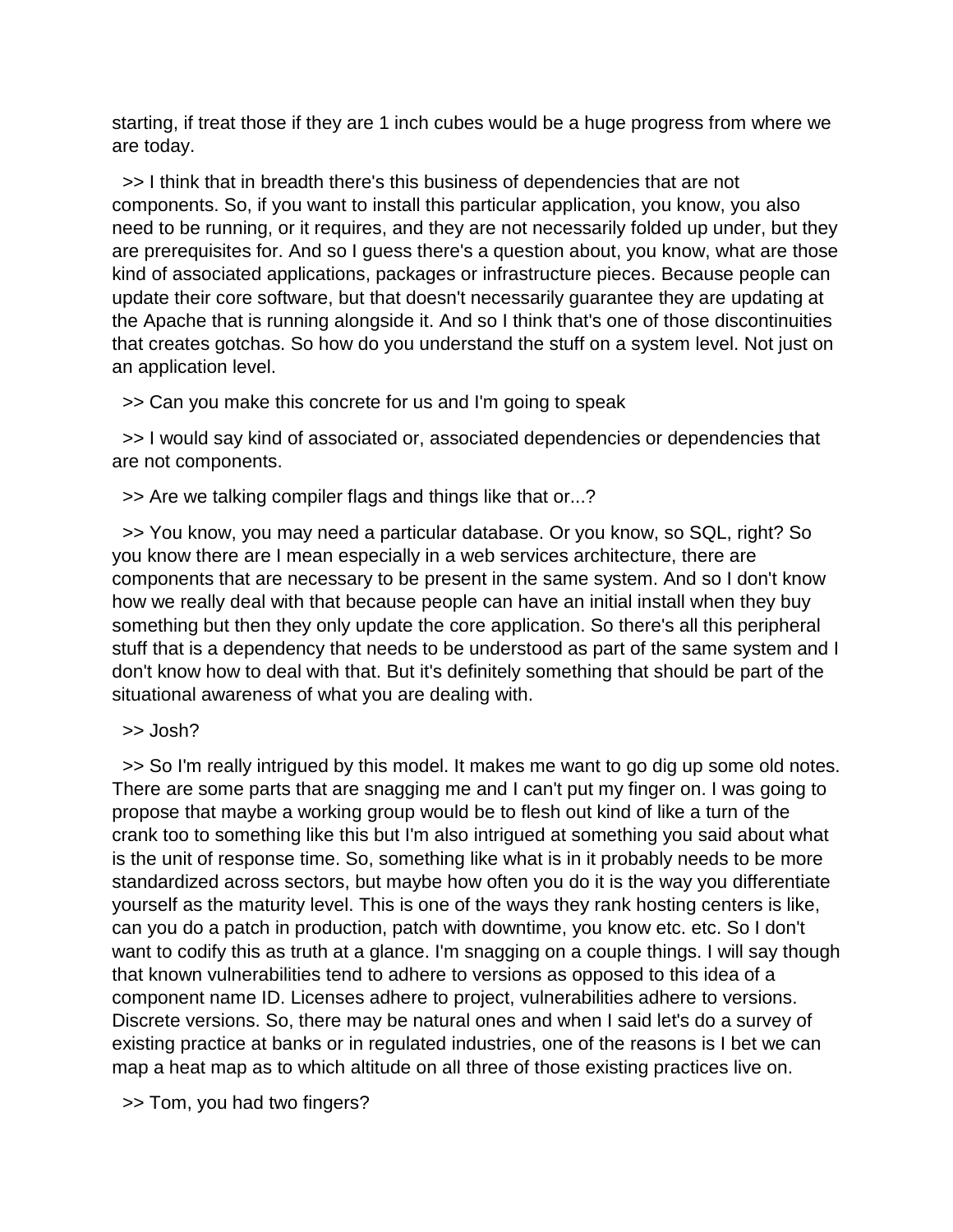>> I wonder if there's room, this is thinking out loud, but I wonder if there's room for trade-offs along this space, such that if you cannot for whatever reason provide minor version information or patch level information, you then should provide snippets for comparison purposes. An edge case that has come up in discussion was the vulnerability that ended up being traced back to stack overflow answer. So it had been copied and pasted into knows how many projects throughout the world.

 >> Further thoughts on scoping? What do we mean when we say S Bomb? Jim, this is your slide. Can I put you on the spot and say is there a, would you draw the volume on this set of space?

 >> Yeah I would, picking up on what Josh said, I think it may actually be that two of the dimensions get fixed and the third dimension is the one that is allowed to vary and I think Josh was suggesting that perhaps it was the time dimension. And that might be a useful model for us to work on.

>> Okay. Kent?

 >> Just so I'm understanding here, the time dimension from a vendor perspective is when I publish software. So when I send something out I make a change to my software I should update that file for whatever reason right then and there so that there is an accurate depiction of what's on that system when it is installed or in that package when it's delivered. So from that perspective, at a patch, when a patch occurs, yes absolutely. Any updates of any type, a hot fix or the like, absolutely. At a major version change or a minor version change, absolutely. That's not real time. But that's accurate reflection of what I'm putting on that device.

>> Just to clarify...

>> One, two...

 >> I just want to respond to that point. I think the time dimension isn't necessarily when the vendor makes the change. It is when the vendor makes the S Bomb available to the world.

 >> From the standpoint of at least how I have been looking at this, S Bombs are created as part of your build process. It's not something that is different and distinct. So there is included in the package that goes to the customer. It is included, there's multiple potentials here. One for what's in the install package and one for what's in the deploy package on the machine so you could actually have two S bombs on a machine. One that is more holistic and one that is runtime. And as such they may have slightly different information in them. But that S bomb goes the same time the product goes to the disc.

>> We've got one, two, three.

 >> All right and I should of been clearer. I don't know if they have it handy but if you remember my three columns like the inventory itself is a build time thing and basically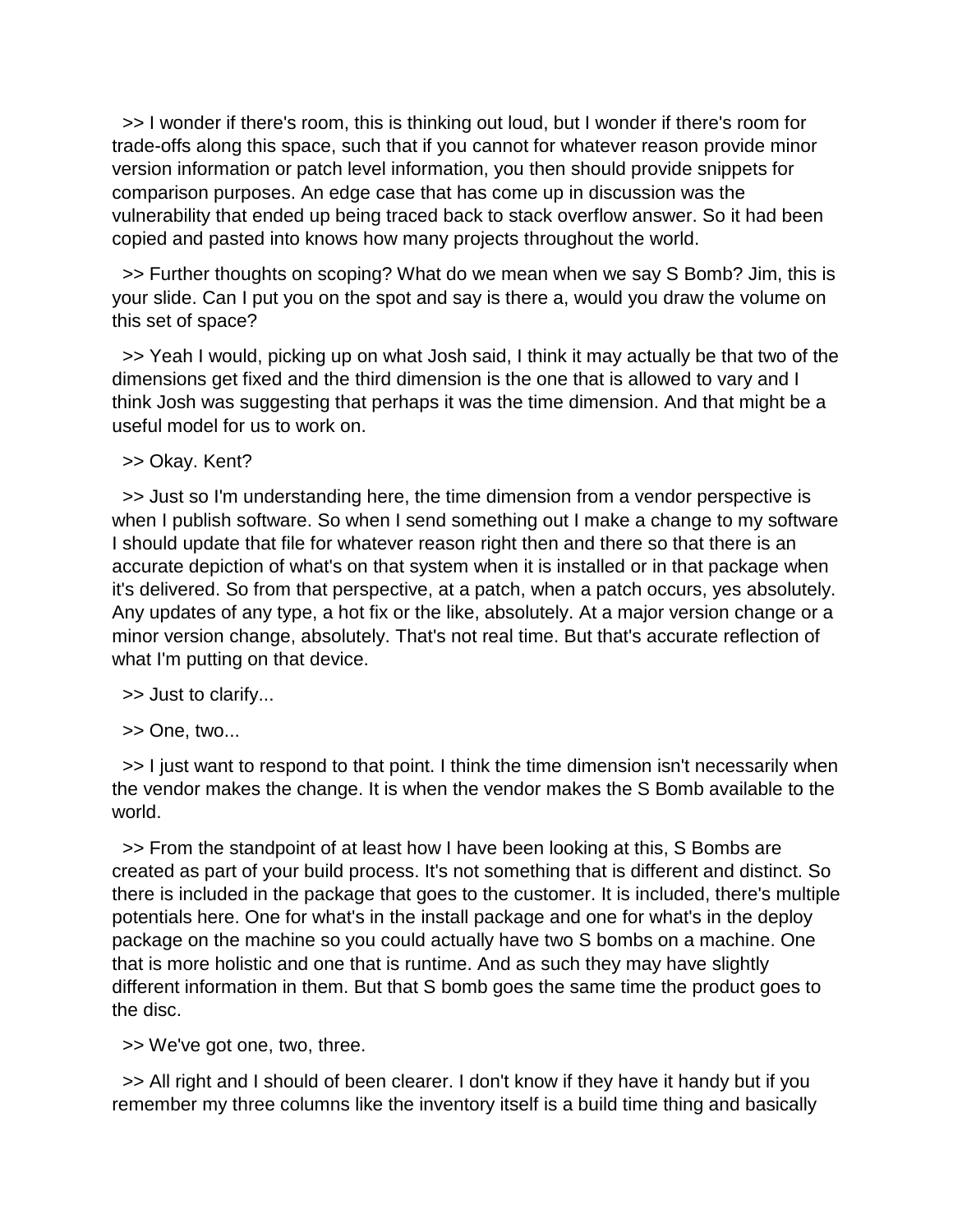the cadence that Phillips does for the MDS 2 reports is every time new software is pushed a new S bomb is pushed. So it's a release cadence. Column three there is they've done some sort of triage to say here are the known vulnerabilities and they don't want to update that in real time because new CDs are reported every day so he's opting for a quarterly refresh of his column three, you know, risk attestation but he doesn't have to do that one at all because this is a voluntary best practices for column one, which is the inventory of parts, not necessarily column three of a triage of the potentially exploitable vulnerabilities

 >> Right. If we are able to sort of specifically focus on the S bomb itself and the transparency from the vendors then we can build a lot of tools on top of that information. That will be beyond just vulnerability focus. I can see support issues as well, you know if somebody has a problem. Tell me what's in your S bomb file. Run this little program. It shows you exactly what's in the file. Makes it easy for support, instead of trying to dig out from the customer what it is they are actually running on their network or trying to find contracts to make sure they have the right information.

>> Jen?

 >> Jen [Addis] from [Reppert] seven. I have probably shocked the shit out of most people in this room by being quiet for most of the day today

>> And for those of you who are curious...the favorite did win.

 >> I'm sorry yes , anybody who [fair games that] more for you. I have a question that's probably a stupid question but I'm going to ask it anyway because I'm apparently here to embarrass myself. Do people issue release notes? Is that a thing that people do or is that just [rapid 7]? other people put out release notes when they put out an update to the product generally speaking. I guess my question is this why is is not part of the release notes process, like providing the update is not just a standard part of that process.

>> A good question. I'm going to give Kent a very quick answer and then we will go

 >> Well, release notes are human readable and they are not format and structured and we want machine-readable so that we can automate for vulnerability management tools or other security automation capabilities.

 >> Bruce, and just as a reminder if you're listening on the call bridge hit star one to join our conversation. Our operator is sitting by.

 >> I would agree with the release notes just answer that point, but the point I wanted to bring up is there's deployment options that happen on many software and a lot of these things won't get deployed and if you want to know, so for instance you may have the Swedish language version instead of the English language version of something and only the Swedish language version is vulnerable. So part of this has something to do with the deployment options and there's many products or some products at least where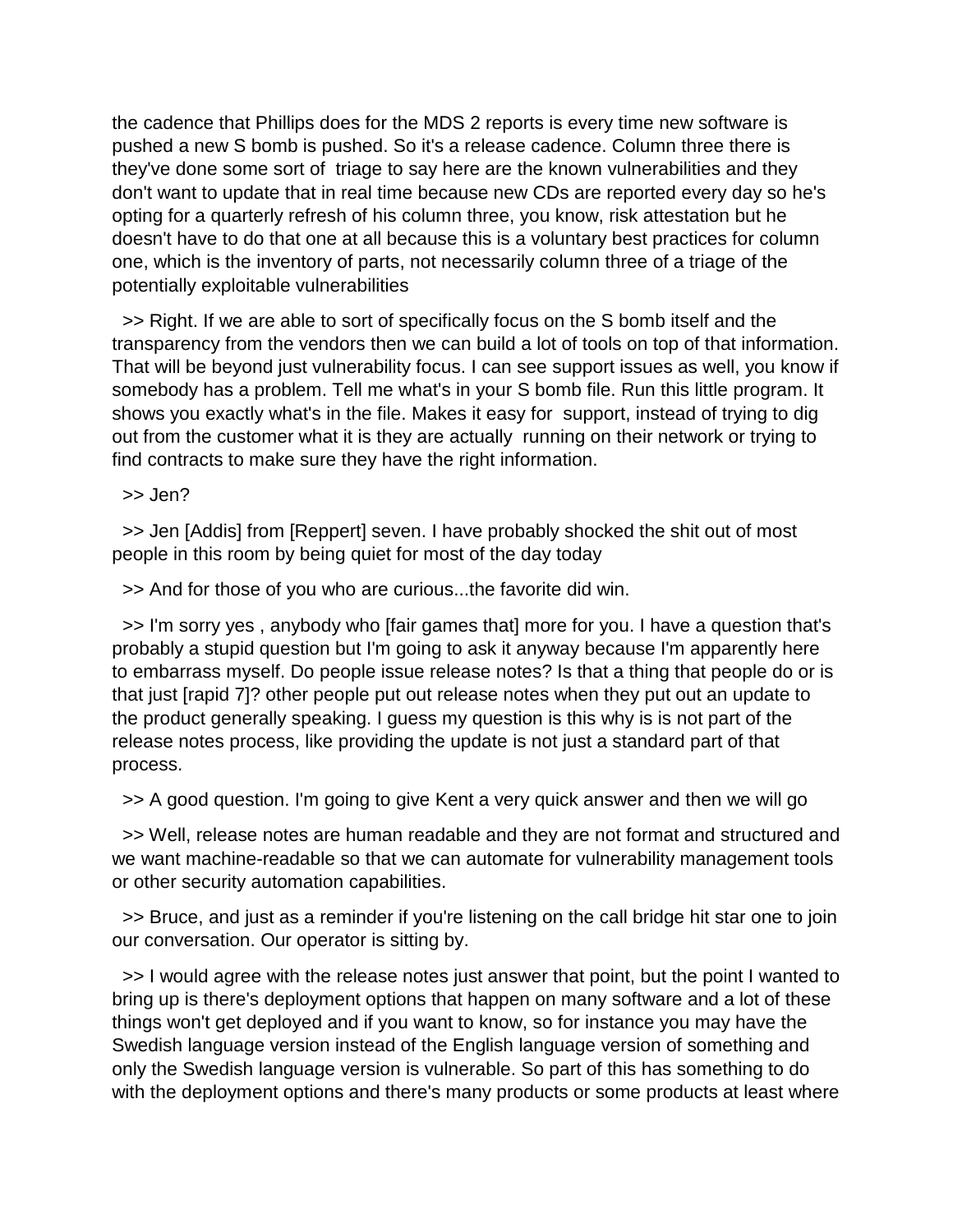you can install different versions and it will pick up different versions in the same source to get you there. And I think Java was that we at one point for example. So that's a consideration if we are going to be comprehensive here. That should be put in.

>> I have a two fingered response.

 >> Just to unify that comment and the release notes machine readability comment, it would be really good to create some either carrot or stick or best practice that release notes actually are machine-readable. Because the only way to resolve the deployment issue is to have some kind of explicit and formal description of some vulnerability in some deployment in a machine-readable way so that people who are parsing machinereadable release notes can understand what's what. And it would be of tremendous benefit. So as we talk about formats, you know beyond SWID and SPDX can we come up with an industry perspective with some kind of shared understanding of what a set of release notes looks like so the customers can act on that information more efficiently.

>> CSAF

>> Sorry, can't is a just a one off or something that we should…?

 >> There's standard formats for security advisories that can easily be leveraged into that type of thing. That's a bigger push for vendors to update I think and most people to do. Release notes have not historically been in any specific format. I don't disagree with you. I think it would be a great thing if we all started using it. But I think that's beyond the scope of what we are trying to talk here.

#### >> Chris?

 >> Especially with release notes were talking but on premise software we are shipping delivery of something to the customer. What about SAS, what about an API. Most people in this as we get to the real dev ops world when you have API you are updating every day. One day I'm a consumer of that API. I might be vulnerable because of a component there. The next day I am not. So I just don't think the release notes model fits into that world.

 >> And you just put something new that I don't think we've talked about, which is nonon Prem software.

>> He did have it on his slide. Some thing to talk about.

 >> I think what we are talking about here it's already a common practice to include links for example your bug tracker that has a list of all the issues and that may actually be dynamic anyway and it's out there for posterity for somebody to come back and take a look at what was actually fixed in this particular version. Right, so in that sense the bug tracker issue is basically machine generated at the time you want to produce it if you have a system that's producing the bill of materials and you should for all the reasons we talked about, attaching that year otherwise human curated release notes should be a no-brainer, just something you are basically already doing.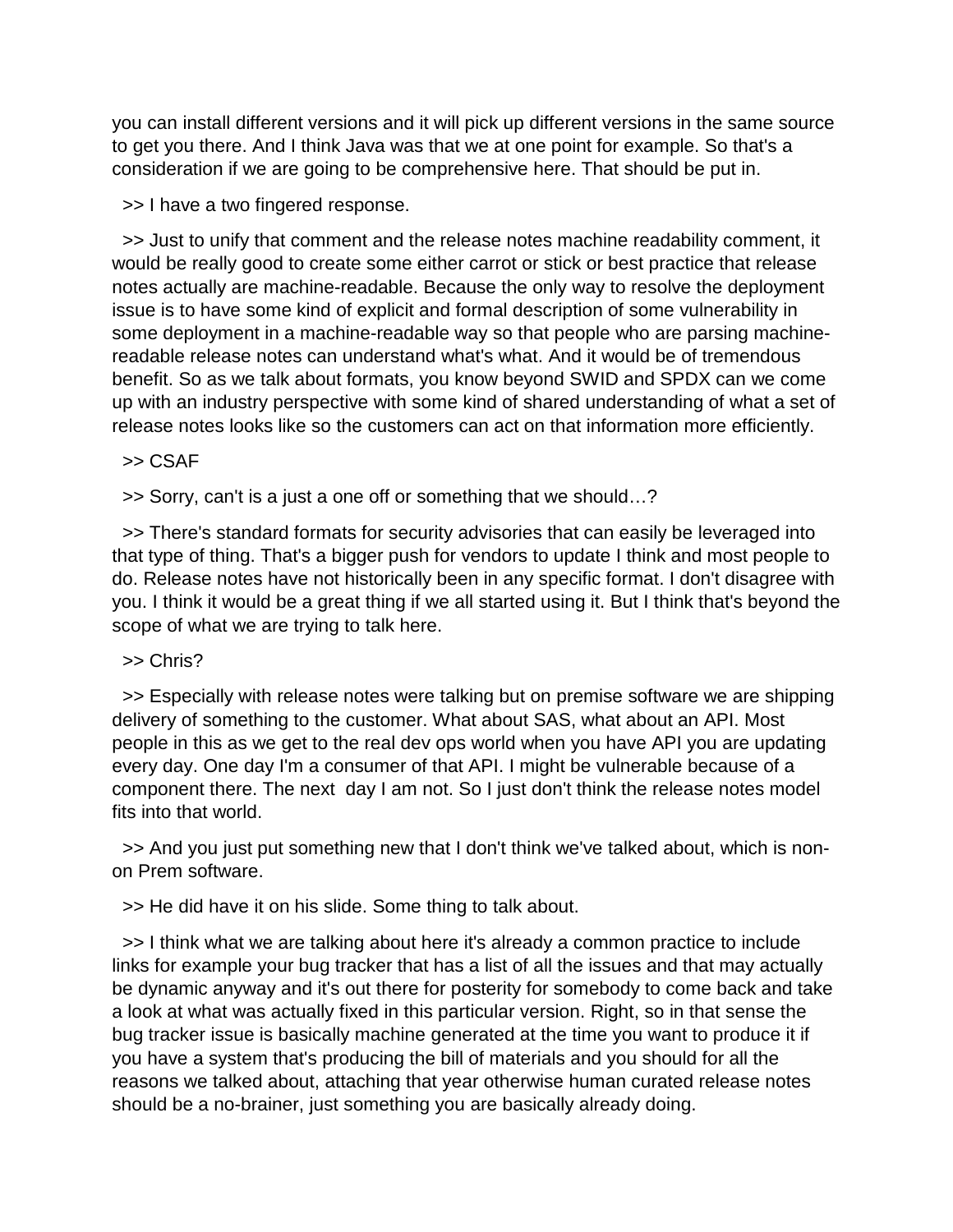#### >> Yes?

 >> So going back to my earlier comment of starting with the inch cube is really if you did start with the very minimum of all three dimensions, could doing time dimension on a live is not very difficult I feel like. If you started with something very basic, just saying can I create this software today to find out what components have been added as a differential should be very, not very difficult. So I feel like if we start with something very basic like that to target, the time dimension is one of the easiest ones to solve. You can always create, if you had a template, say whatever [EXON] looking template or JSON. I'm not going to get into that argument. But you get into some format and then you're able to online query it to find out, you can solve the SAS problems, the past problems, all of them, but live querying to find out what is the version of today's come all the components sort of

 >> So this is, keep this data at some fixed point server side on the vendors in the vendor's website?

 >> I'm saying give interfaces to query this on every software that you deliver, you have all the components already identified now. Just give a way to update it on the software if only one component was updated when you query it you basically get all the information about open SSL version is this much higher than where we started.

#### >> Bruce?

 >> I think we should decide if we are going to limit this to on premise or not. I mean if we are going to do both, that's, they are very different. And I think we will make a lot more progress if we go with on premise and then later maybe extend that to clout or whatever you want to talk about. If you're going to do cloud you should be able to just have an online API that says give me my inventory of what I'm running. But that's a long ways from where we are at right now.

>> Important scoping question.

 >> I have to agree, Bruce. I think it makes it easier and better for us to focus and make some successes first and then move past that.

 >> Okay focus and on Prem, I want to allow someone to argue and say there's, we should include the scope of having SAS cloud, something in that space. Anyone who wants to sort of argue and say that we should try to include that?

 >> Well the world is hybrid, right? Like your IOT device talks to the cloud. Your mobile app talks to the cloud. The majority of development these days is both. So I don't know how you can just ignore the back and that might have a vulnerability that's exposed through an on premise piece.

> The cloud native companies are also much more like Sunil was adjusting where this is a byproduct of this STL and I was whispering to him like micro services are these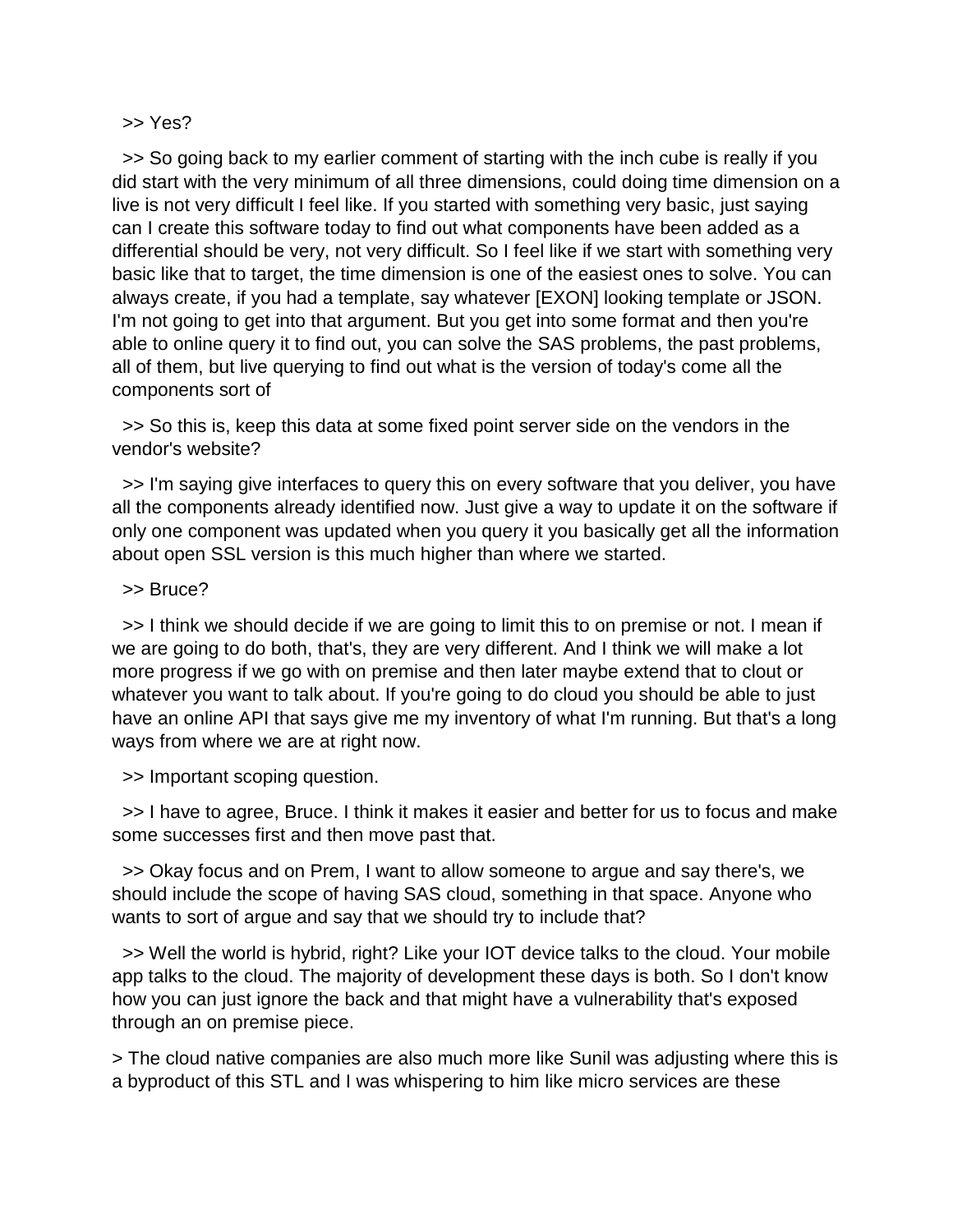complex matchups where you don't even architect the software. It's just some interactions they could machine generate their machine readable build materials.

>> Okay yes?

 >> Thinking about cloud software services stuff might get us into the headspace of imagining S bombs as like a process automated dynamic thing as opposed to a static thing in the first place and that might elevate the discussion.

>> Okay, thank you. That's a good point. I want to go to the phone. Steve?

 >> Hi, Steve [Spring]. I'm one of the project leads over at OOSP. And I just wanted to make a few points that I think in order for an S bomb specification to be successful I think it needs to be simple. We really need to make this effort successful in the free and open source community. We want it to be adoptable. I think we want it to be expandable and let the commercial vendors innovate and compete on their differentiators. Initially I think we really should keep the focus there a narrow. I also want to, I'm not a big fan of the S bomb because as we've heard earlier there are vulnerable hardware. And hardware is shipped with IOT devices. And I think that should be part of our vernacular.

# [Laughter]

 >> Sorry, the comment you missed as you might have helped coin the term H-bomb and I think there is consensus that we should avoid that one.

 >> I agree. And my third point is really about being lifecycle agnostic. And whatever specification we come up with I think really needs to have a decentralized scope as really part of its core.

 >> Those are fantastic points. I'm not seeing folks, other than the point that understanding cloud development practice is going to be useful, not a lot of people seem to be saying that we want to from the start actively try to include non-on Prem software. And I think one way to cleanly divide that is if there are folks that are interested in off Prem cloud SAS stack things that can be a particular separate working group. That's great. I think that's a great way to make progress. But I'm getting the sense that for the folks that are emphasizing let's do this from a proof of concept, start with the easy things first, we will focus on on Prem software as well as some IOT component or medical device component. Further thoughts on that? May I request you put your mic on?

>> Sort of irrelevant, I was going to ask if we could see the list on the screen.

 >> Great. We are going to go back to the notes. Okay thank you. That is the, Eric would you introduce yourself

 >> Eric [Winer] from Cisco. I was going to say that if you are going to accept this idea which I think makes sense of starting small testing and then seeing what's valuable moving forward there was a comment earlier on about trying to figure what problems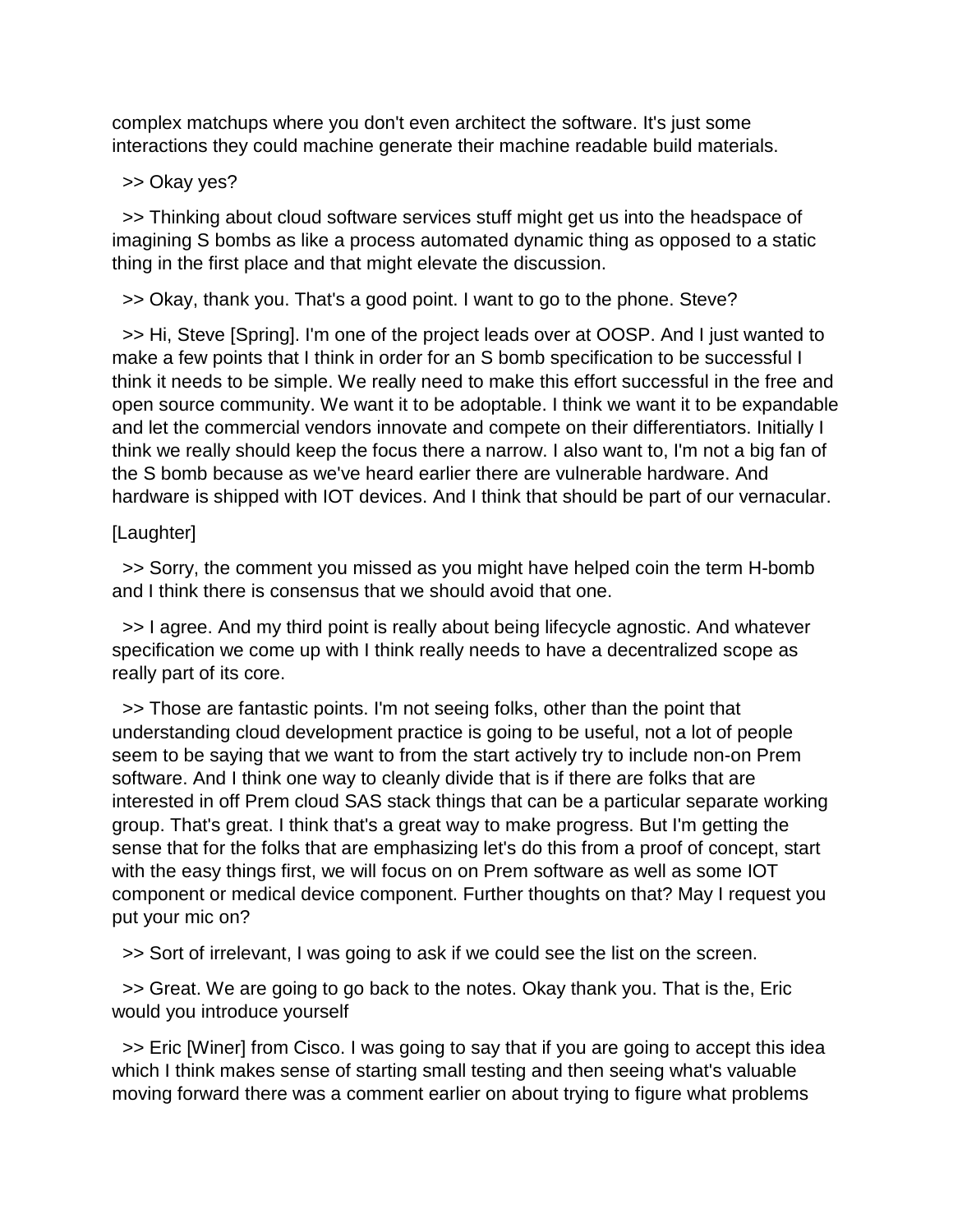you are going to try to solve. So I think that figuring out if there's a core problem that you think you can solve with this kind of an approach, testing it and seeing whether there are other places that it makes sense to expand that model and in other places to solve similar problems.

>> Good point. All right, yes?

 >> I was going to say I think focusing on the on Prem first as opposed to the crowd helps clarify I think why most of the room really wants to do this. Which is when you receive something from someone else you don't inherently know what's inside it. So that bill of materials or the food label helps you understand the ingredients, whereas if you had the ingredients for the cloud and it's buried way down inside what are you as a consumer going to do with it anyway. Hopefully the team running that service actually has it and is responding accordingly. And I think that's the difference between these two cases here.

 >> You want to respond? And then we will go to Jennings and then we will go to the phone.

 >> Which I mean I think comes back to why you're trying to figure out which problem you're trying to solve because you have to need to know who would find this information useful before you decide it's worth trying to produce that information and push it up to somebody.

>> Jennings, who would find this information useful?

 >> I would. And I think part of this is also as a customer or potential customer of a company understanding their basic security hygiene. So even if it doesn't help me with incident response and vulnerability management in my data centers I want to know that that SAS provider actually gives a rip about security and actually documents these things. So there's a host of reasons. There's a whole lifecycle management piece that has to be kind of considered.

 >> Great. First I want to go to Jeffrey Snover on the phone and then we will go to Kent. Jeffrey?

 >> I wanted to say I think the conversation about on premise hybrid cloud is actually masking the deeper issue. I think the deeper issue is supplier, deployer, securer and then consumer and I think where it makes, I will highlight that I think the idea of a software bill of materials from someone who is supplying something gets delivered to someone who then consumes it, deploys it and is responsible for securing it. That is one set of issues. When you then say that same information should be exposed to the people who consume it, whether it is the user of an application or the consumer of a micro service etc. I think that is a very different set of issues and much more fuzzy and complicated and really quite an order of magnitude more difficult.

>> Thank you. I've got a two finger from art and then over to Kent.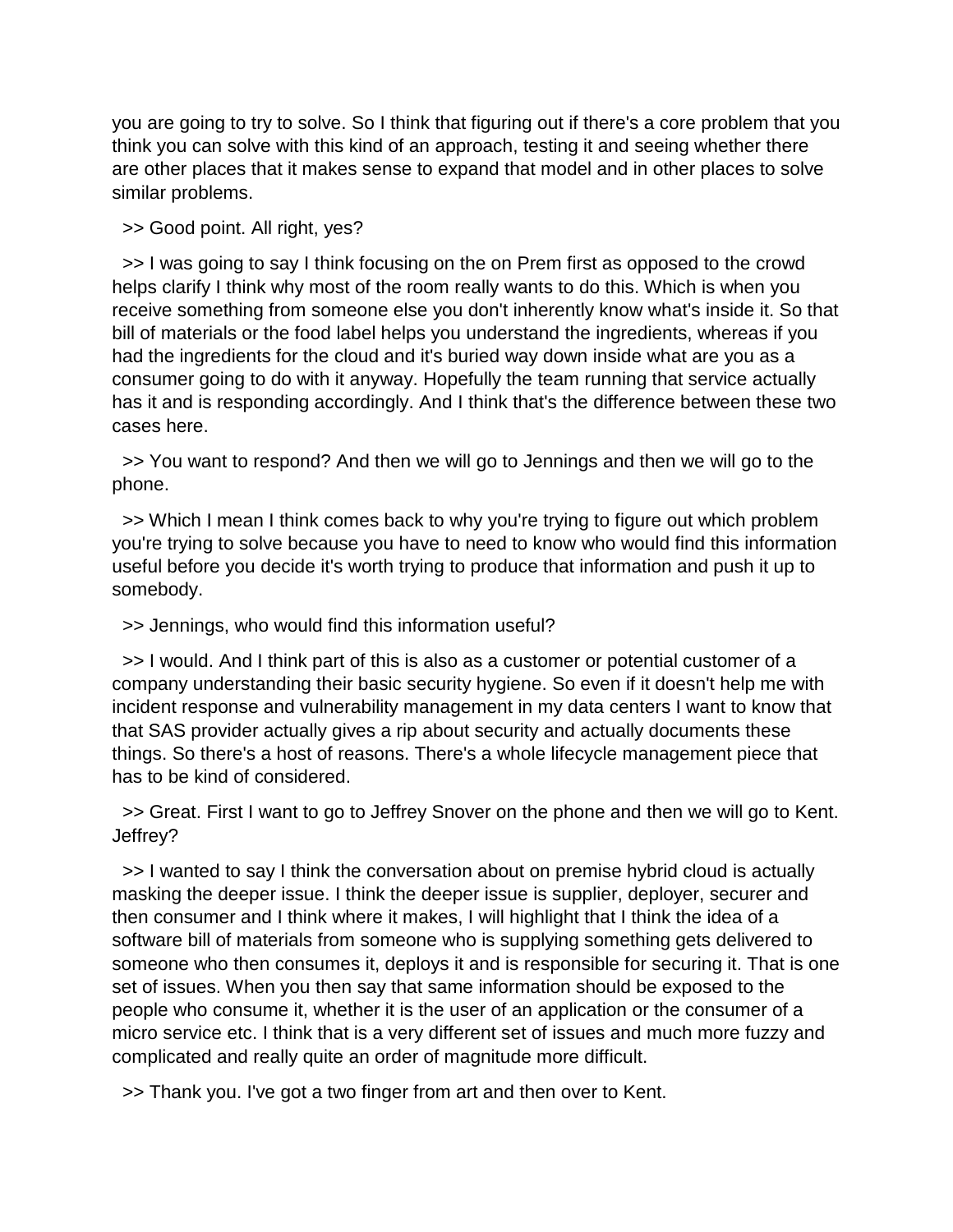>> It seems to me if we are going to get as far as producing the S bomb, providing it to anyone is pretty much trivial at that point. So I'm not sure we need to worry about the distinction as to what anyone's role is. You have it. You can make use of it or not basically.

>> Yeah. Kent?

>> What he said.

## [Laughter]

>> We have Kimberly on the phone.

 >> I think that the comments that have been made about scoping and the problems we are trying to solve our right on the money. And in that sense is a software bill of materials to inform customers of  $Z$  [lib] in the word processor, they can't update  $Z$  [lib] they can only update the word processor. Like how much benefit is there in that. While on the other hand we have a very very clear benefit to the car manufacturer who bought a piece of technology, integrated it into the car, the need to know what's in that technology. Me as the car owner I don't need to know that there's a component in that entertainment system but the car manufacturer does and I think those are some of the scenarios of the software bill of materials is most beneficial to defenders and is easiest to potentially test in the smaller scope. It does need the sort of on Prem. It is very very specific health and safety related and then we can take our best practices from that to how can we expand that further. Cars, healthcare. Whatever you were talking about. I think supply-chain is a really really compelling argument for software bill of materials. If we are using software bill of materials to basically push vendors to level up there security maturity for third-party components, I think we are using a hammer when we need a screwdriver and we are taking one tool to solve an underlying problem around what is the tooling, what is the update pattern, what is the vendor culture and responsibility and hygiene around these third-party components that they are delivering to customers. And I think there are other tools we can apply there.

>> Thank you. We have a response in the room.

 >> Right, so I think we want to be careful not to fall into the slippery slope of saying users can't defend. You know I think in the case of the hospital the legacy device knowing that there's a vulnerability there you may be able to sandbox it and safely use it. That's clearly not the case in every example but that wouldn't be a reason not to provide it.

>> That's a great point. Yes?

 >> I think we just need to make sure we distinguish who the user is because the user is both a secure and the consumer. Right, and just to use another metaphor, you have a food manufacturer, you have the grocery who wants to have organic foods, you have the parent who buys it and you have the kid who consumes it. The kid does not care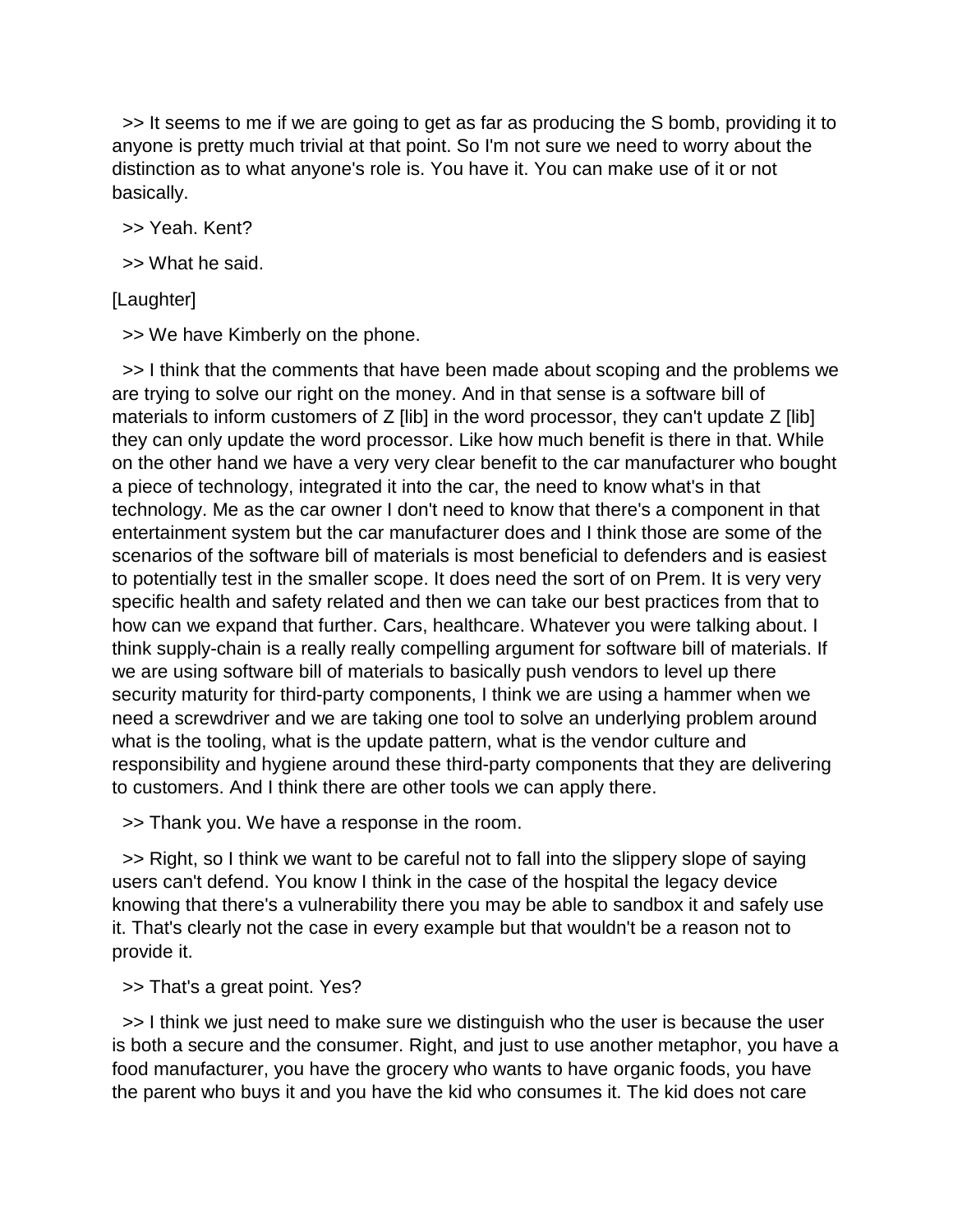what the ingredients are for a bag of potato chips but the parent does. So I think in this case it's really ending at the securer. The bill of materials is probably most relevant for the securer but the consumer is not going to care. They are both users though.

>> Steve Lintner on the phone?

 >> Thank you. I'm sort of running behind here because I'm trying to watch the video and then, which runs about 10 minutes behind the audio from my phone. And then by the time I get called there have been four or five more comments since I hit the request. I think the usage scenarios are the critical piece to understanding what ought to be done in this bill of materials space. Assuming something ought to. I've heard things all the way from understanding the suppliers process and getting convinced that the supplier actually has a security process through a user organization being able to defend themselves in certain scenarios can maybe, I'm not sure I really heard individual users defending themselves but I suppose that's a possibility or at least gaining confidence. And I think being explicit about what the objectives is, what the objectives are is just super important to deciding what needs to be done if anything. And one other point I guess two other points, you know a developer you know, producer ought to have command of their third-party components as part of building a secure product. There are lots more about things to do about building a secure product but that is sort of a must in today's world. But getting that confidence may not require may not require releasing a bill of materials as long as the developer has it and is actually using it to stay on top of what's happening with his components and patch them or replace them or stop using them as necessary when something goes wrong. Sorry for the long-winded response.

 >> Thank you I appreciate that and forgive me for citing you in this but Steve Lintner in safe code actually I have a fantastic and fairly brief document on tracking third-party components in the software development process that if you have not seen is a great resource. So we've been talking a little bit about scope and I got a sense that there's sort of, we can have some simplification and some targeting by looking at on Prem. I know that a number of people here are very concerned about medical devices and perhaps by extension have some expertise in the broader class of embedded systems. Do we see that these are compatible to think about on premise software and software that's on devices? Are these things that we can think about at the same time?

 >> I fear if we don't we might end up with the very thing we want to avoid which is two incompatible formats.

>> Yeah I haven't heard anything that would exclude medical devices or any other devices from conversation we've been having.

 >> Excellent. So this is, I think we have heard this morning that we need to think a lot about scoping. I'm hearing that at least we want to start small. We want to take advantage of existing tools and maybe it is time to open that particular can and see what's inside for existing tools. And now I'm going to call out Kent if he wants to. I'm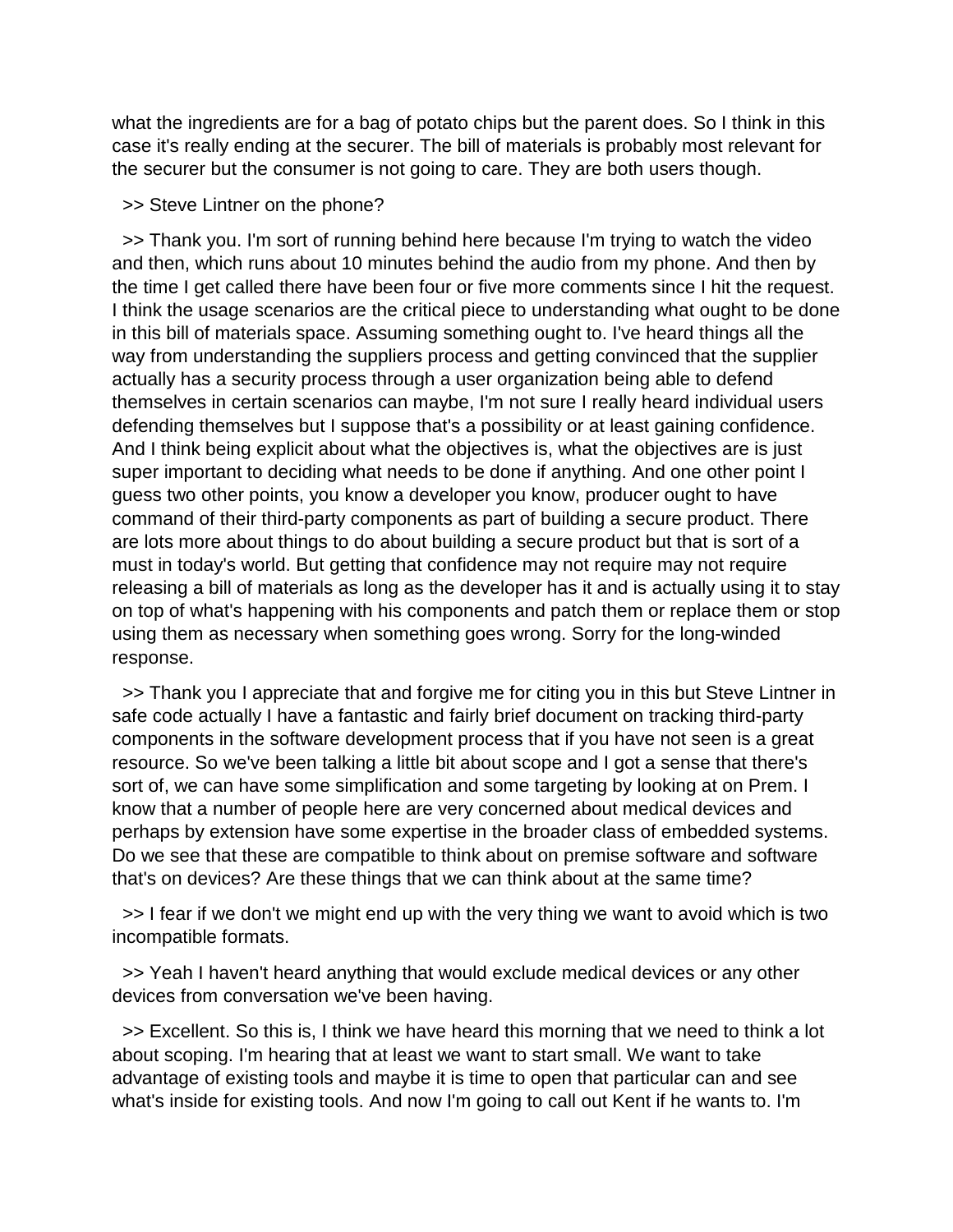putting you on the spot but you can decline and talk about how you thought about the existing tools and standards that we have.

 >> Okay, well I'm not going to make the open source folks happy. The reality is a lot of what we've been looking at is to use what we leverage, what we can leverage right now in our build processes. One of the things that we don't want to do as a community is try to leverage a lot of heavyweight kind of processes on vendors because the reality is they probably won't adopt them. And adoption is critical to this kind of solution. CPE was not a good approach to naming devices, mainly because it required the vendors to actually do something that was out of the processes. It meant to they had to send that information to a central location, NIST and have that information incorporated into the NVD related information. That never really was successful. So we want to really look at how vendors themselves, software producers, I'm a vendor, so I say vendors I mean the software development community, to really put this as part of their integration and their build processes. So when you are doing something regardless of what we do here it comes out as an automatic artifact of a normal build environment. It's then up to the software producer to decide whether they want to ship it to somebody or not. That's a different story. But they should have a standard format, a machine-readable format that is incorporated into their build processes. So this information is actually developed. The one that we have is SWID today because we use SWID today and other large vendors do as well. Even some smaller vendors do as well. I'm not saying it's perfect. I'm not saying it's the end-all be-all. It's not. But when I talk to the developers about you know, what it would take to incorporate component information they said it would take five print deaths. So you know, that tells me that they are not too concerned about how this is going to be added into an existing mechanism that many vendors have, although most are still learning how to spell it. But I think whatever we are looking at, whether it is SPDX, whether it is SWID we need to come up with something that is reasonably adoptable, reasonably deployable and reasonably lightweight because the reality is we are not going to have the luxury of coming up with something that's going to require vendors to re-implement their build processes.

 >> Great. I'm going to go to the phone first and loop in Steve I think he's going to talk about the open source perspective and I also want to just make it clear that this in the room today is probably not going to be where we resolve standards fights. But I think it is useful to help us understand the scope of the landscape and see whether this is something that we can address or at least tee up for fairly straightforward machine translation. Steve?

 >> Yes thanks. So I also looked at SWID and I also looked at SPDX and there's definitely some support for the SPDX especially in the open source community. SWID is really not mentioned too much for various reasons. But as an O-OS person I'm interested in security and open source. And I didn't see anything out there. So about a year ago I actually created a quote unquote specification called cyclone DX and it's open source. It's my interpretation of what a lightweight bill of material specification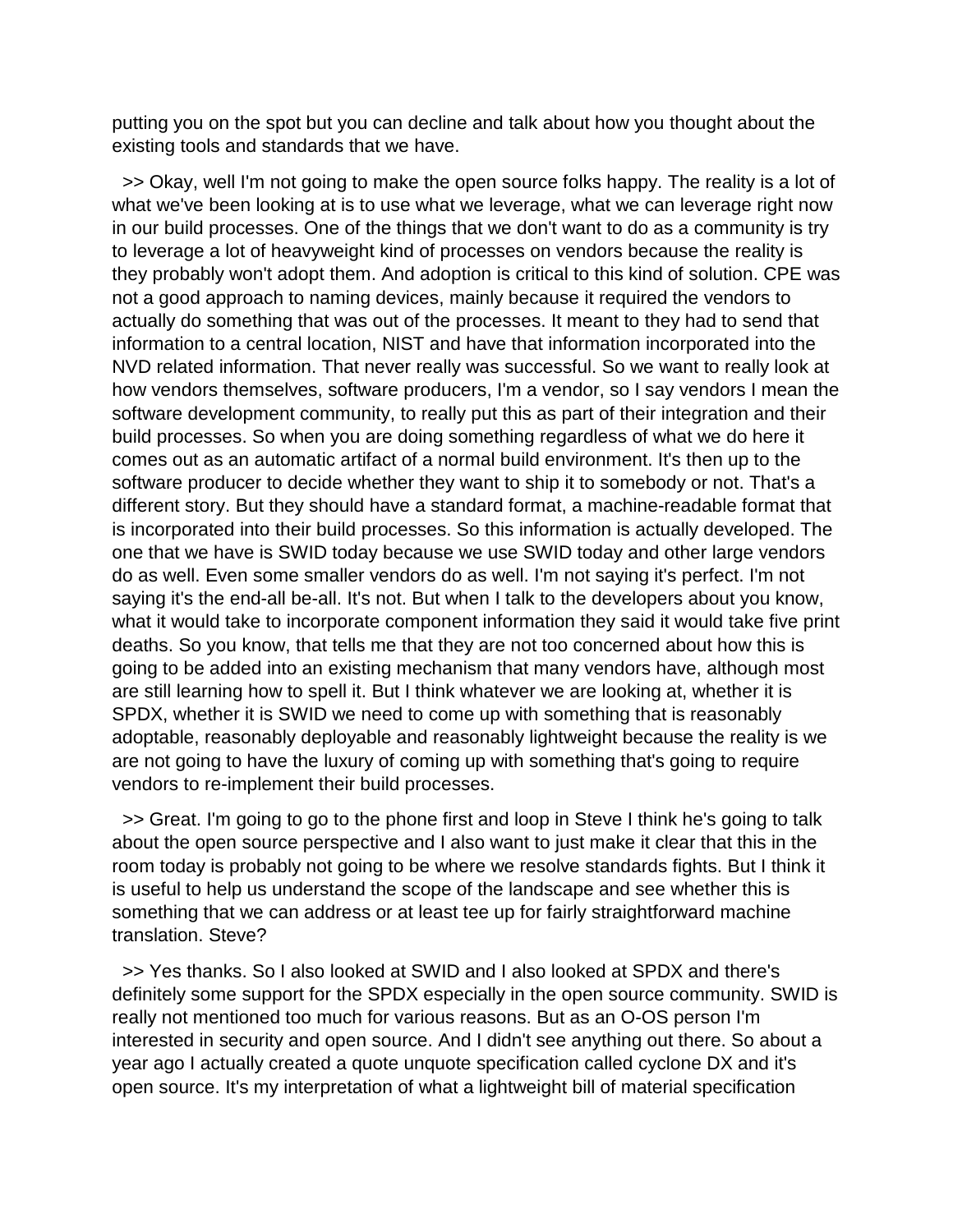could be. And it does support, you know, applications, libraries, frameworks. It supports hardware. Being able to specify those as well as licenses. And it absolutely can be integrated into builds. There's a node module. There's a maven plug, a maven plug-in, there's support for other things coming in the future, but regardless of the specification I think the open source community is definitely open to trying to help and assist with a lightweight bomb specification. Whether it is cyclone DX or something brand-new is irrelevant. But one thing that could be very useful, which, whichever specifications we come up with, is really the package URL specification. So what cyclone DX does for example is it actually includes the package URL as part of the native specification and because it actually does integrate with node and maven and all these other ecosystems, it uses those ecosystems' native package managers to standardize what the resulting package URL could be. And I think that's really really important when we start to care about where these components come from. And how can I then query those components repositories to get out of date component information, for example. So, I think there really is an interest in the open source community. I know there's many organizations that have already adopted cyclone DX, whether it is good or bad is irrelevant, but I think there's a lot of interest in doing some kind of work in the open source community and I'd be more than happy to help with that initiative.

 >> Excellent. We will almost certainly be taking you up on that. We've got Brian, then we've got Todd on the phone.

 >> So, in responding to Kent I think I'm going to end up amplifying a lot of what Steve just said, but you mentioned the CPE largely failed because it required other people to do stuff, which is a really apply a new name that was not native to what they were already doing. This is still largely a problem within the C/C++ ecosystem that have really old build systems, really old and reliable. I did that a long time ago. But any of the build systems that have come along since like 2004 this is just a native thing. Every build system is already using very specific, deterministic coordinates for how they select and manage their dependencies. So really there's no extra process required in those modern build systems to produce this bill of materials. And further we need to make sure that whatever coordinate system we use is precise enough to carry the very vulnerability data that we are after. That is one of the fundamental problems with the CPE is that it can't. And any of the other ones that we end up having to map to probably will have the same problem. The only way to be absolutely deterministic is to use the native coordinate systems of the various packages and something like Perl actually is a great wrapper on top of that.

 >> All right, we've got Todd on the phone and then Jim in the room and then Taki on the phone. Hey, Todd we can hear you.

 >> Oh perfect. Cool. Okay so I just wanted to throw out there like there are a lot of approaches to finding components and listing those all out. I mean honestly as a defender or like just as someone who does asset management for all of my IOT stuff if I could just get something super duper basic like an OS version and a minor number and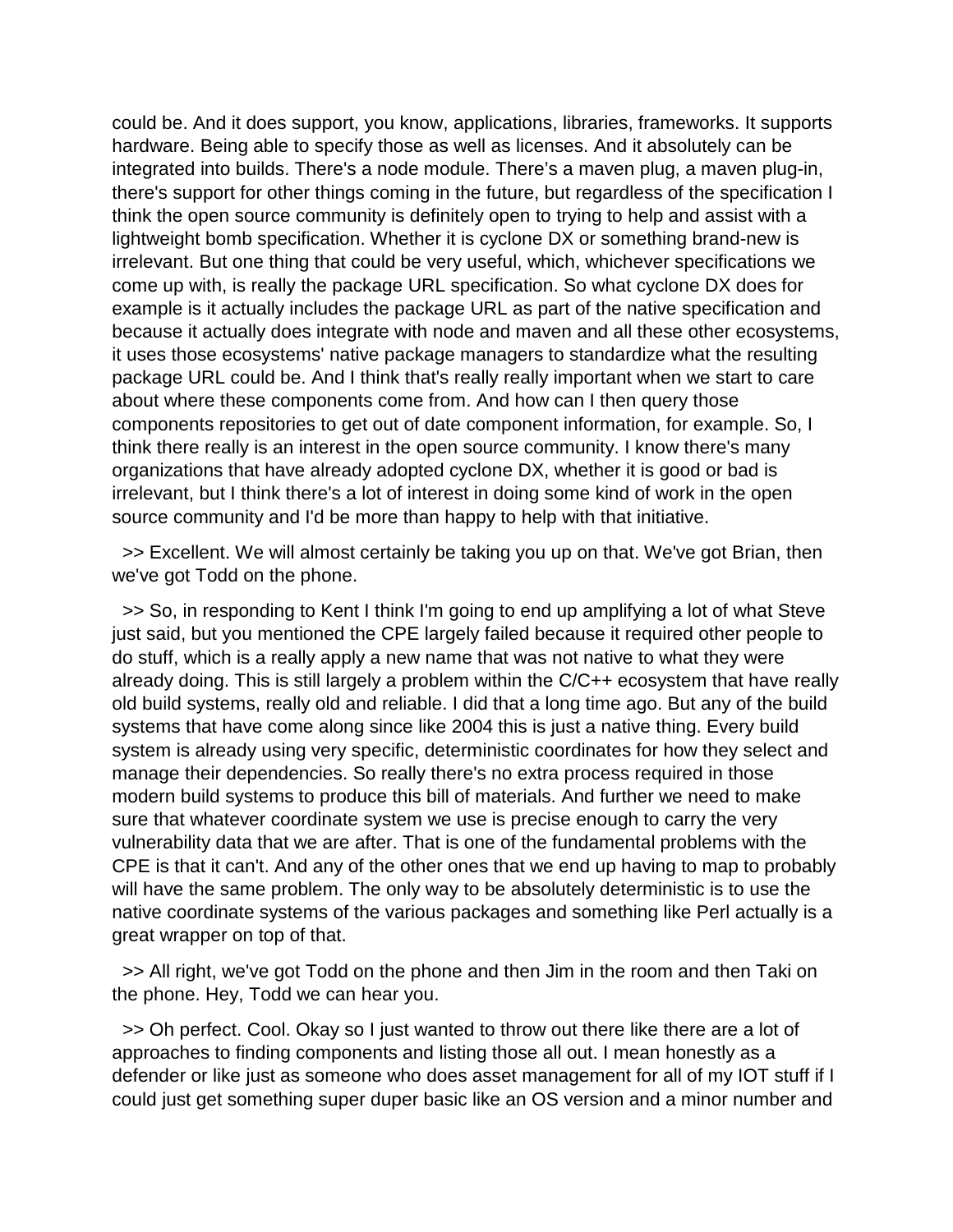kind of leave it at that, like if I had just that, that would be head and shoulders above where I'm at today. Like, I know that we are all, we all have some passing familiarity with vulnerability management and doing these scans and knowing which versions of [inaudible] we have an [inaudible] open and all that but if I just knew that this hunk of IOT has Windows XP in it that's a fantastic starting point and something we don't really have today. And so I'm wondering if like it would be useful to start with something terribly terribly basic like that and kind of go from that, or if we really need to solve all the problems first with component versioning. Or if I'm just being very lazy.

[Laughter]

>> We can start small. Jim.

 >> Yeah so, this may be one area where there's a difference between software vendors and device vendors, because much of the information that is necessary from a bill of material for a device doesn't come out of the build process pretty comes out of the platform. That the system is built upon. Because that's included as part of the product.

 >> That's very helpful. So perhaps the person who has lost the most sleep and is talking to us from the furthest, Taki from Panasonic. Who I believe is talking to us from Japan.

>> Yes, good morning.

>> Good morning and thank you for joining us.

 >> No problem. Just wanted to add to Kent's point I guess on the lightweight part. I apologize if somebody said this but lightweight as in easy for vendors like us to implement, but lightweight so that it's small enough so that it can fit into small devices especially the IOT devices that don't have a lot of memory or storage space. Something that I believe is very important.

 >> That is a fantastic point and one of the challenges that, we were having this conversation with one of the experts in this field, Dave Walter Meyer from NIST because he's up at the IETF working on this issue, but Kent can speak to what he's working on.

 >> One of the things that's been developed in IETF right now is a specification called code SWID which uses a [C bore] kind of approach. It takes the text out and makes all the attribute textual indices. So it greatly reduces the amount of size that the SWID file would have to be for resource constrained devices.

>> Great. Thank you. Josh did you have a comment?

 >> I almost said this earlier and I wish Eric hadn't stepped out for a sec. Cisco pushed in IETF a completely different standard called MUD, manufacturer usage description. Oh, there he is. Basically the minimum viable product for it is an IOT device would advertise this is the port I'm going to speak on and the domain I'm going to speak to and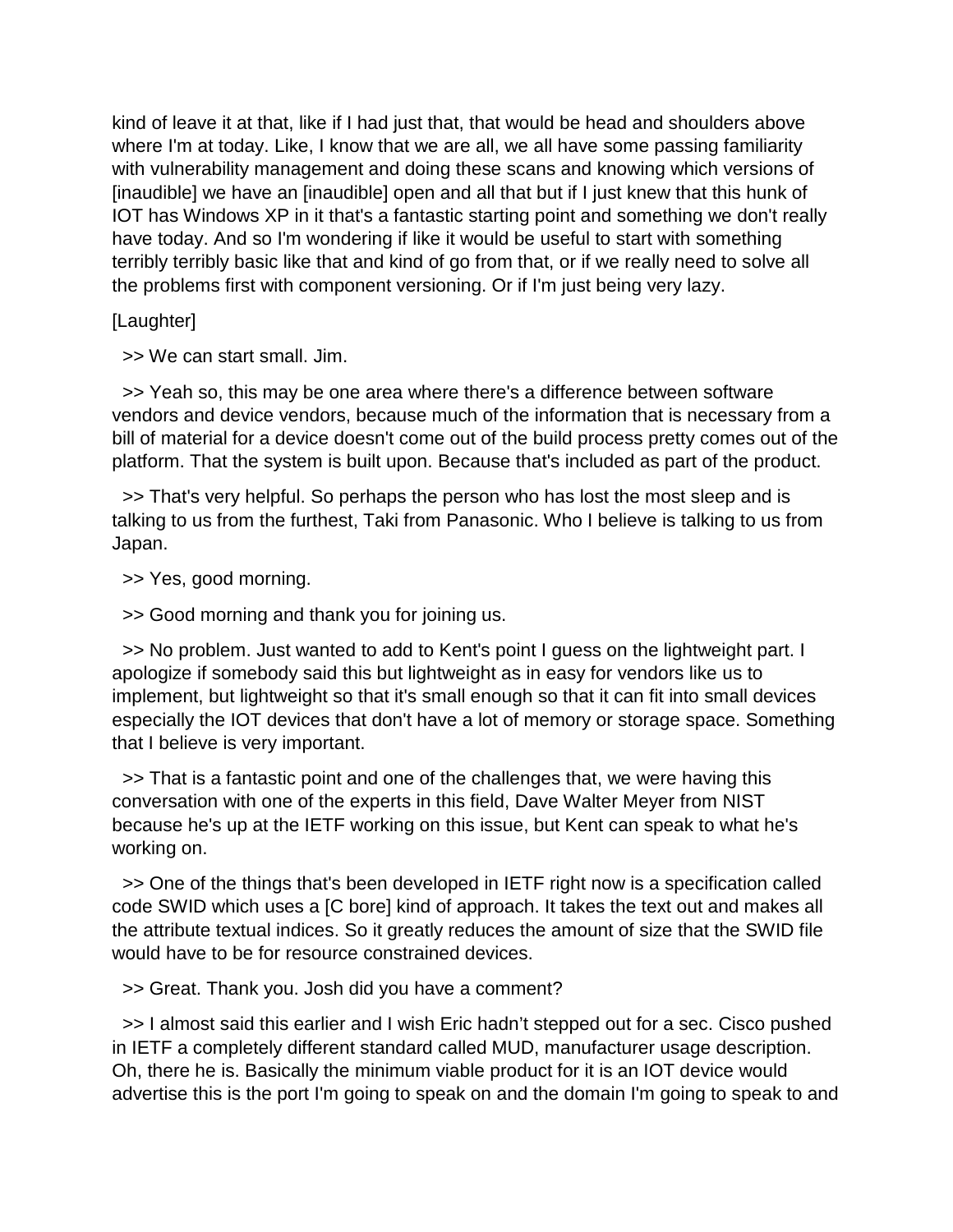if you ever see me talking to anybody else it's anomaly detection baseline. Like, you must be misbehaving. That's really lightweight. When I saw it I was kind of encouraged because with these low capacity low energy devices that may not want to store a lot one could use such a protocol to say oh by the way, here's a web reference to my most recent software bill of materials. You can interrogate devices, take dynamic network security configurations. So is not in MUD right now, but I think from Cisco's offering, they are not the only ones on it, but it's a decent idea for these lower-cost, lower hygiene, lower compute power devices. You want to add to that, Eric?

 >> I will circle back with Elliot Lear who is the original author of the standard and suggest to him and see what he thinks. So yeah.

 >> So Brian I'm going to get to you in a moment the first I'm going to go to Kate star from the lettings foundation who is on the phone. Kate you are on the air.

 >> Hi, thanks guys. I've been following the webinar as I can today. And I have a very couple comments about SPDX so I just wanted to clarify a couple things I heard. Specifically the package URL specification is going to SPDX in the next version as well. There is something right now that serves the same purpose that we thought the package URL is a cleaner story so we are lining up behind that as well. And we've been also looking back and forth with SWID and there are certain elements of interoperability between the two and there's a lot of use cases that are out there. And so people are interested I'm happy to provide more information. About where we are currently with the specification and the adoption of it.

 >> That's fantastic that I think actually could you give us the minute and a half to two minute summary of where, what the adoption space looks like, what some of the recent challenges you guys have solved?

 >> Sure. Right now we've gotten very widespread adoption of the SPDX license identifiers as a way of summarizing common licenses. And most of the package managers out there as well as packages themselves are using them at the file level as well as the package level. It has been standardized on in some of the European to put identifiers into the source code so that people can machine detect things accurately. We are working on cleaning up the Linux kernel just to have its license cleaned up and use SPX identifiers so that eventually we can just go grit and get an accurate representation of what licensing is there at the file level. The SPX specification has a way of capturing the CPEs in it right now. So if you want to be cross-link into the security databases and look up your CPEs and CWD, you can use CPEID. There's no problem with that SWD, with the SWID in there as well in cross lookup and correlation. So these use cases can all be handled. I did a lot of study a couple years ago with SWID. The reason that the open source community has not understood it or embraced it is because of the specifications behind a pay for firewall. And that has been part of the problem I think. The SPDX specification is all open but it was very hard for people to get to and was complicated on initial view. So these are all things that need to be improved. So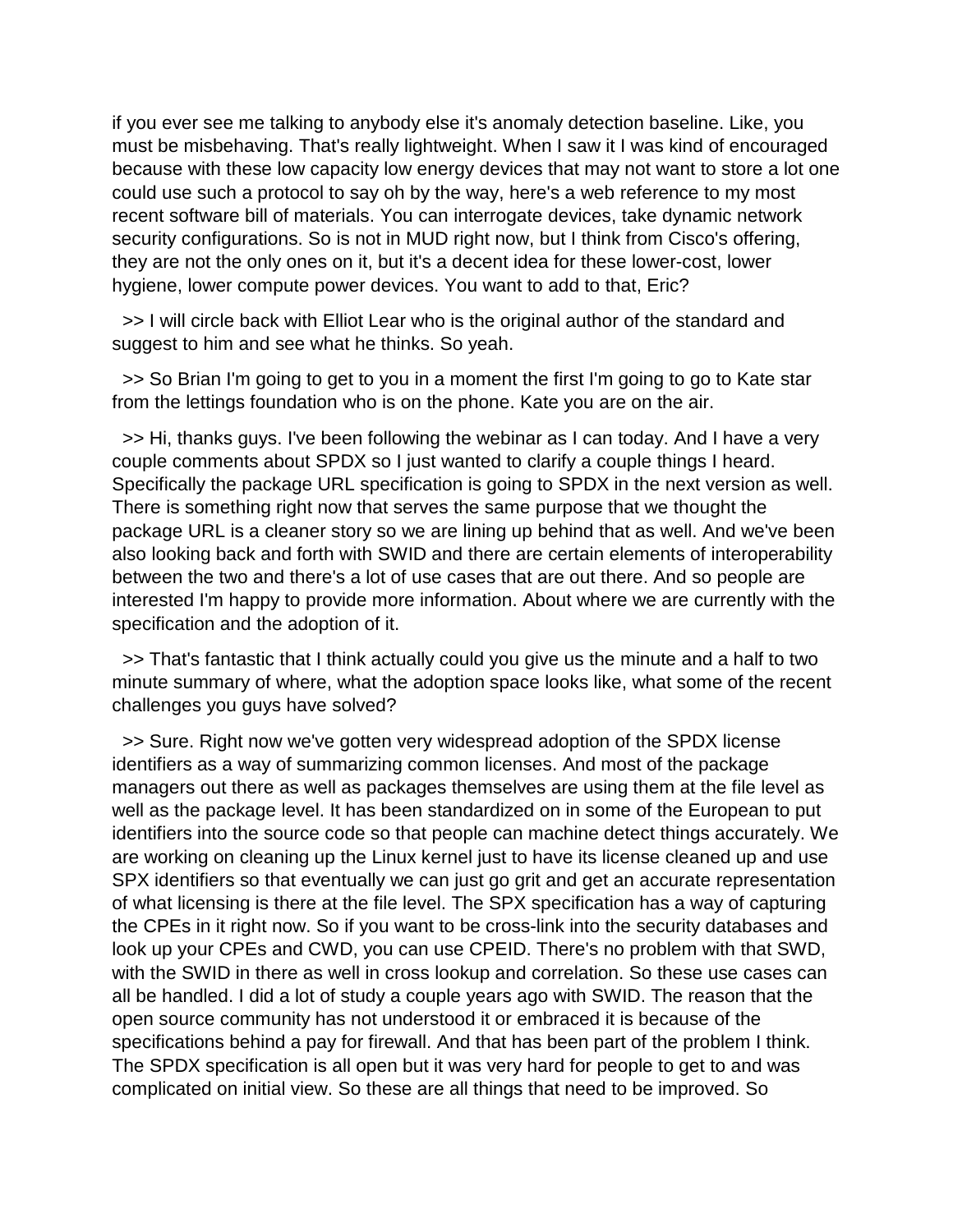whatever mechanisms come out, making sure that it's very easy for people and companies as well as people on the open source communities to pick up and work from and generate to, we have open source tooling now able to produce and consume SPDX documents and so the interchange is finally starting to happen. There has been various tool vendors in this space that do security as well as doing license analysis and specific component analysis able to generate SPDX documents. Let's see, what else has been going on that you guys are going to be interested in?

 >> I think this has been an excellent overview and it was very helpful to hear that there are a lot of problems that are currently in the process of being addressed. So thank you very much.

>> You're welcome.

>> We have Brian in the room.

 >> Yeah, good timing. I'll go on the record and say I think that's fantastic news that SPDX is adopting [Perl]. It may turn out to be a watershed moment for the adoption of that format. Because they provide a standardized way of machine inter operating with it but I wanted to go something to a couple callers had said starting with something super basic and I wanted to provide some caution on that. We see this a lot in the cases of tools that basically name-based matching in that you know, it looks like I'm using struts, but stress actually exist with 70 individual submodules and clearly not every vulnerability affects every single one equally. So if you're not careful going to basic to a point that you can be precise enough about the thing that you are using is or is not in fact in your software exacerbates one of the points made earlier which is all those points are calling you asking you to fix this thing when in fact it's not even actually present in the software you're using.

>> It's a really good point. Further thoughts about this? Katie?

 >> Apologies if I missed this and Chris Weiss presentation this morning but I've heard this mentioned before about going so granular as to then needing to track what mitigations may be in place an addition. I just wanted to say that as we go forward with this, which it seems like it is going forward, that whatever level of complexity we choose we have to appreciate the fact that just knowing what the component is is not in and of itself an indicator of vulnerability.

>> I have a question on what she is saying.

 >> What I'm going to suggest that we do is I'm going to wrap up this discussion about formats and existing tools and then we'll go to the next higher level to exist some of the challenges. And there's one issues, there are two things that we've talked about and I think will useful to clarify in this room how tightly bound they are. We've talked about the formats and I'm very heartened to hear both from Kate and Kent that there's going to be, it seems like the SPDX and SWID play fairly well together or there's a strong potential they might. And is format separate from namespace? The namespace problem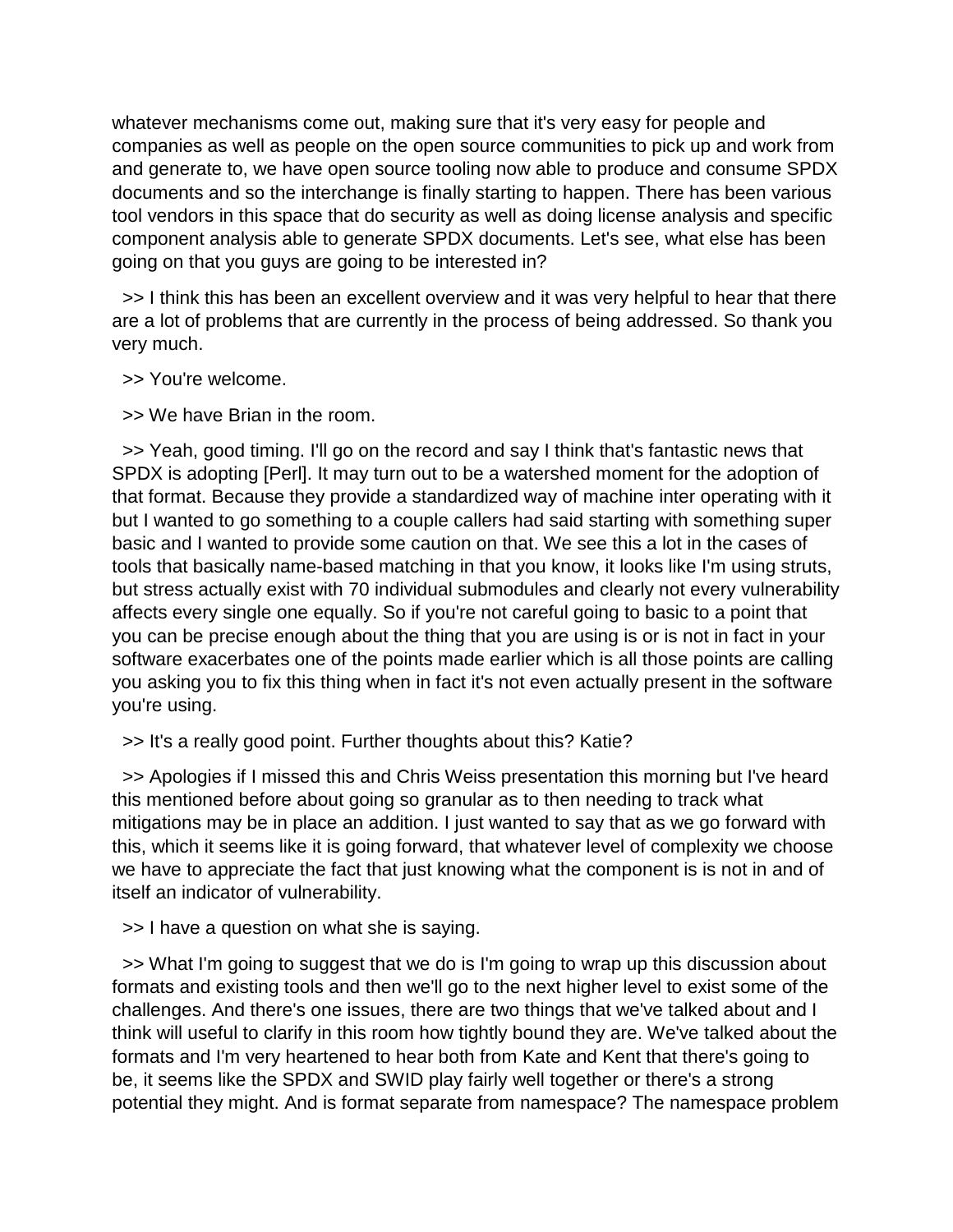I know a bunch of us have mentioned say no problem, [Perl] seems like a very good tool to go forward. We have common platform numeration, things like that. Can we decouple to solve separately the format issue and the namespace issue? Brian?

 >> I think that's exactly what we are sing with Perl and SPDX. SPDX is the format, [Perl] is the namespace.

>> Great, further thoughts on sort of the existing tool side of things? Josh?

 >> I said this in passing earlier, but you know, Java is, GABA is very good coordinate system and very adhered to. Some other languages are very loosey-goosey. I almost think it's useful for us to flag, I was whispering like prime directive type stuff. Like do they have work capability for certain organizations. I wonder if there's obviously some languages and some environments are going to be more challenging and less challenging for this kind of approach. I mean most of the financial services stuff is modern languages but some of the older ones can get really ugly.

>> Anyone who[inaudible]

 >> I just want to point out that all the static code analysis outputs that come out, why are they not in this format already? Maybe

>> if only we had some vendors who specialized in this in the room.

 >> Is there a reason for a different format for them? Or is it something that can be built into anybody who's building software to have this static code analysis like an open system?

 >> I don't think it's exactly, it's not really the same thing. Because I mean static code analysis is typically giving the CWE, the class of the vulnerability and then a location and it doesn't know anything about the version or the name of something. It typically has like a binary file or source file but there's no versioning typically.

 >> The category that analysts track is software composition analysis with all the vendors in that there's quite a few in the room, they don't even spit out in the same format per se and a lot of financial services guys want them to but what they'll say when you push them is well we are waiting for a standard to emerge and it's just a different output format for us.

 >> And I think that is a great way to sort of tie up. It sounds like this group could put together a working group that tackles sort of this basic model of using SWI D and SPDX and what that looks like for this transparency document. Does that sound like something that we would want to have a working group that was focused on using what was in front of us today to get that basic level? Okay. We'll come back to that later when we start to people out what the outputs would be. But now I think it is important that we address some of the challenges that we talked about this morning, that a number of you have raised, of how do we think through some of the complexities of using this data? Is there a metadata channel that we want to think through and start to explore. Is there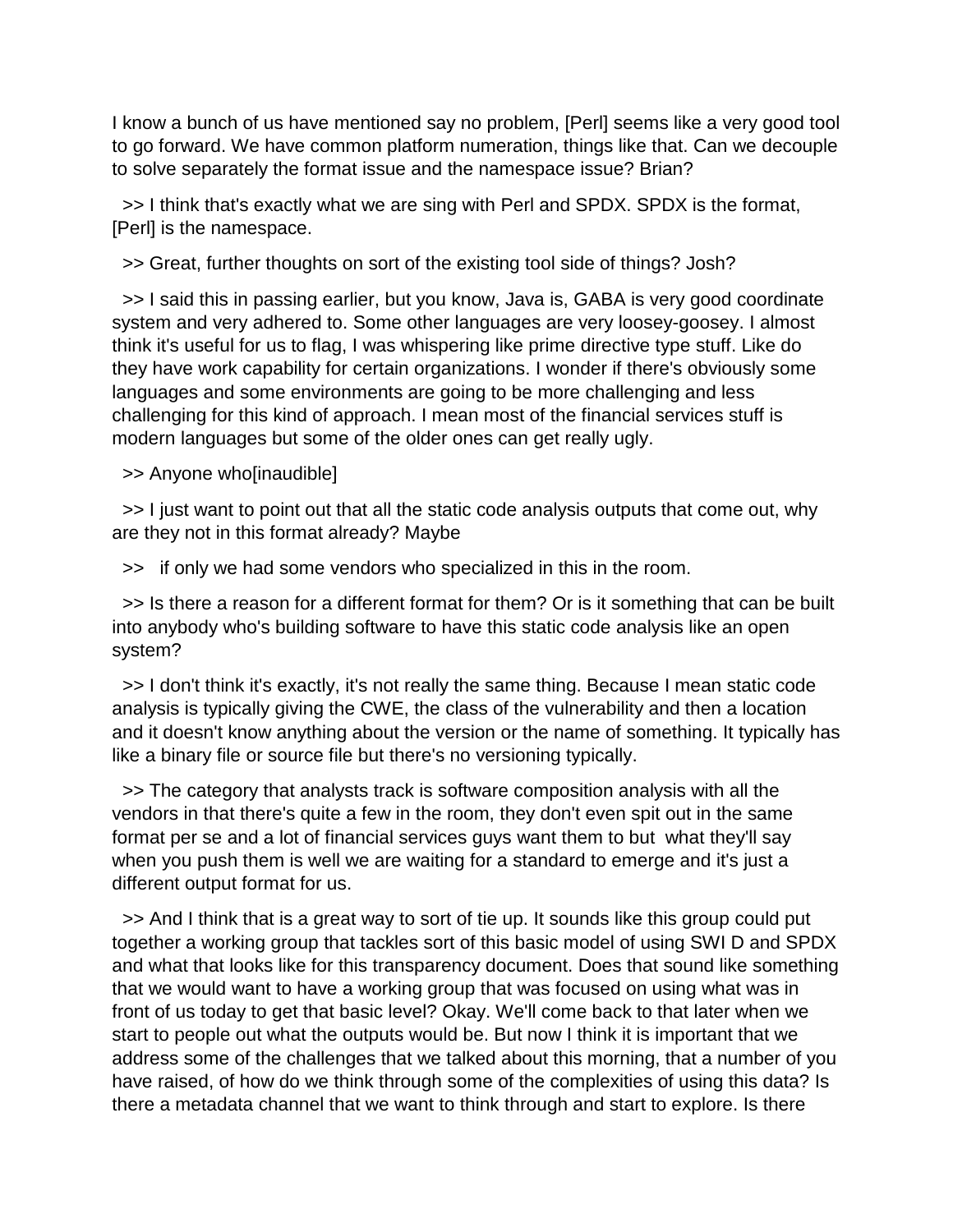guidance that we want to give to vendors, customers, organizations, security tool providers? What does the path look like to sort of addressing some of these very real challenges? We have on the phone Kate Stewart.

 >> Yeah just want to say that I'd be delighted to be able to participate in trying to get this SWID and SPDX working together and try to get this direction happening. I think it's a really positive one.

 >> I think I just got a wave from Kent. So you guys maybe the cochairs of that working group, given your respective leaderships. So we appreciate your enthusiasm and we will punish you for it.

>> Excellent. Thank you.

>> But now I want to talk to some of the things... Oh, Chris.

 >> So, just back on the data format, I think this is maybe what Katie was getting at. The idea that there is a standardized, you know, column if you will of whether you are vulnerable or not, an assertion by the vendor that you are vulnerable or not. Like you know when you end of life the product you'd like to end of life it with the S bomb and all the components and what the final disposition is with those, at that point in time. Is the idea that this format would have that information in it? The vulnerabilityness or not?

>> The vulnerability-ness. Go ahead

 >> Two finger on that. I put that in my slide I just did not slow it too too much. One of the working groups I would love to either participate in or even help run especially because I have to do this is, and Chris and I were talking about this as well, some of my older products you might have to use an older version of an API you can't update it. So there's going to be some sort of residual is the phrase I think I used in my slide. Some of the questions I have is how do you maintain your list of residuals and the suppositions across stakeholders and across time? Because the interval that you update them, what's an acceptable answer? You have to substantiate your answer becomes a real operational problem for software producers. And for this to scale beyond a zero vulnerability bill of materials every time which isn't feasible in all cases we need to have a way to persist those dispositions across time and stakeholder.

>> With this cover robs point from earlier about back porting as well?

>> Maybe. I'd have to hear it again.

 >> So the issue with back porting is that you have, you're now unsupported. You've got some older software. You say that we can support it anymore. Well we are still supporting it. It's just that we can upgrade to the new version but we can't apply this patch to the bug to a known vulnerability. So you are still using the older version and it's out of support of the original vendor but we've applied the patch to it and so now it is fixed and is no longer vulnerable.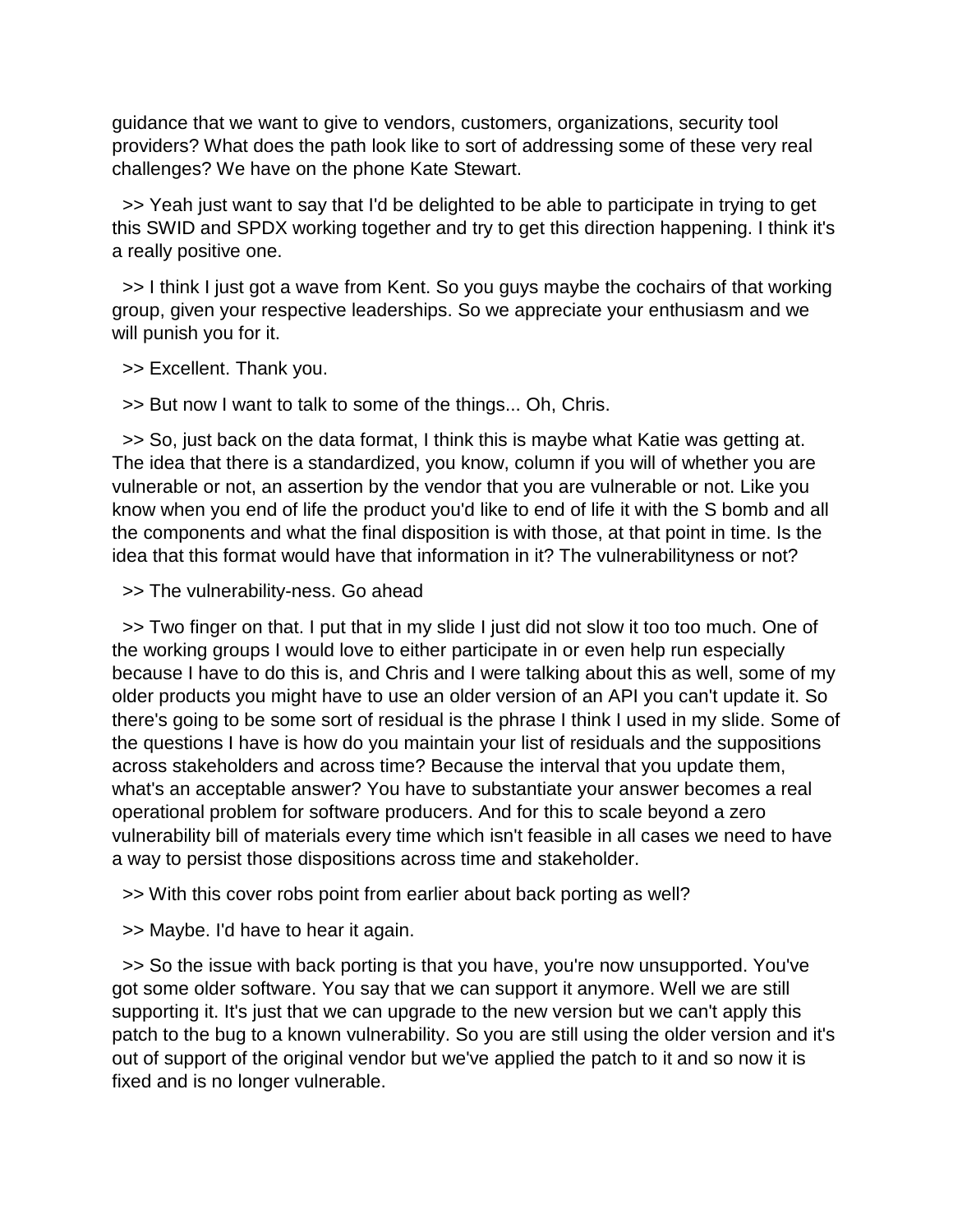>> Not that anyone here has ever bought or sold a house but there's usually a list of things that have to be disclosed and are accepted and you know, there's a punch list and there's going to be some remainder and residual for software to

 >> So, but there is no standard format for that. There's no version numbers. There's no way across vendors like five vendors have applied this patch and there are six names for it.

>> This house may contain lead paint.

>> So let's dive into this. Katie?

 >> So I appreciate what Chris was saying there but it wasn't actually what I meant, so I want to clarify what I actually meant. It was about tracking mitigations. It wasn't about tracking whether or not you are vulnerable per se, which I think is potentially a valuable thing as well. It just wasn't what I was talking about. It was talking about format, complexity, depth of you know, how deep is the analysis going to go, you know, in terms of how this looks going forward. There were, just one example off the top of my head very quickly from my past as a Linux developer was we had a Linux distribution. One of the packages was, you know, had a vulnerability in it and the immediate communication from us as the vendor to the world was, yes we will be updating this package. However, you are not vulnerable if you install the default installation because this component is not turned on by default. So, that type of sort of meta-you know, identification of whether or not the component in the item itself is by default, you know going to be vulnerable in the way, and that is just one example of that type of additional data.

 >> It's not you are not vulnerable. You are vulnerable. It's a set of contingencies to be complicated.

 >> Potentially and it might be a potential place where additional tracking of that data may be necessary to give you a full picture.

 >> Any of the folks who are responsible for defending organizations have some thoughts about what you'd like to learn? What you'd like to see from a vendor? Tom?

 >> I think that there is, I've been thinking a lot about one of the challenges being the lack of a demand signal in the marketplace for this. When we were starting to bang the drum for structured threat intelligence sharing we had, our greatest success when we finally went around to what I will refer to as sort of the unusual suspects, so some beautiful in the critical infrastructure industries that were typically at sector coordinating Council meetings or were necessarily part of sort of our, the government relations field or anybody else and went to people who are also practical operational network defense types and got them to start visiting vendor booths and start asking for the things that we were asking for because as a government agency it was easy to sort of like sure, you want your science project in everybody's products and is going to cost us a bunch of money and nobody's going to buy it, and they don't care. Then we got people to demonstrate that they cared and it made a very big difference. Because it proved that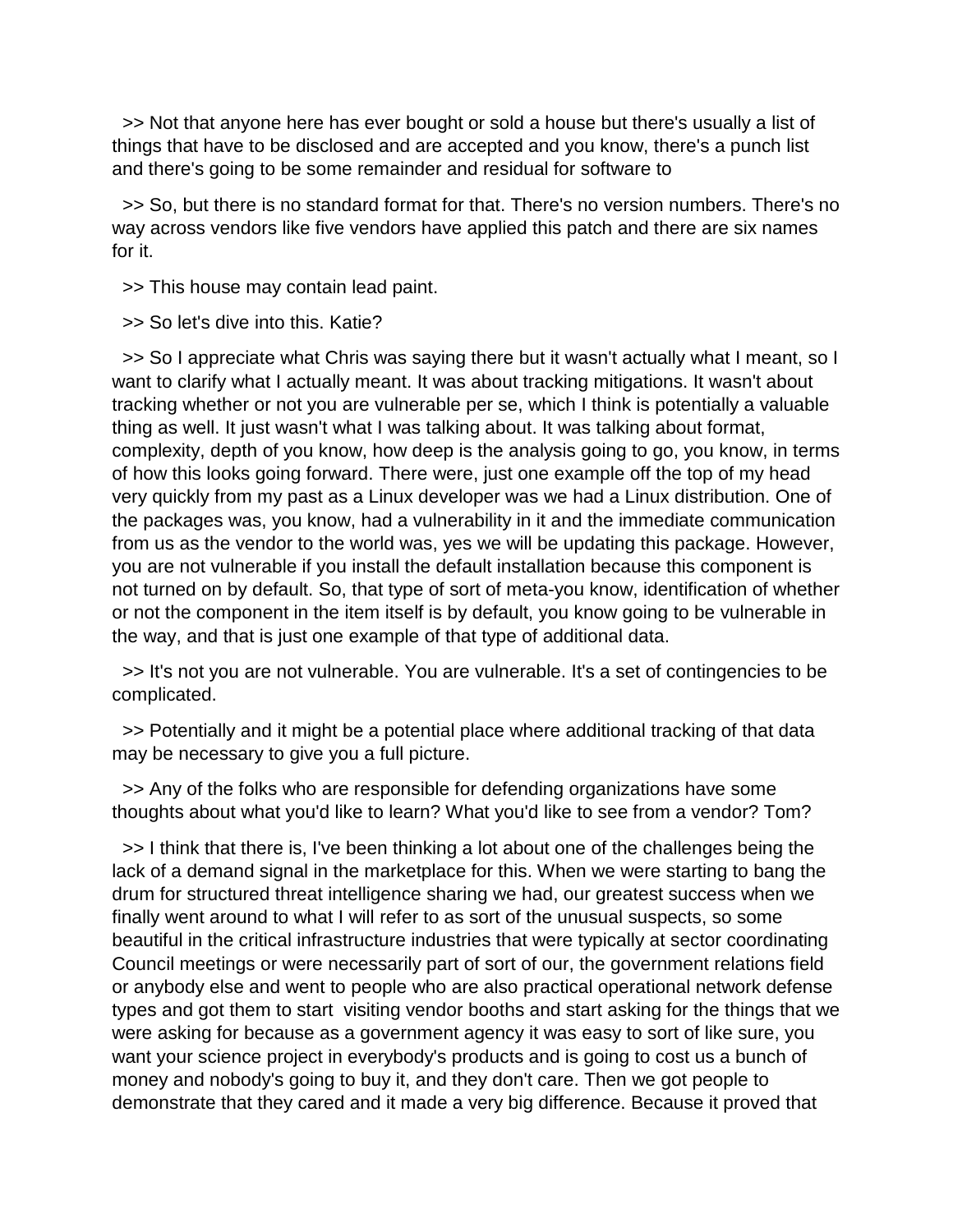more than one customer is willing to break out the pocketbook for this. Here we have a similar problem but we also have a problem of, it's hard to communicate to a network defender perhaps or like some CIOs and CSOs absolutely get this. They are in this room. And then a lot of other ones don't even know that this is a thing that they can ask for. Like, you know, what do you mean I can have condiments other than catch up with my French fries. So I wonder if that is sort of like there's just like with some of the other projects you worked on, Alan, there's a big educational awareness piece for this with the consumers who should be asking perhaps for a bill of materials or some kind of package documentation. And then coaching them up on how to use that once it is in their environment. And I think you can, I mean, you can get them to draw out the dots a bit and to get people to understand it fairly quickly but again this is not something that most people are accustomed to being able to ask for at all.

>> One, two, three.

 >> Some of the executive branch agencies were guests of that but House energy and commerce convened a roundtable with the subject with a bunch of stakeholders for medical and one of the initial answers from hospital CSIOs was we don't have the bandwidth to read this and we don't want it. Then about 10 minutes into it they're like oh my gosh this would save so much trouble and cost. So there was a very small learning curve. You were there too. A very small learning curve but then it went very well. I almost wonder if like a roadshow across the [ISAC] would be an interesting little roundtable per stakeholder group.

- >> Let's do it.
- >> I'm game

 >> I will flag could there's two major finance sector events today as well as a meeting of the auto [ISAC] board. But those two sectors have expressed strong interest and I think will be probably coming up with further ideas but I like the idea of framing the surround and awareness and adoption working group that is focused may be on writing a little bit, but really emphasizing on raising awareness and promoting adoption. Are there other things that you would like to see as part of that effort or initiative? How does that play with you know, the solving the problem work. Yes JC?

 >> I think, you know, speaking as a person who is doing policy work in the government, now selling commercial solutions I think it's very important that whatever comes out here be vendor agnostic. You know, it's just, there's been too many situations where there's proprietary data formats, lock-in, you know all kinds of acquisition bad malpractice, because whatever's awesome this year is not going to be awesome three years from now. And if there's a sustainable value and sustainable security, no matter how fancy something is or cool it is, we have to get away from, you know these proprietary closed and vendor specific standards and formats.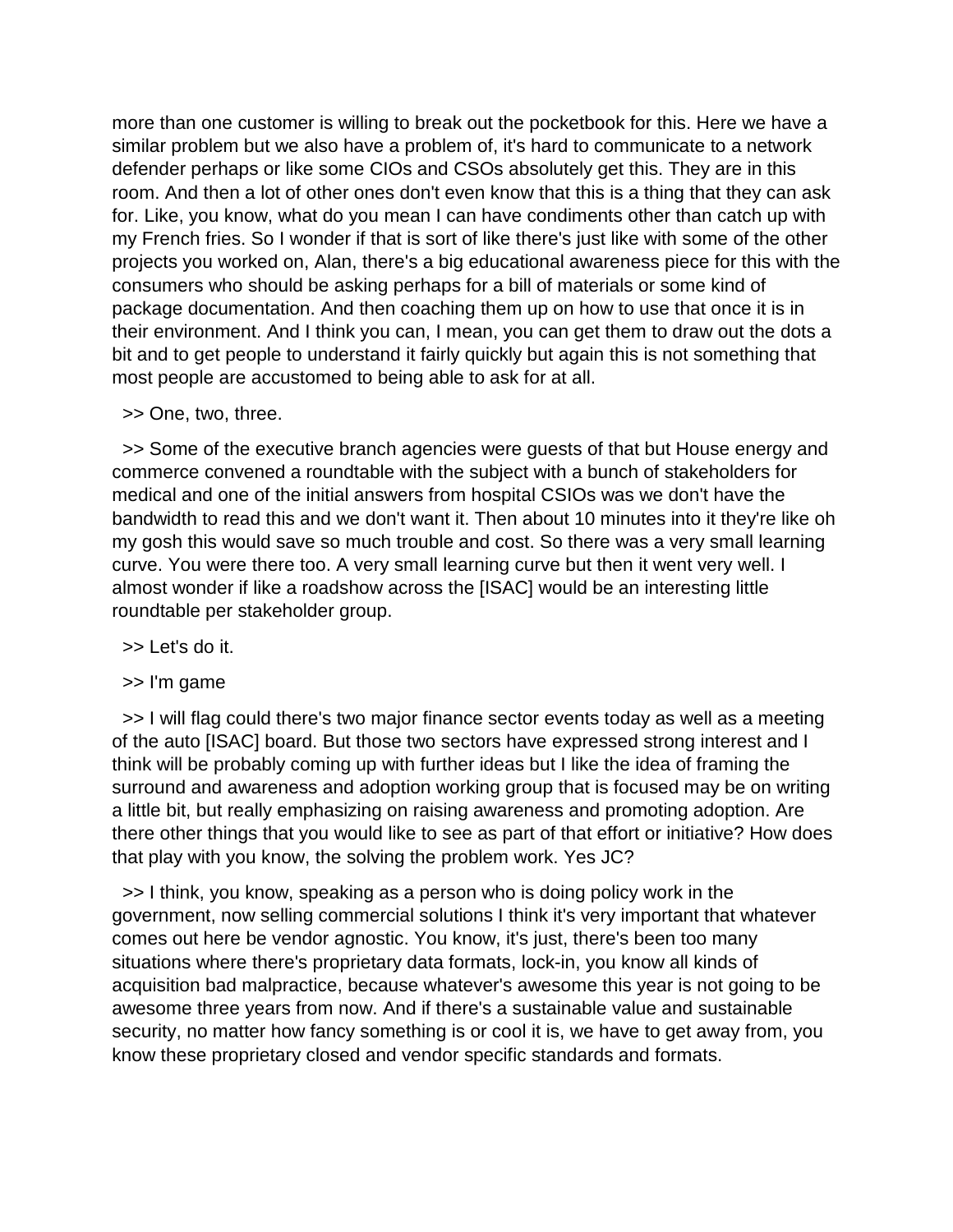>> Thinking that there's probably strong agreement around this issue and the other thing I will say is that is one of the benefits of a multi-stakeholder model where hopefully we have enough vendors to help and I also flagged that if you see something like this and don't feel comfortable saying that you can always come to us at NTIA as the conveners and will work very hard to make sure that this is seen as a community building exercise and not a brand building exercise.

 >> I was going to comment on Josh's comment about the CSOs not, or I don't know how to phrase it but basically I was one of the CSOs saying I don't want that but that was in response to the S bomb being on a PDF. You know, and really it's hard to hear people talking about this as something that is machine-readable and something that could be consumed. I'd love to pull this information to my CMDB as an example and use it for running queries when I'm hearing about the next version of heart bleed or whatever. And so that goes back to what I think is part of we have to do here is simply start doing it and I want to go back to my offer from New York Presbyterian to work with a few healthcare specific entities, and I'm thinking medical devices because there's so much visibility there as well is getting a few hospitals that are concerned and knowledgeable about this like Mass General and others and basically let's try to live through what this might look like so we learn about the challenges with publication, consumption by the consumer, you know just kind of the whole lifecycle that will go with an S bomb, and I think if we do this and it becomes a point we can talk about this, it's something we can share with people and really talk about trying to solve the problem in a tangible practical way and there will be lessons learned that we can use as part of that but I really think it is something we should do is in addition to thinking about the standards, let's just try some things now with what we can do now.

#### >> Seth?

 >> Seth Carmody, US FDA. Thanks to NTIA for convening this group. It's very important things going on here I'd like to jump in and second Jennings here and also offer our support behind anybody who's willing to jump in the ring and actually convene a pilot specifically around medical devices. I know that FDA in conjunction with our miter colleagues have also set up a sandbox environment at Mass General Hospital that may be an appropriate environment. There are some paper works to fill out in order to make that happen to get your equipment and in some legal implications but those can all be worked out but I'd like to put out that offer just as Josh had mentioned this morning that the Commissioner Gottlieb is behind this and weeded out that the S bomb effort, not just with NTIA, but with also healthcare the sector coordinating Council, you know this is something that's going to happen so let's figure out what looks good so people like Jennings can defend its networks and devices.

 >> And just for those of you who have not been working with NTIA for a little while, one thing that has happened in the past is for organizations that want to bring deep sector specific knowledge but also still want to have some of the benefits of this sort of open broader community, we have in the past partnered with an organization like first.org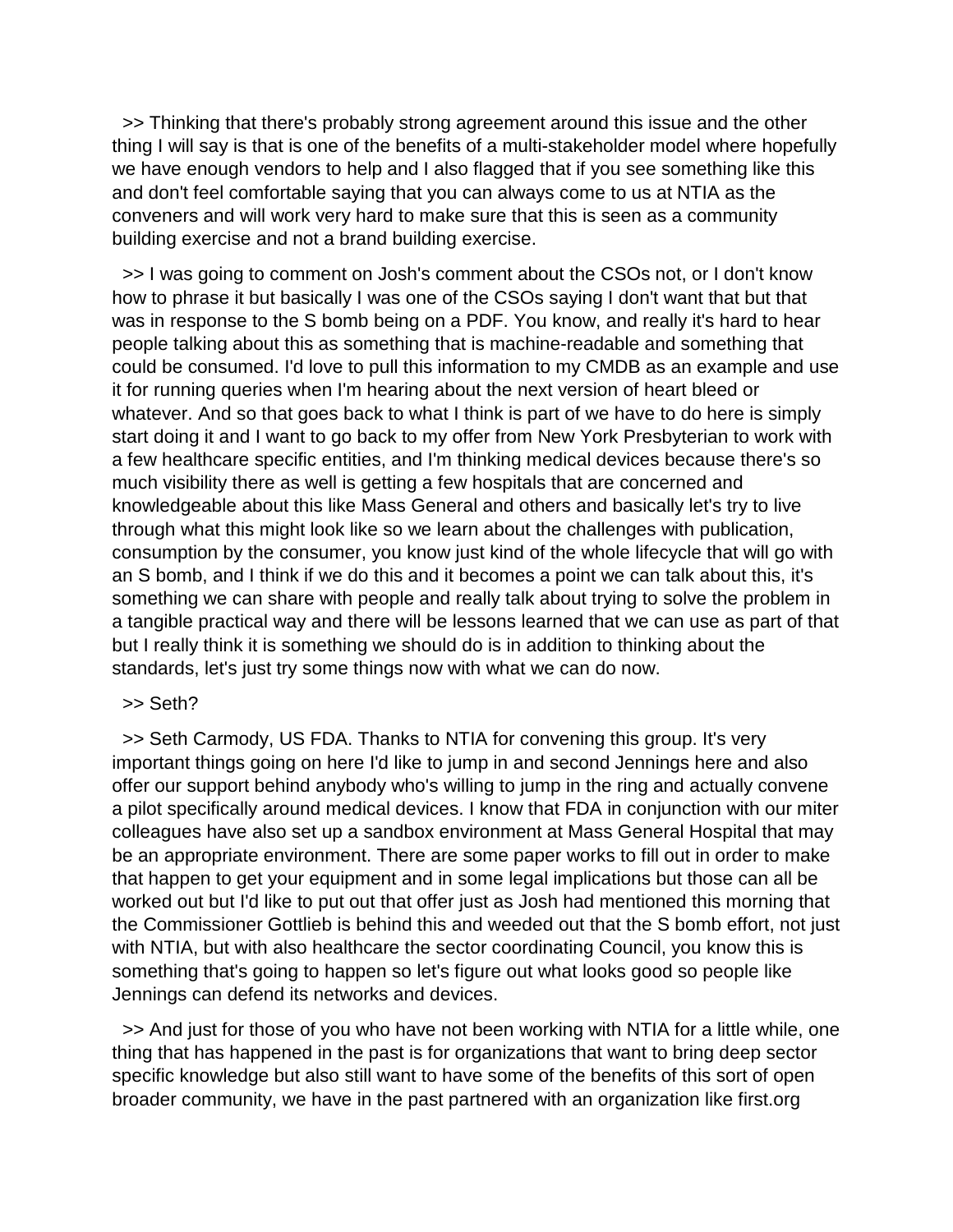where they brought large vendors and national CCERTs, but staged a sort of joint effort between that and a working group that came out of NTIA so that at least those in the research community that were not members of first could engage. So we are happy to walk through something like that. And perhaps it might make sense to say one of the working groups that comes out of this future to be determined could focus on the medical sector and we can sort of walk-through whether there is enough that's in common, lessons learned for other embedded device technologies or whether it should be sector specific. Thoughts from those of you in the medical space?

 >> So this is Jennings [inaudible] again. I really am an impatient person. I don't want to wait for the standards pieces to resolve. I'd rather just throw like Jim can we just start planning something and get a few other groups and start doing this. It just seems to me like there's a problem with people spending a lot of time talking sometimes and not committing to action.

## [Laughter]

>> Let's form a working group to try to solve that problem.

 >> So I use the analogy of surgery, the first time human being started performing surgery they had no idea what they were doing. By doing that you get better. We were just cutting bodies open.

 >> That's going to be an interesting expansion of this role. Policy and open surgery. Let's continue this. What, we have a body here of experts. We have the ability to document what comes off the top of the head. What would this process look like?

 >> Well, so, I'm in contact with peer institutions. There are several like Mayo Clinic that are really thinking hard about this. I think between those institutions as the consumers we need a few medical device manufacturers to say we are going to try this with you and we'll identify certain, let's say device types that are deployed commonly across the institutions. Pick a standard or pick two. We could try to. I don't know. And have some of the folks in this room that care a lot about this like I've got a good working relationship with Josh and just physically like I almost envision a whiteboarding session where we start planning how does this thing look like how long to take to do this and get results that we can report back to the community, report to the folks that are not here. You know it is I don't think much more complicated than that.

>> Great, you've described what we would name a working group. Josh?

 >> So I want to do the whole improv comedy yes and. From the medical advice we give an attack for support for what HHS is doing with the sector cordoning counsel and what you are proposing we don't need this NTIA process at all. In fact it could slow it down. And I'm very cautious that we don't do something specific to medical that has to get redone or done differently for everybody else because we are all going to benefit from this. So I like the Federalist kind of approach of a really small experimentation. I also like parallel experimentation for other sectors. The way I view the opportunity in this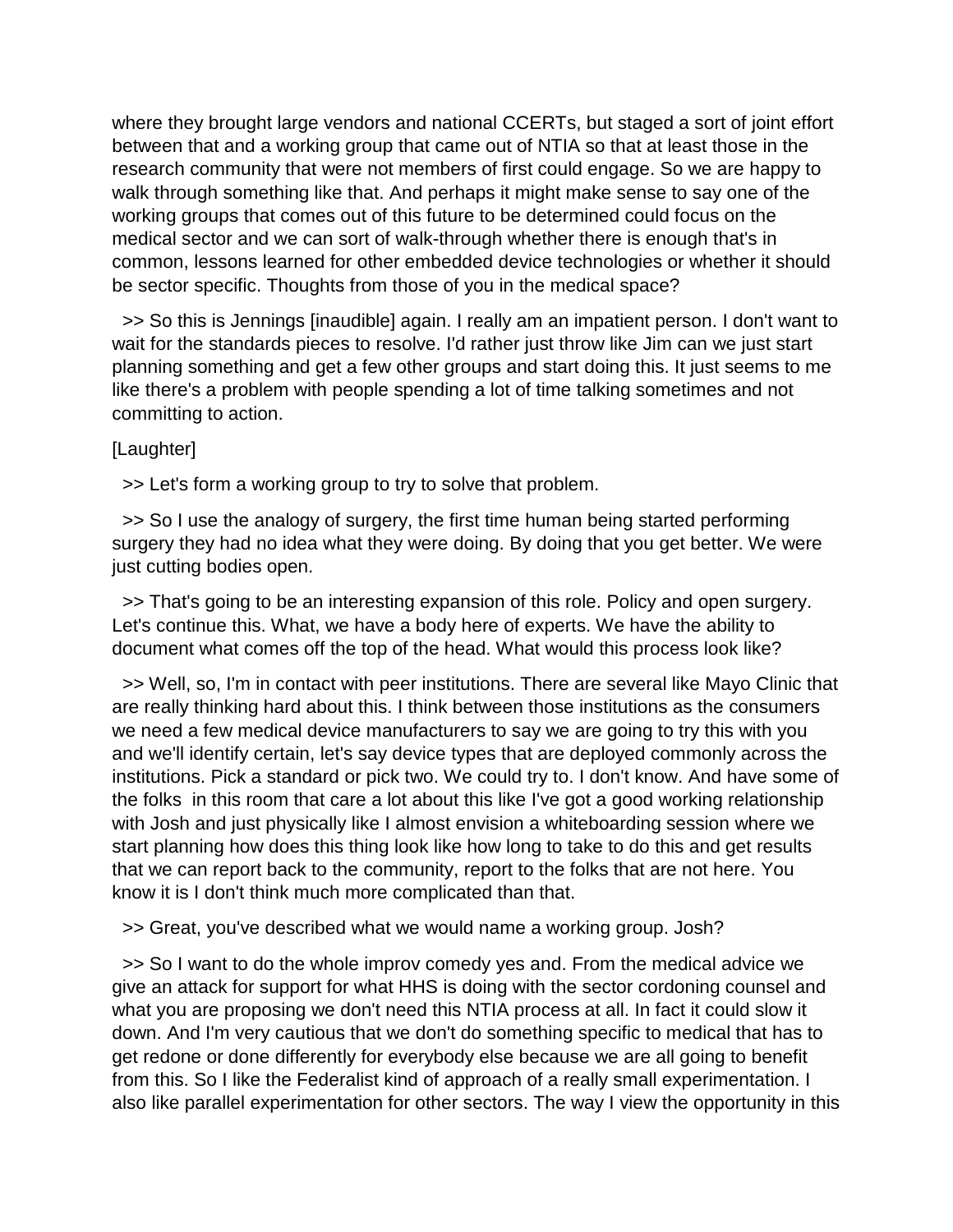room and the brain trust on the phone and anyone else we can pull into this later is, can the FDA HHS take medical action and experimentation that Jennings is willing to help with and I'm willing to help with be informed by bigger picture broader use cases from this group? So we can do something awesome for healthcare and I think we're going to do something awesome for healthcare. I want that all something to be transferable to other things and that's the opportunity in this room.

#### >> Katie, two fingers.

>> So I am all for the idea of running a pilot. I think that will be very instructive and even if it is in a particular niche space. One thing, if you do run a pilot, would be not just looking at you know a hospital or large organization plus some of the vendors who actually have to produce the S bomb, but the integrators and the deployer's. And then what I would also love to see as part of that case study would be time and effort from every single one of the participants, because what I keep hearing is that you know we are doing it already in this space or we are 90% there with the tools that we have. But having that big picture for an entire organization or a hospital or something like that, that is a very valuable thing. How doable is it from a practical perspective over and over again? How repeatable is it? What additional human resources and process resources would need to be developed in order to make this not just a one-time exercise? So maybe echoing a bit of what Josh was saying as the extrapolation of this, of what you learn from doing that being applicable elsewhere. Anyone can marshal the, can marshal for a particular outcome, especially if it's just to produce a report, but if the report doesn't also include the level of effort and additional, you know, potentially additional cost to all of these, all of these players and it, then we are actually missing a huge part of you know, where my concerns are about the scalability.

 >> That's a good point. Pilots should try to capture all of those lessons. So I want to make sure that we don't lose also the points that Katie raised earlier about some of the overhead communication that we might need to have in a more nuanced and sophisticated bill of materials model but I want to close out sort of our initial excitement around this healthcare model. Any further thoughts around what you'd like to see or some scoping, some further insights about what a health care and medical device focused working group with a pilot in mind would want to emphasize?

 >> I also think the pilot, I wish Sunil hadn't left, the pilot six years in the making and financial services is not thrown away. In fact they measure the cost savings and I think we keep implicitly assuming it's going to be a cost burden. And so let's measure it all.

 >> And that might be something that we capture in the awareness and adoption approach of being able to document the lessons learned from those who have already done this. I think that could be a good way of trying to capture that especially if we are thinking about cross sector approach. Jennings?

 >> Well, just to make some closing comments about the healthcare piece of this, as a healthcare CSO, one of my pet peeves is people saying healthcare is different. I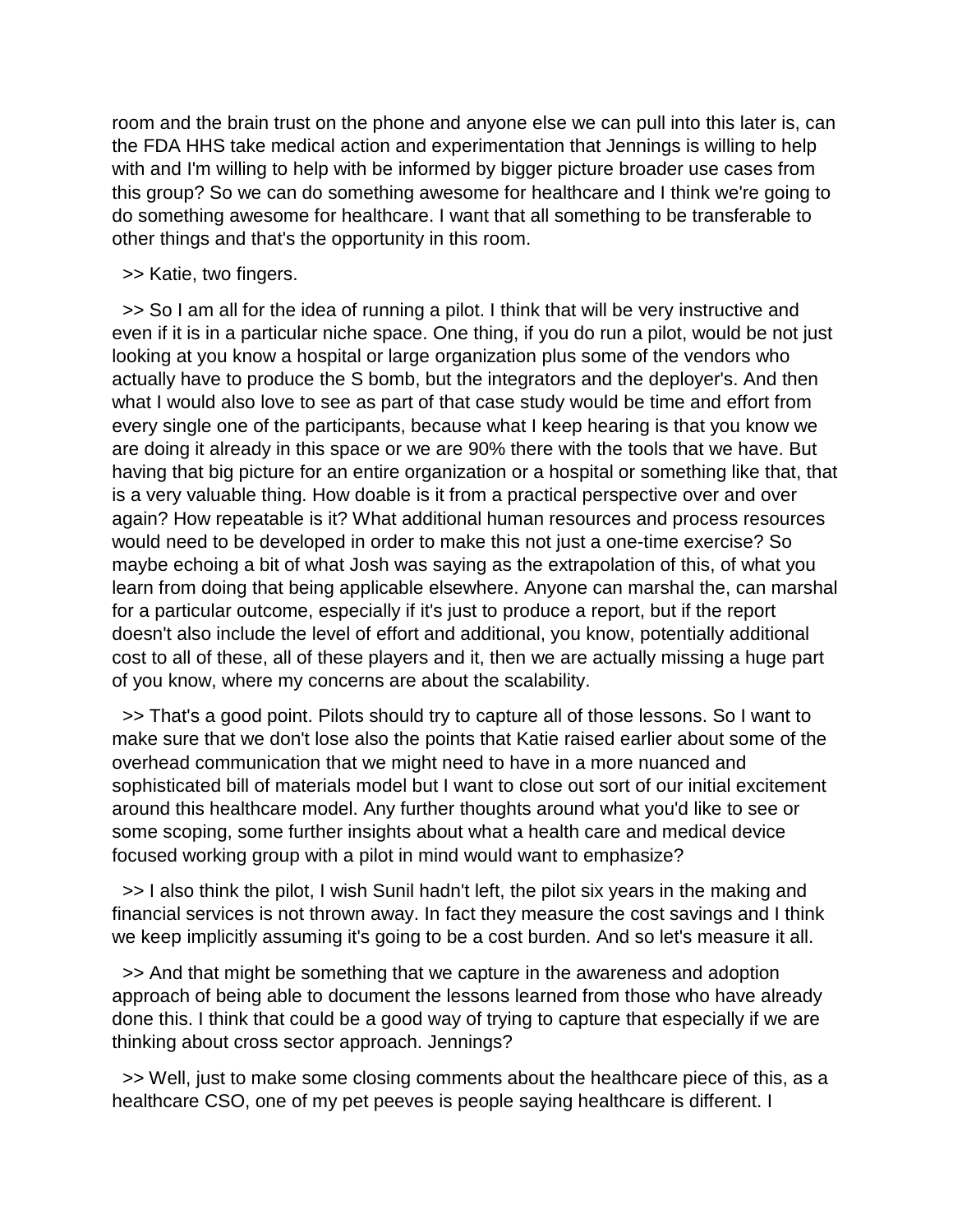continuously push back on my peers when they say well it's different for us and we will talk about medical devices but if you talk to a CSO from the bank they say I have problems of ATMs and embedded software. And you know security problems and security challenges are not unique to an industry. They may be different in some ways but ultimately the solutions wind up being very common at least from my perspective. And ultimately if we are doing something that's a pilot this is something we should be thinking about, the sustainability of this and trying to identify barriers to adoption. But I will tell you that the current status quo does not scale. I mean I have to chase down vendors to understand if there's risk based on a component. In the wanna cry problem Josh mentioned, you know it's still happening in hospitals around this country because vendors aren't managing patches and what not. So ultimately I think it's very intuitive to me that there's value we just have to figure out how does a pilot become something that demonstrates value but also demonstrates barriers and challenges so that we have something we can learn from.

 >> We've got JC here, but just for a reminder for those of you who are watching or listening, hit star one on the call and we'll see you and make sure you get into the conversation.

 >> So I have to say this as someone who has a lot of battle scars from open systems acquisitions. The term pilot is really dangerous and problematic because the pilot, basically whatever mistakes you make in the pilot get baked into whatever you do next and you can't disavow them. So I would highly encourage people to think in terms of reference implementation. Right, so we are going to lay down some axioms for what constitutes best practice which are agnostic and we are going to do a reference implementation that goes in does and goes out does and someone else can do another reference implementation. Different sector. That works fine. You can have a reference implementation for on Prem, you can have a reference implementation for cloud. A reference implementation for IOT. But if you frame it as a reference implementation, that doesn't ossify the idea that this pilot has to become the thing. And that is really really important.

 >> I was just going to say at least in my world I wouldn't, I'd hesitate to call it reference implementation. And I can see your objections to pilot. Maybe the way to say it is this is actually a bit of an experiment for, you know I'm okay with calling it anything frankly as much as I think the way that at least my team and I, we run what we call pilots I mean we are not afraid to come out the other end and rip things apart because they didn't succeed. I hear what you are saying. The philosophies are different. It is more of whatever we call this, my commitment is to consider it I think more of an experimental mode to understand what the challenges we are going to face and how do we move forward. Healthcare isn't doing this. Or if they are doing it they are using their own S bomb and we're trying to move to here's something that's standardized and rigorous.

 >> So yeah it's a semantics thing of pilot, phase 2 program of record, right, that's the fear.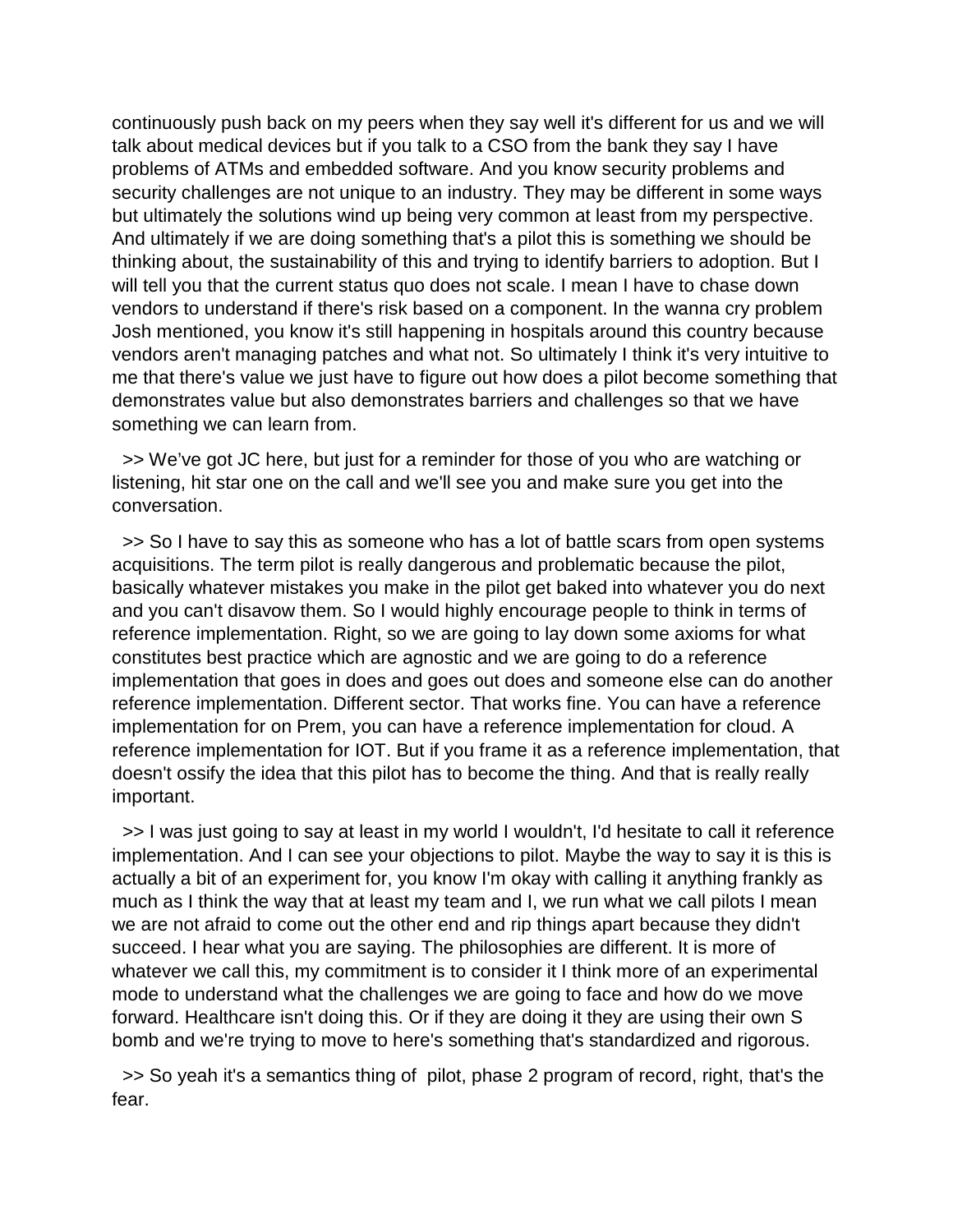>> Yeah. Thank you. For framing especially in specific communities is very important to remember. So we appreciate you flagging that. So, past couple hours, since lunch we've come up with the idea of saying we are going to look at standards and formats. We are going to think about awareness and adoption and try to capture some lessons learned. We are going to have the healthcare experiment, or however we choose to name that, the pilot sector specific, the reference implementation. But I want to loop back to some points that raised earlier today and that Katie brought up again, which is, there are some real challenges with using this data, especially if we want to have this in an automated fashion. So there are, there's the question of, you know, vulnerability versus exploit ability. There are some concerns about people saying I will tell you most of what I have but I don't want to tell you everything. Are these issues that you think we should address? That we can address? We can bring a proof of concept, reference implementation that sort of demonstrates that they are not as big an issue as we might think. Or are there ways that we can tackle them to start thinking about even if they don't fit into today's standard we can start thinking about how to include them into tomorrow's discussion. Josh?

 >> Maybe a halfstep prior to that on my list of potential work streams, there's been a I have to find it but this has been a six-year conversation and really on there was about 20 furious objections levied and I think 18 of them proved to be unfounded. But they look really good. And even some initial blush responses like Jennings thing all we don't want that, that's too much work. So I had proposed we capture some facts, some fictions, some common objections or an FAQ of sorts because what we really want to do is, we really want to tackle the hard persistent, pernicious things that could screw this up as opposed to spend two to much time on the ones that are maybe answerable. So it's not instead of your request. Stressing let's do a triage of what are the most common concerns and objections. Do we have a good answer or do we not have a good answer. And I think the ones were we don't have a good answer is fodder for more investigation.

#### >> Michelle then Eric?

 >> I just, if we are talking about kind of scheduling our next activities I do want to reiterate a couple of times we've had folks very importantly point out we have two scope and the goal this. Not to death. But this type of thing can go, can expand to all kinds of areas. The making sure that everyone is very clear and having a couple of people just focused in on what that looks like I think will be really important to be able to find an end point to this.

 >> And I think that actually ties back to the comment I was going to make in response to what Josh was just saying is that if you have some understanding of what you're trying to achieve, it helps you understand whether or not the objections are, rise to the level of a cost that you would say is intolerable. So you might say certain objections you can brush away because they are not correct or it doesn't reflect a full understanding of how this is going to work. In some cases you may decide there's a cost that comes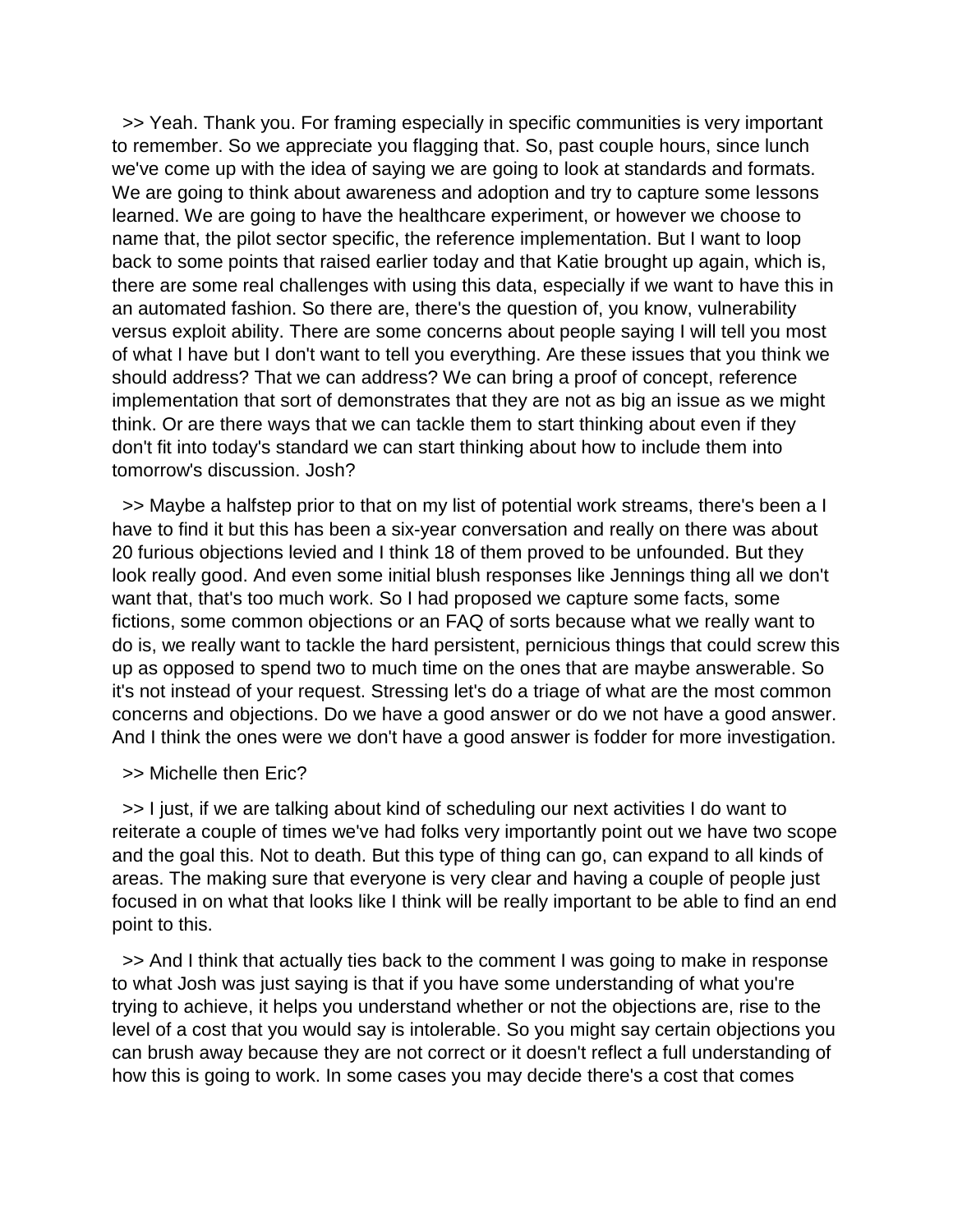along with doing this but it's outweighed by the benefit. So you have to have an understanding of what you're trying to achieve in order to net those things out.

>> Reactions? Katie?

 >> Perhaps a place that will help inform some of the costs would be to do a survey of the intended consumers of this information about what their current costs are for deploying patches and the reason why it may inform some of the S bomb efforts is one of the biggest things I think that will be one of the devil details is the frequency of updating it. And the frequency, and I bring that back to the intended consumers of that information and back to one of my original concerns, which is organizations struggle to deal with the vulnerabilities that they know about today in applying patches you know, for the vulnerabilities without the subcomponent additional information. So a survey of the, of some of the willing you know, intended consumers of this information, of what they spend now and what they would like to see in terms of, you know how would this help them, how would this help them with their current picture, because I hear a lot of, there's a lot of cost saving that is talked about but one of the most eye-opening conversations I ever had with a customer when I worked at Microsoft was the fact that they actually spent about \$1 million every patch Tuesday, so every month on the scheduled testing and deploying of patches. They wanted to cut the \$12 million budget down to \$4 million. They asked us to move to quarterly because that is what they wanted to spend and that was within their sort of risk tolerance. So intended audience, survey them for what they are spending now and what they would like to see out of this and that I would very much like to see an analysis about what the cost reduction might be in improved efficiency from having this information.

## >> Michelle?

 >> Sorry I just wanted to, I think that because of the point we are in the maturity of this process we may need to also factor in the risks of not doing this properly, right? Because I don't know how many organizations actually have efficient and fully vetted patching processes and one of the things we're trying to do is avoid the big, costly consequences of not patching properly. So trying to bake that into that kind of cost metric as well, the cost of having a successful ransomware attack kit at your hospital, things like that or other industry.

 >> In terms of metrics for success since we've acknowledged that having like an S bomb as part of your organization as kind of a sign that you are doing other things right and also may be communicating with other organizations right, the benefit of adopting a standard like this could be kind of emergent and distributed across the whole software development ecosystem and not accrue to any one particular organization. And it would be interesting to know if there's a way to get an overall metric of say the security of the ecosystem based on this standard options intervention.

>> We've got one, two. Josh?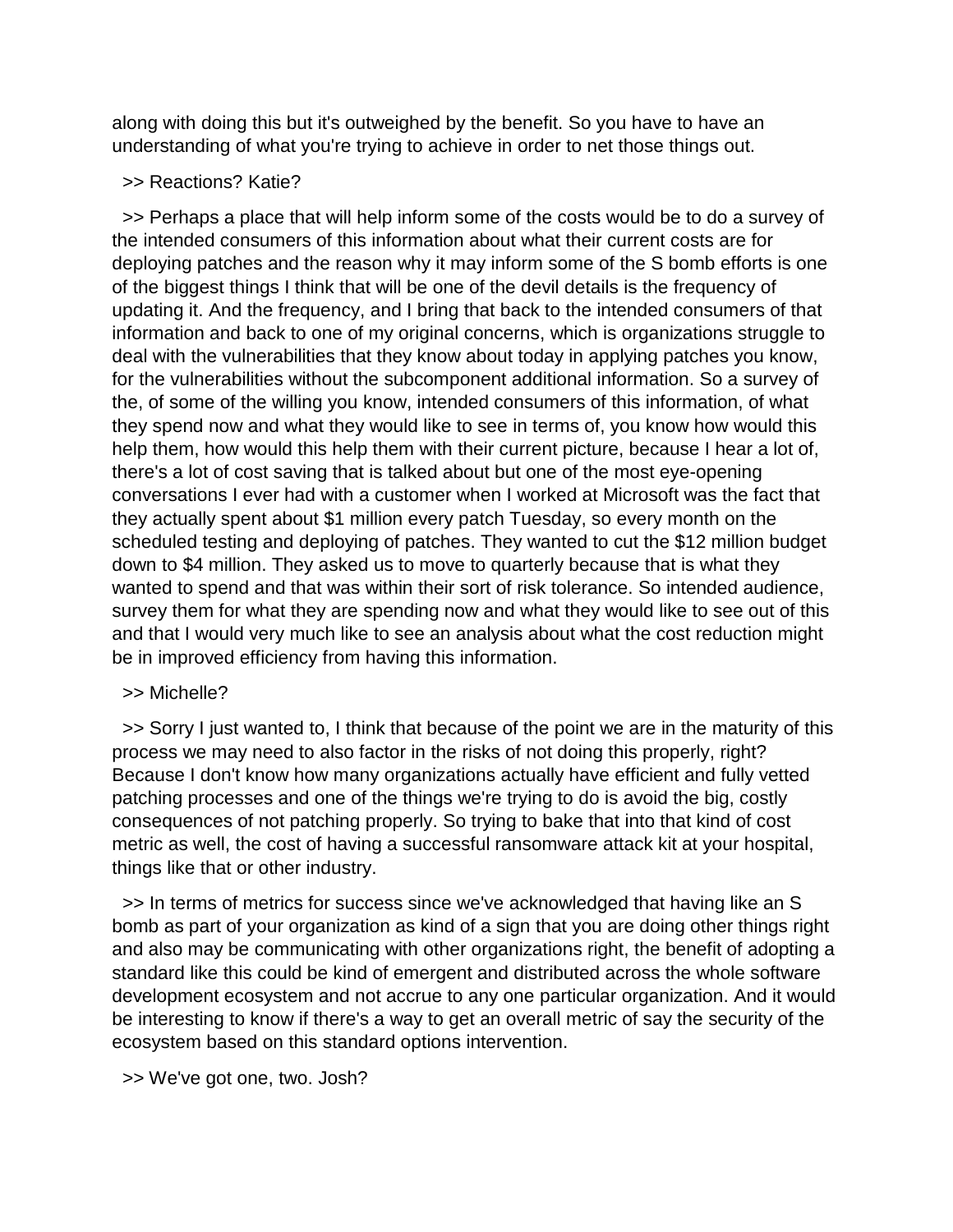>> I don't want to be the referee but every time we say we're trying to protect like an end-user operator I feel like it's the paternalism thing. So I just want to caution they can choose to ignore it, they can choose with the patch frequency is, they can choose if they want to mitigate it. If we don't give them any information, they can't make the choice.

 >> You I don't think we've heard a shortage of potential benefits today. But I think we should also beware of what are some of the challenges.

 >> One extra additional benefit to follow up to your comment from the industry specifics we are still seeing over 10,000 organizations stoning known vulnerable versions of struts and if they didn't learn from the issue that Josh mentioned from back in 2013 they should've learned from the one that got Equifax and then later additional ones last year. And so as we work to make this more of an accepted best practice like CI, like CD, the inevitable side effect of that is that everybody else will start paying attention to what is in their software and hopefully it will up the game for everybody.

 $>>$  Rob?

 >> Well you asked if we had something else besides benefits, so I want to talk about the costs for a second. I come from the world of intrusion detection systems which don't work. When I say they don't work it's that they don't work as intrusion detection systems they don't sit there silently until one day it tells you by the way there's an intrusion. That's not what they do. What they do is provide a lot of visibility into the network. They provide forensics data for after an event happens and so on and so forth so they have a lot of value they just don't detect intrusions. And one of the reasons is false positives, that a signature will trigger its accurate 99.9% of the time but you have so many backups, you have 1 billion packets go across so that means .1% of 1 billion packets is still 1 million packets that trigger events. And we have a similar situation here everyone is saying look at the JBoss structural vulnerability, tell me about the habit so I can fix it but what they are not thinking about is the false positives of, I mean we discussed a kind of on the edges but not in these terms of, I'm getting daily information, I get 10 new NVDs that say, that match up with stuff I've got in my environment, am I vulnerable? And I don't know. I have 10 things I have to deal with per day that I basically ignore per day. So the question is can I give you an S bomb you can match with the vulnerability database that's not more false positives than signal, that is not more noise than signal.

 >> Is there something that I can, this communication would come from the vendor to say, hey, we know this is going to flag it and it's okay. It's not, this will be a false positive

 >> what I mean is if you get S bomb from the vendor and you do the matchup yourself with the vulnerability it's, on the whole it's going to be more noise than signal.

>> I want to bring in Sunil who's been doing this for a little while and then Chris.

 >> Yes so what's missing in many organizations is a threat model that connects those pieces together. So yes I actually want to know all the vulnerabilities but the filter that we applied is a threat model that says does it even matter. Just to use another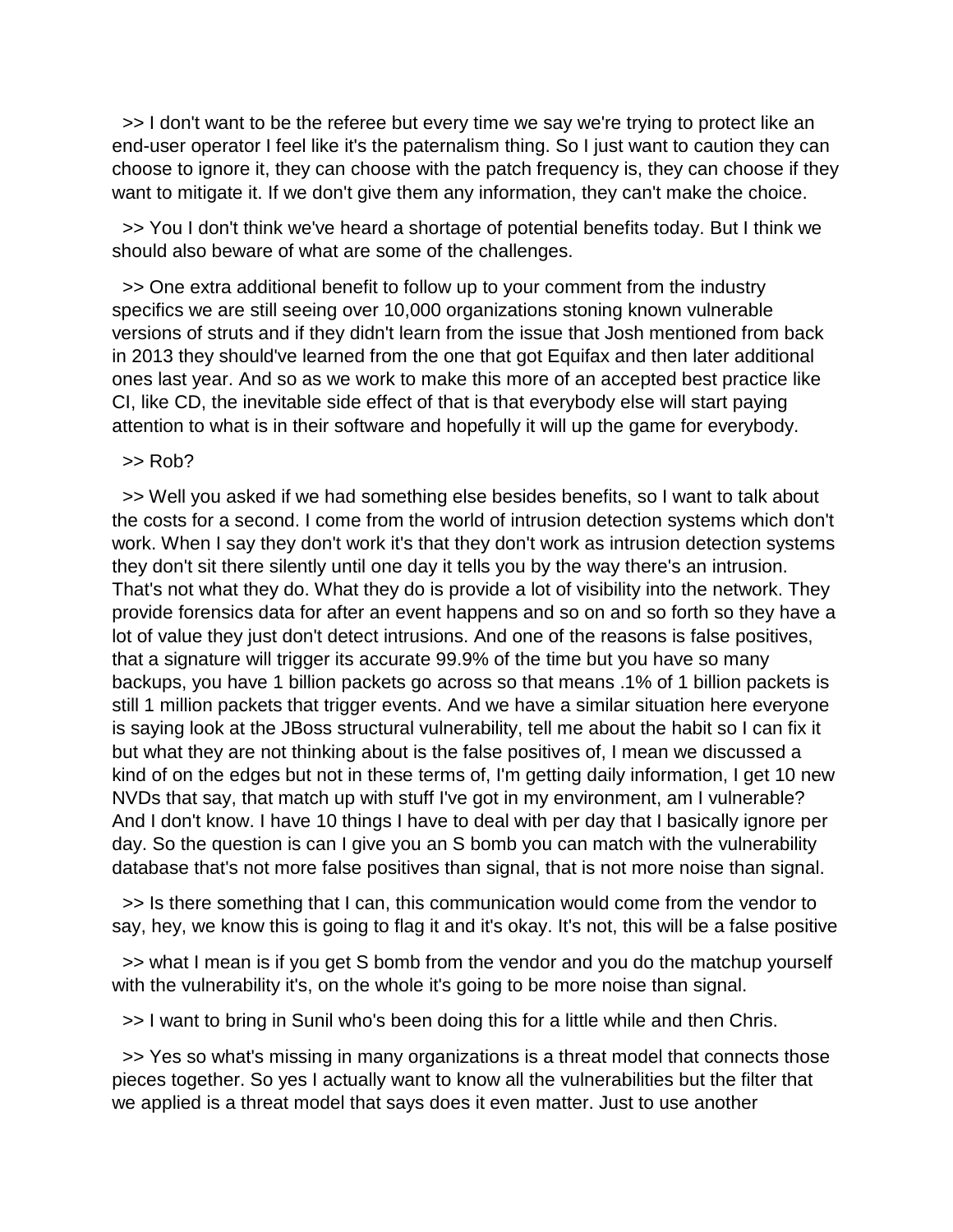metaphor, you are vulnerable to Ebola. Right? I don't think anybody doubts that. I don't think you would question it. However is it within your event model that you should be concerned about it and the answer hopefully should be no. Otherwise I think most of us would leave this room pretty quickly. But we know that you already have a threat model in your head that would say is that irrelevant. We don't have a similar construct, or many organizations don't have a similar construct or the threat model is available and thus you can make the decision. Now whose responsibility is it to create the threat model. And it's not the vendors. It's ours.

## >> Chris?

 >> I think when we talk to the timeliness of the update of the S bomb, if the S bomb has information from the vendor saying whether it's an issue in the component that is in their is exploitable or not the timeliness of the update is going to matter. If you have 300 open source components probably almost on a daily basis one of those is going to have a CBE associated with it or at least weekly. So if the vendor is updating you monthly or quarterly, you have this huge period of time that you don't whether you are vulnerable or not and different organizations might choose to mitigate anyway to Sam going to put some sort of mitigation in place, waiting for the vendor. So I think this timeliness of the update of the S bomb is going to be critical, right? I mean obviously you'd want continuous, but if it's weekly or monthly, is that really that great, you know, is it usable still unless it's a very quick update from the vendor.

 >> So this is a world when if the S bomb can convey metadata as well as just the list of dependencies, it can contain metadata, we might need a world where the S bomb is updated more frequently than the product itself.

 >> Right. If you're going to go on the path of you are a risk-averse organization and you have to mitigate in some other way than wait for the patch. You'd want to know to put a mitigation in place. Which is what I'm hearing the critical infrastructure and the medical world would want to do.

>> Thoughts on that, for those who are justifiably risk-averse?

 >> The answer to your question is no, weekly, monthly is not good enough. If you go back to we want the defenders to be having the same information as the bad guys, bad guys get it as soon as it is out there. They are not consuming their data on a monthly basis.

## >> Bruce?

 >> The [inaudible voice off microphone] information that comes down and some people understand it and most people don't and the people that don't [inaudible] and we need to stop that at least in the cases where there's random, we need to stop it always but most of the time the random action I've found is known do anything could at least in our customer base. Because they found out I didn't do anything, I haven't done anything for 25 years the number has been or whenever it hit and nothing bad happened. I used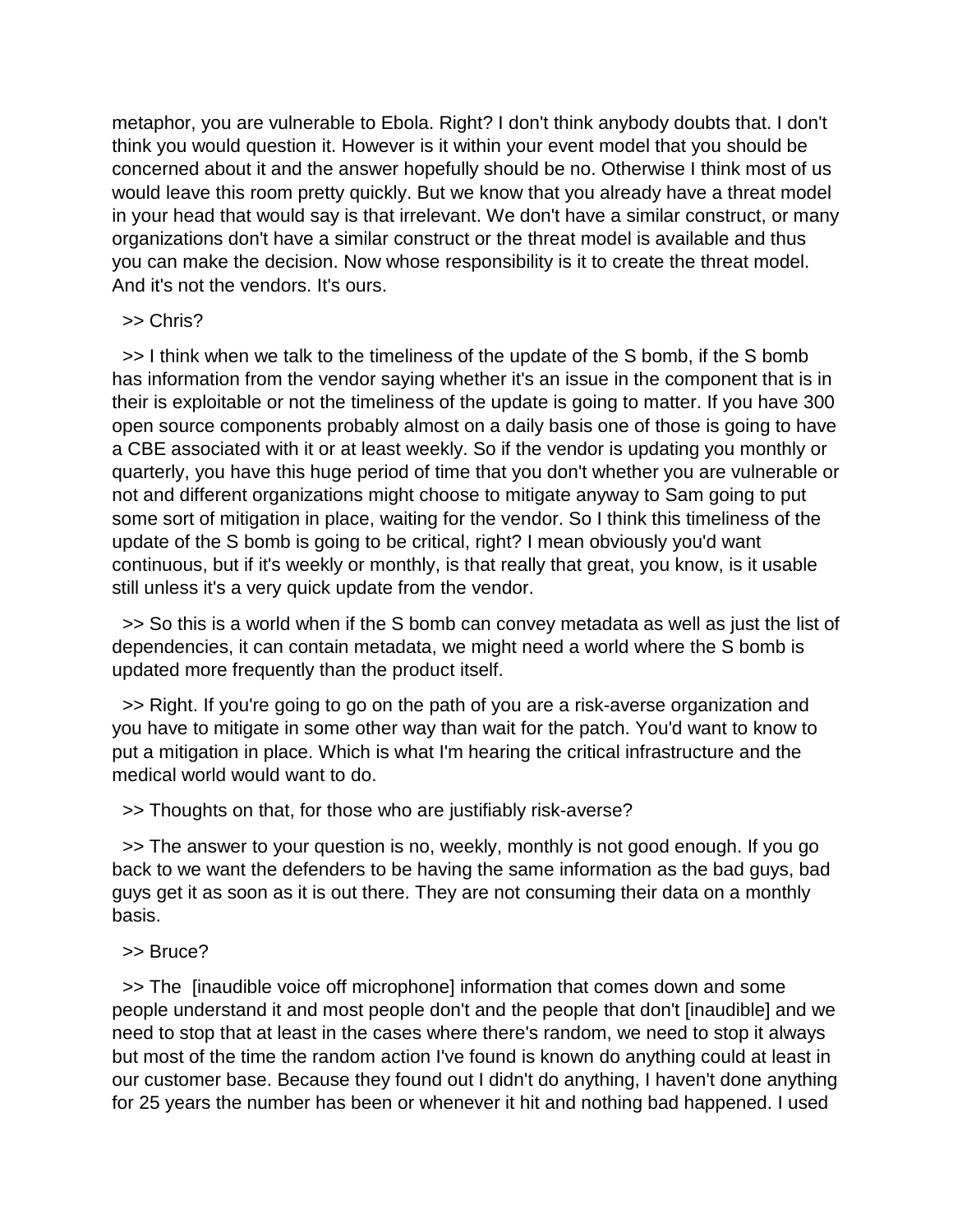to do things and it disrupted everybody. Sometimes my systems didn't work for three days after I applied the patch and it didn't help anything so I stop that. So we have to address this problem. If you're going to get people to adopt it you have to do it in a way so that they are not going to be jerked around all the time and then find out it didn't matter.

 >> But again, I mean I think any argument that you know it's better for end-users not to have information about how they may be vulnerable is just not really going to get much acceptance, because if they want to read it they don't have to read it. They may have a contractor who takes care of that for them. It's just, it becomes indefensible at a certain point to do things like tell system integrators that they can't reveal vulnerabilities in your product to their customers When they know they are there. And so again this paternalism really, it should stop. But getting back to the business process I think the real pain is the shift from batch to continuous process. Right, and in every industry it doesn't matter whether it is pouring steel or constructing houses, when you go from batch to continuous processes there are wholesale changes in the industry you go from you know, chunks of steel to you know, roles of steel coming through the factory and it never stops. And they are, the processes necessary to adapt to continuous monitoring, continuous integration. I mean every single large enterprise is going through, you know some evolution whether it's comfortable or exciting or painful around this and there's a skills gap and NHR problem associated with that. But I think that when you get into continuity and you get into automation that's where these, this information should be there and also becomes useful.

>> I've got one, two, three.

 >> Just going back to the title of this whole meeting today is offer component transparency and the fact that I don't know what the harm would be to provide that information. As people have said they can act on it or not but to provide that information if you didn't provide it and you knew it and you did not provide that, then at what point does this become a legal issue down the road of negligence or something of that regard that someone could say you knew this information, you sat on it, for paternal reasons, whatever you didn't provide it and something happened. Why not disclose if you have that information and let the folks decide what to do with it.

>> All right Tom, Josh, Bruce

 >> Going, so back to our experience just shipping around threat indicators in a structured format or not a structured format in lots of cases but this sort of like you have to be willing to ship garbage sometimes just to have a conversation with what your users actually want and what people can leverage. If you want more people to achieve the right level of understanding that Bruce, I think you are talking about, first you have to tell them a bunch of garbage and let them make mistakes and then blame you for the mistakes. Which is where we been before. And then you learn from each other, right, and as slowly over time we've learned how to refine how we package and ship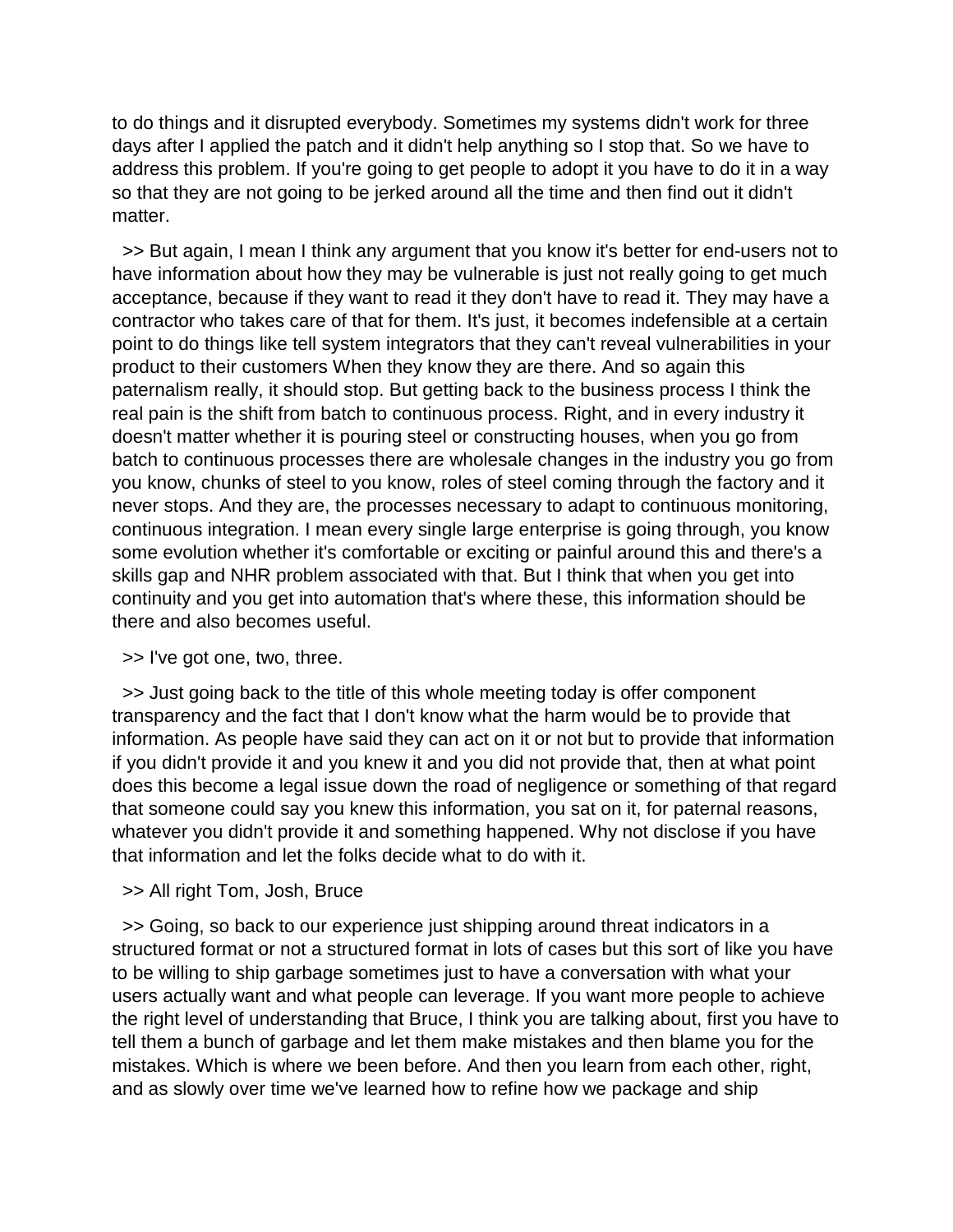indicators and the degree of context that people want and that there is some stuff that's strictly never useful no matter how bad we might think it is. And I see that I would imagine that this is going to be similar. That again as far as the roadshow is concerned we are going to have to teach people what to expect and what to do and not to do with the information.

>> Josh and then Bruce.

 >> That was a good segue but if this is the part where were saying what I'm scared of in S bomb, what I'm scared of is, there are a few, not too many, but if you that expect to have come to the bill of materials. Like no known vulnerabilities at all. And especially think I said this before for the older stuff that's not going to be possible or even economic. We wouldn't want people doing busy work I think is the phrase Chris used with me on the phone at the cost of valuable work. And so I think a risk is if the column one from my graphic of the S bomb itself is only used it to create column two of a list of potential vulnerabilities treated as actual vulnerabilities, that poor education absolutely could cause busywork. That's why I'm pushing for column three, which is some sort of rational analysis or attestation that could persist across time and stakeholders.

>> Bruce then Jennings.

 >> I'm not advocating giving people nothing. I'm just trying to say that what people need is they understand it. And yeah, it will take time to get there and it will take time for us to understand how to communicate with the different constituencies so that they can get an understanding, but we are not done when we just say this CBE might be, which is against this competent that you have and there might be vulnerable, decide what you want to do on your own. That's not good enough.

 >> So, I just want to again reiterate kind of the importance of this from the patient safety perspective and I've heard some skepticism in the room today and I get it. You know, there are going to be customers who, let's say we gave all the third-party components, there's going to be customers who don't understand this and they are going to be a pain in the butt. You know, I get it. But at the same time, thinking about New York Presbyterian or any of our peer institutions, we are critical infrastructure and when we thought about security four years ago it was HIPAA and is it laptop encrypted but we now talk about it in the context of emergency management, enterprise risk, business continuity and I'm working with law enforcement on tabletop exercises around a blended event that brings down our elevator systems in our hospitals and we can't move patients and during that event maybe we have a public health crisis and we're trying to pivot how we deliver care. This is the sort of stuff that really, this is happening in our country, it's happening around the world where there's really critical events happening, mass casualty events and the technology we are talking about here, the software behind it is used during those events. And so we have to have a security program at New York Presbyterian that scales to having available systems during really critical events that affect our country and it is unsatisfactory to say well there might be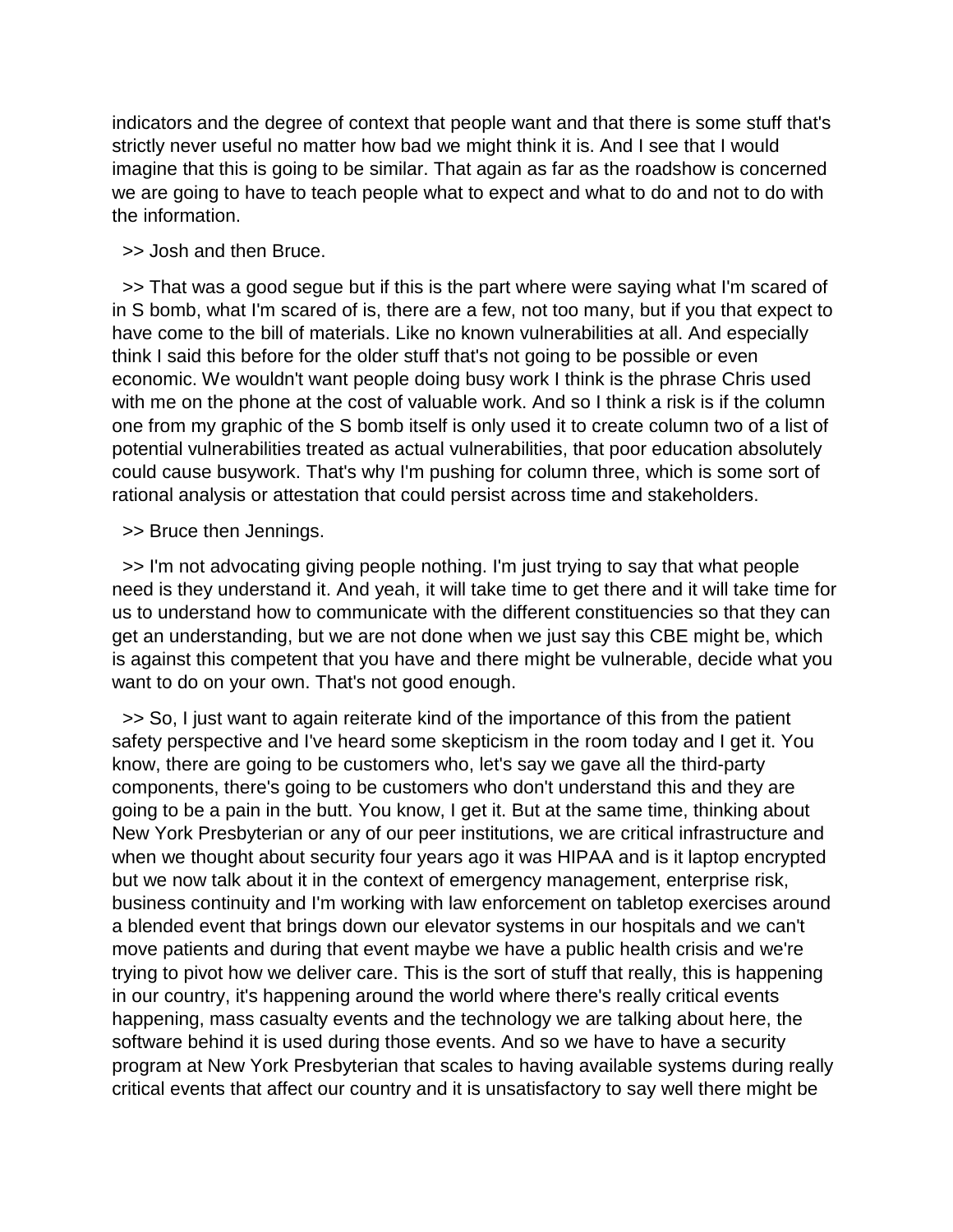some customers who don't use this, so it's not valuable or there are some customers who, you know, might read it too much into this. We are talking about really important stuff, you know, that needs to be there to help critical infrastructure. And this is important and I think teams like mine can be the sort of teams that actually help us work through these issues and you know, try to identify a path forward for something that's really critical to multiple industry sectors.

>> Thank you. One, two.

 >> So it seems like a lot of the concern is how the recipient of the information interprets it and what the best practice of how to do that is. It seems like that's also something we can solve as a use case, as a receiver of this information what is the best practice for how I'm supposed to interpret it? Should I expect that there are zero vulnerabilities or is it more realistic to expect that the vendor has probably investigated all of them and disclose the ones they know about and have told me why they think certain ones are not vulnerable and that information empowers me to do what I want with it. But I think as we publish the standards we can publish the expected standards for how it is interpreted at the same time.

 >> And I think that may be, I'm going to jump in, we have a number of you who wanted to focus on what can we do with what we have today and then perhaps another area of focus can be okay, how, what does transparency look like tomorrow. As we sort of build out so the folks who are using this, how can we add an additional layer of metadata on top of this that can help organizations use it and make sure that they are not inconveniencing the vendors as well with further complexity. I had a point here and then Rob and then Eric.

 >> I thought at one point we were focusing on bill of materials which my understanding is a statement of some software producer saying this is what's in our stuff, the list of ingredients. But it sounds like we are also talking about the things saying you know, warning, aspartame causes cancer in rats. Maybe you should be concerned. And that's a different function. And I want to bring it back to an original point that Ray which I think was duly shut down but it's like if we are talking about having data available about what components, under what conditions are or are not exploitable, what is the incentive structure around building a common knowledge around that, such that we can use that to inform decisions about risk and mitigation.

 >> So, I wanted to jump back to the point on understanding versus just having raw information. And that the raw information is better. What we have 30 years of experience now with full disclosure, where this issue has been constant that we gave out the raw data of a vulnerability in the full disclosure process, or do we try to give understanding. And we've had this constant problem where vendors sort of corrupt their data. Like is this a critical vulnerability. Well, they have marketing reasons why they might want to soften that and tell customers it's not so critical. So the understanding from the vendor is immediately that they have other concerns then what we have as the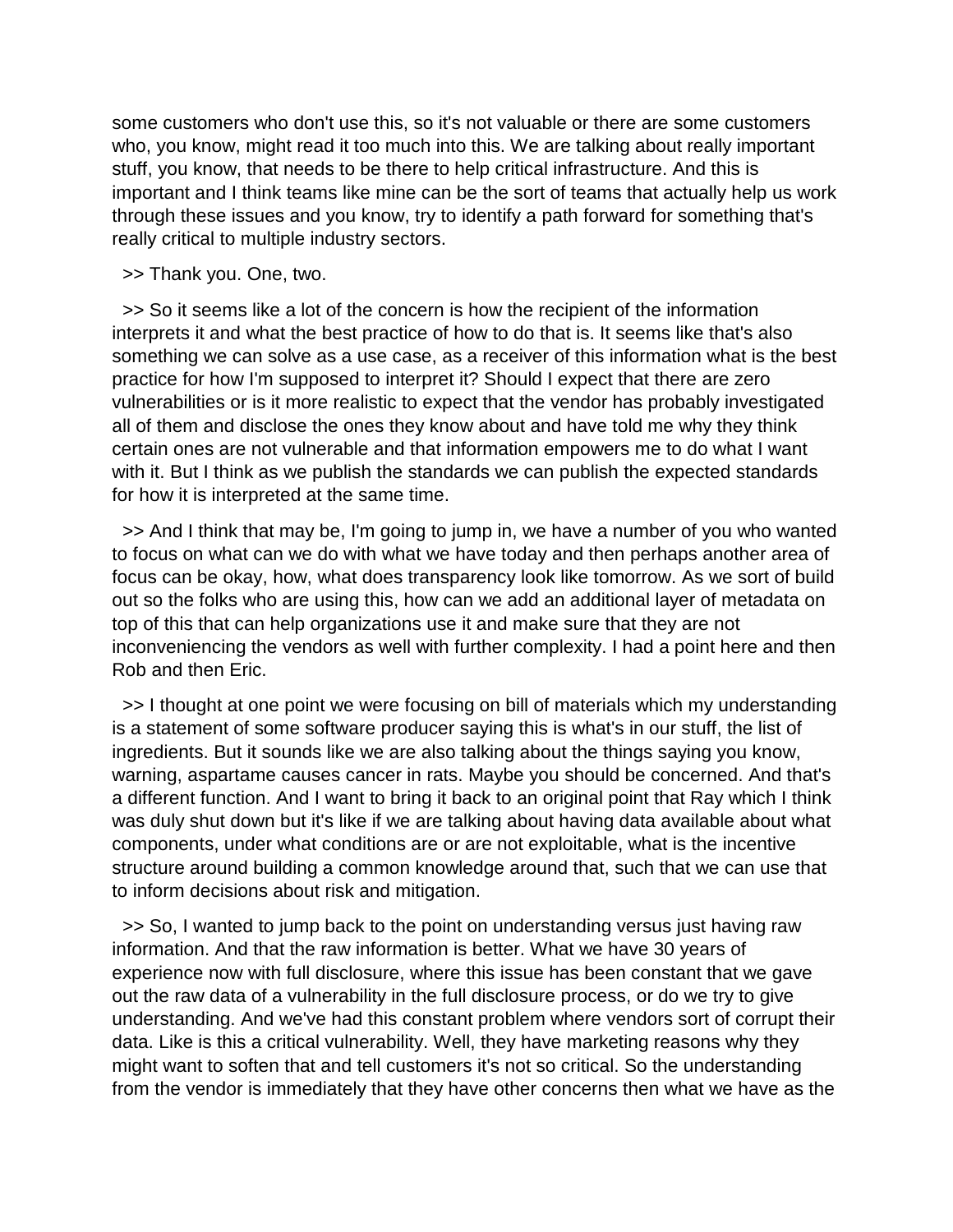consumer so 30 years of experience with full disclosure is the idea that get the raw data out there first, that's the most important thing and understanding sort of comes later and similarly we've had 130 years of that with crypto. Everyone wants to cover a crypto stuff and the end user doesn't need to know the algorithm details. We can cover that up. And in fact you find you get the raw details out there. Because what you are hiding to try to communicate understanding is any alternative perspective. Your friends may have a different perspective on it and you're hiding it from them so therefore they can't get it. So maybe the hospital can deal with the raw information but yet the understanding comes from the community from other companies, from other sources, other than the vendor.

>> I like that idea.

 >> Can I respond? The hospital can. Not all hospitals can. One of the things here is I think we are assuming every customer is the same. But my hospital, hospitals like mine all the time we review the crypto's used by the vendors and we are constantly telling them hey you're using export ciphers or you're using TLS 1.0. We want you to upgrade to 1.2. It's part of why want to see the asked mom is because we make it part of our procurement process and part of the lifecycle for managing the vendor. And the benefit of having big enterprise hospitals like mine doing this is I think there's trickle down to smaller community hospitals who don't have those resources and capabilities. So that's part of I think the same thing will happen if medical devices or other software can be, the electronic medical record that we have the ability to drive the conversation into affect basically product design and support and benefit the entire industry, not just our large hospital.

>> I had a two finger from Kent.

 >> I just want to sort of push back on the myth that vendors have a tendency to twist the truth when it comes to issues like this. Quite the contrary. We want to get this out as fast as possible because we have a liability issue if we tell you something untrue. It's an integrity issue from us as a vendor as well. So this myth of the vendors will tryst the truth is, you are dealing with the wrong vendors to begin with.

 >> Well we have some conversation here. I don't want this to devolve into the full disclosure debate. We wandered into that one already. But I do want to get to Jen and JC.

 >> So I'm just going to say like I agree with that point about you are dealing with the wrong vendors. I think there are absolutely vendors who do this. They are absolutely vendors who don't. I think not all vendors are created equally and we could all probably agree on that.

 >> Oftentimes it's not their vulnerability as written. I mean most people, 80% of the software in a commercial product is open source. So if there's a critical against some component there, it's not like they are just pulling the score out of the air. You know, where they have a fudge factor around it. Like it is, it's there. And so it would create like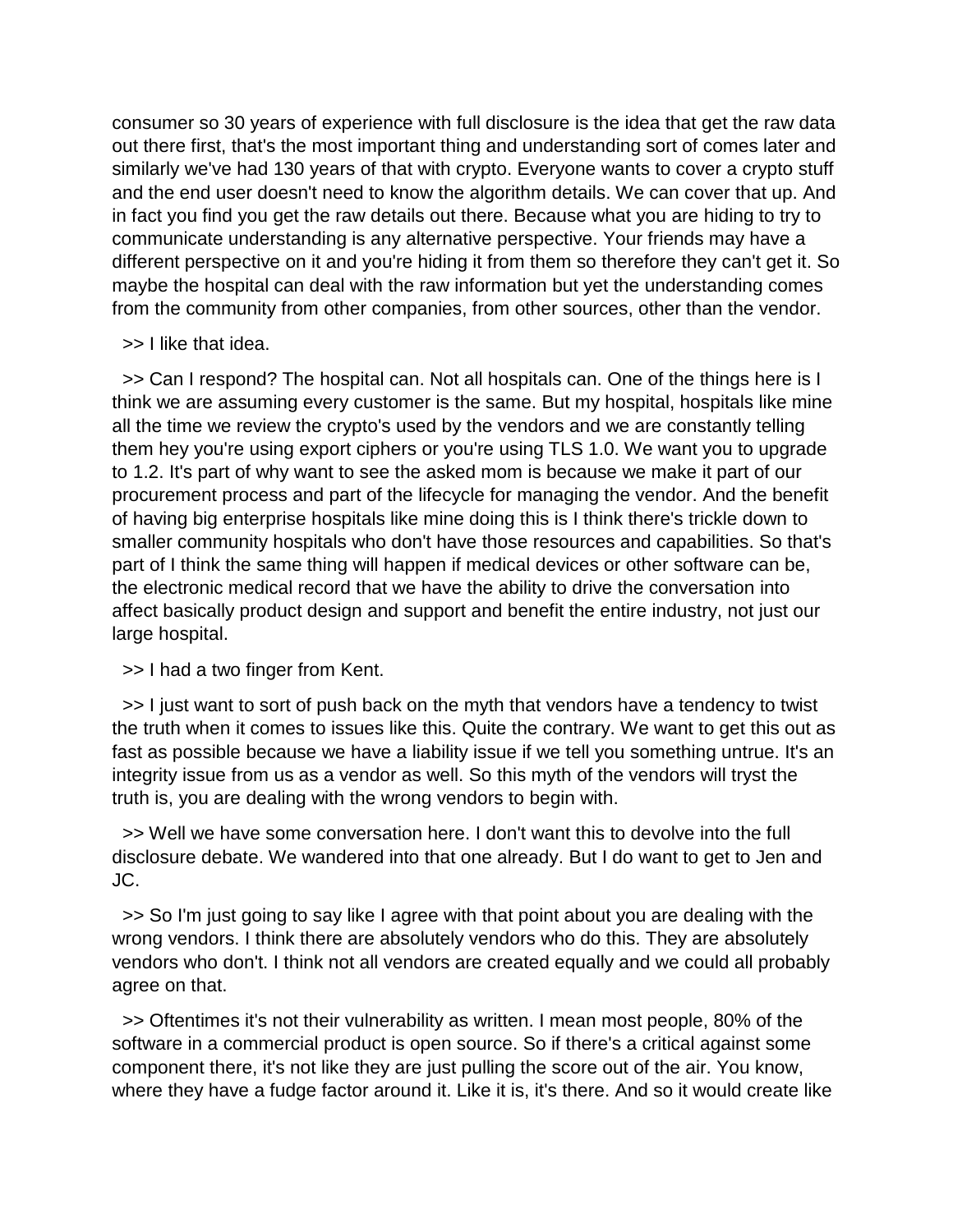horrible regulatory and legal problems for them to change that. You know, I think that the disclosure issues become problematic when people either don't disclose what is there or they prevent others from disclosing what's there.

 >> So I didn't want to debate full disclosure but I do want to point out that your statement disagreed with me agrees with me. Like one reason why you might distort the information is because of your marketing reasons. The other reason might be for regulatory reasons, that you've distorted it the other way. It's like Josh's statement that he made earlier, this house may contain lead paint. They don't know whether it contains lead paint or not but they are making the warning because they have to and so the same sort of thing happens for risk analysis is that you have to go the other way and maybe say it's more risky than it really is because if you don't you'll get sued. So what I'm saying is that the needs of one is not necessarily the needs of the other.

>> We do that [inaudible voice off microphone]

>> We have a request for you to use the mic if you want to say more than...

 >> We do that. We always go higher. If there's any doubt we always go higher. Always.

>> All right, we've got Josh and then Eric.

 >> It's really a question not a comment because I've known you long enough to know when you're sometimes being Socratic or whatnot. Are you saying with your point about the 30 years of disclosure without having disclosure, are you saying we should give the fullest amount of information? Or are you saying we shouldn't? Because earlier it sounded like you were advocating for opaque. Now it sounds like you're advocating not you, Bruce?

 >> I'm not saying we should or shouldn't. I'm just saying the argument that it is too, that the raw details are inappropriate is never the argument in our community. We decided that our community needs transparency. That's the name of this group. We've decided transparency is good. There are other flaws, to what detail we gave this information, which is the cost versus the vendor. How much use will be, there's lots of other questions. But the one question we should all agree on is transparency is good.

>> Eric?

 >> This is I think maybe a question for further thought based on what Josh was saying before but you are talking about how a lot of times there is a belief in advance that this is going to be a net cost, and yet there are benefits that exceed the costs. How is it that you measure the benefits of the use of this in a way that will help us to understand what costs we should be willing to bear.

 >> I think per stakeholder because you and I are speaking very similarly, per stakeholder, what is the current pain of the cost of operations to call every vendor. So you are a hospital operator like Jennings have to call these people and they are you,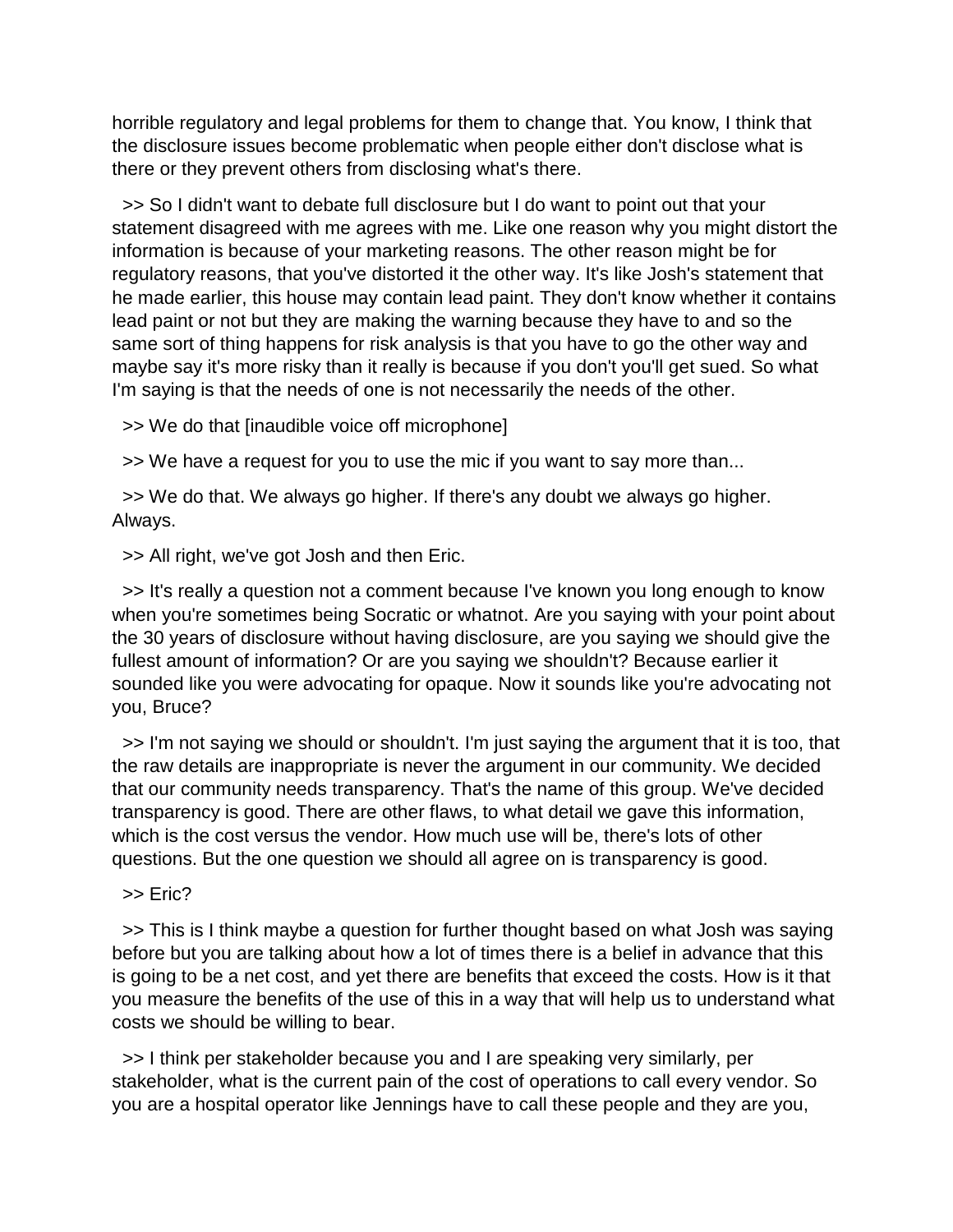are you are you vulnerable that is having a cost and efficiency in the meantime to resolution. One of the ones in the room, I'm hoping the Aetna guy will speak to this but Jim [Ralph's] saved millions of dollars of reduced unplanned unscheduled rework and he measures it with engineering KPIs, like very proven common things. So I think per stakeholder group you could look at current cost burden, emergent cost burden, that kind of thing. I don't think it's going to be the same measurement across the stakeholders though.

 >> If we have examples like that that prove out the model that I think it will be a lot easier for us to, you know

 >> This gets back to the point earlier about trying to understand some of the costs and benefits. So as we are coming into the home stretch of today, I'm very impressed at some of the common ground we have found. You guys have figured out that one may be tackled the standard set of thing and we have the independent software vendor and the Linux foundation coming together and that warms my heart. There's some real interest in part because there have been a lot of view participating from the medical sector to say let's really work for understanding the implementation in this sector. I think those two efforts I hope will work on coordinating them. There is the issue flagged of this awareness and adoption piece, which I know Tom talked a lot about sort of first taking this on the road and engaging sectors, more organizations, building a bigger tent. I wonder whether you all think that the discussion of understanding some of the costs and benefits, whether that is the right sort of grouping to sort of think about awareness and adoption to tackle some of the data-gathering, whether it is anecdotal or quantitative. Would you like to see those, this is the point where you start to think how much work am I willing to do to actually find good answers here? This is where we start making eye contact and making everyone uncomfortable.

#### [Inaudible voice off microphone]

 >> So we are going to flag the awareness and adoption piece. Do you think that is a similar question for understanding sort of the organizational mechanics? Or do we think that should be a separate issue. And the second thing I want to propose to you is, should there be a group that is not focused on saying what we can do today, but trying to tackle some of the longer-term visions of what does transparency 2.0 look like that we can start thinking about now so it can be standardized in a year so it can be rolled out in two years? Do we want to sort of go down that road and try to tackle some of the very hard cases that Katie and Chris and Rob and some others have brought up art?

 >> I don't have an answer to your direct question but looking at the provisional working group ideas I would suggest that the SWID PDX1 be slightly more genericized to be, to existing inventory standards review what is currently being used, is it working, how much do they talk to each other. That's probably useful to know before you make an uninformed decision about which one to pick. So okay, thanks.

>> Good framing, thank you. Kent, you like that? Yes?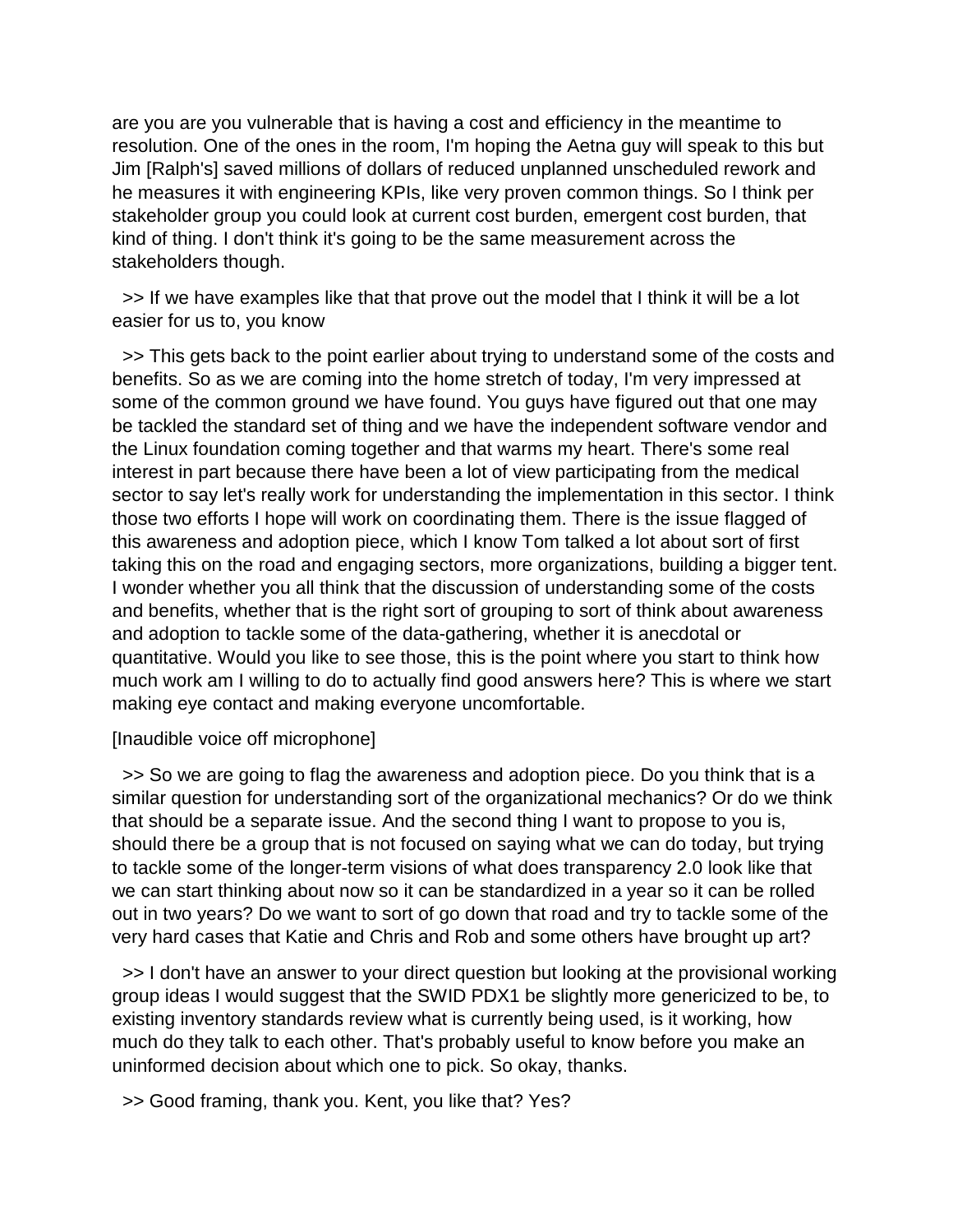>> Hi, savanna with TIA. I'm sorry what?

>> Remind us of your name

 >> Savanna Shafer with TIA. I really like Josh's idea about pulling together the FAQ of sort of current conversations about S bombs and I don't know if that fits under the awareness and adoption piece, but I would like to make sure that's kept in.

>> So who is going to do the scoping and goals? Is that a group or…?

 >> No, that is an excellent question. In the past something that we've encouraged is that is the first job as a working group comes together is to come up with a statement of purpose of some kind and figure out how they are going to address the task.

[Inaudible voice off microphone]

 >> And I think, no, it's a phenomenal point. So how would you tackle the scoping and goals question?

 >> I would say for the medical device experiment, which we will come up with a different name because that sounds kind of glib

## [laughter]

 >> It sounds problematic at so many levels but I would say that we would define, we find some key leaders and we define what are the scopes and goals and we would be transparent and share that. I think that is really probably is across each one of these. It is, awareness and adoption is

 >> Sorry I'm not going to put the microphone I think we are talking across purposes. I agree that every group will define its own scope for the project that that group is doing but I think that the original point and I'm sorry I'm terrible with names but I think the point that you are making Michelle is that we haven't actually agreed to scope for S bomb is, and therefore having subgroups working on different elements of how we would apply it or what it would look like or how we would adopt it means that we are all going to be running in different directions and not speaking a common language.

 >> Can I, just about the medical device piece. I would imagine let's say Jim [inaudible] Siemens are helping we've got some others, we would maybe look at SPDX and SWID and say what we want to adopt, what seems to make sense for medical device manufacturers right now and it is an experiment. We can pivot. If those things become completely harmonized we can change but let's pick something and see where that fits, you know? Does that make sense

 >> I'm just going to respond to this really quickly. That to me makes sense but I think there are some really foundational things that we need to create as basic parameters to make sure that anybody involved in any of these working groups has a common understanding of what we mean when we say S bomb. Particularly as you know to the point again and I'm terrible with names I apologize but you made the point earlier on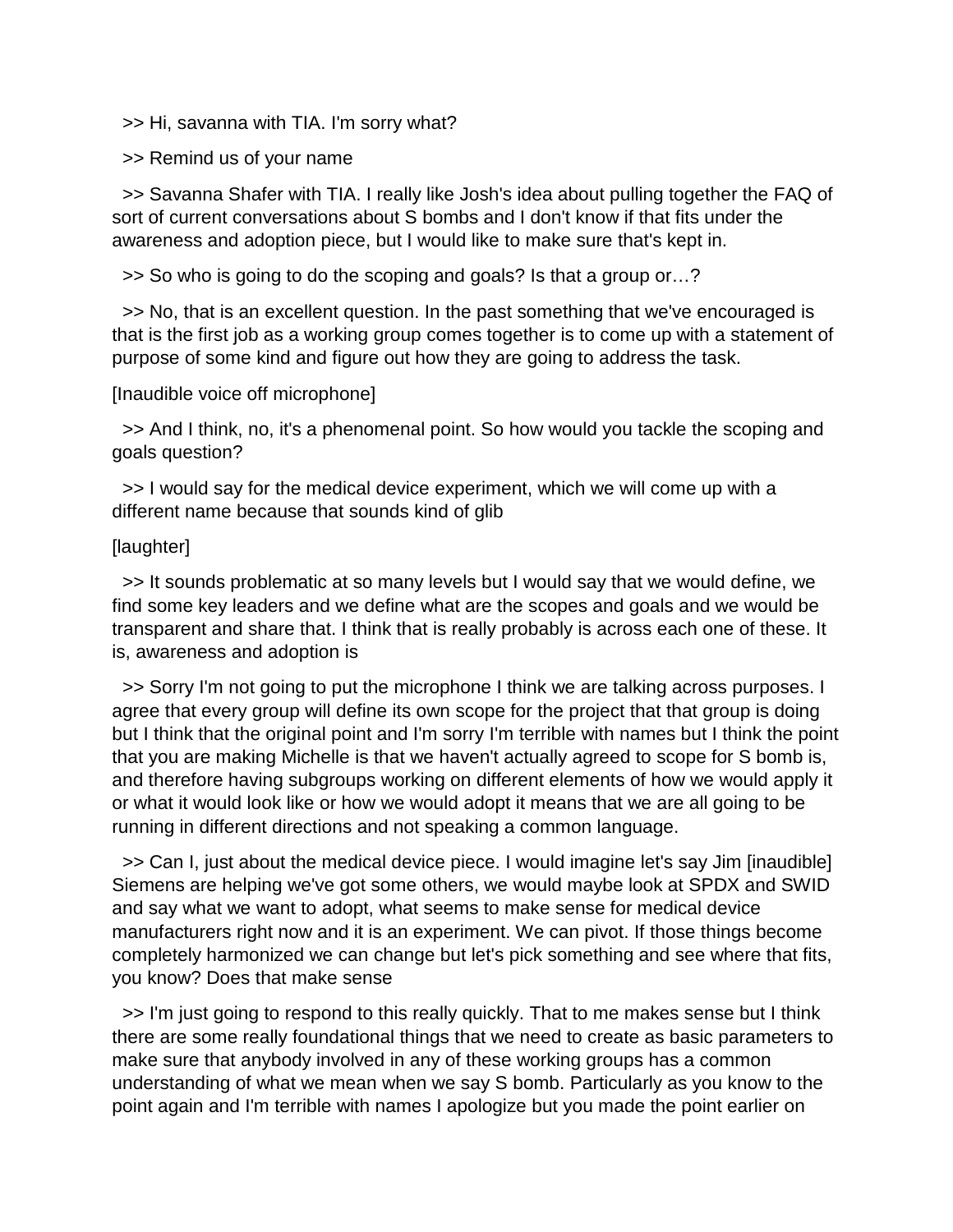that we've have people in the room talking about S bomb as basically just a list of components and we've had other people talking about it as a list of vulnerabilities. And so while there is I would say pretty broad spectrum of discussion around what this term means and it's still relatively loaded that it's going to end up being a situation of I think like relative chaos unless we nail that before we split into subgroups.

>> Kent.

 >> Okay my understanding and this is just mine, could be mistaken, my understanding is we are looking at third-party components to software packages and identifying those. The vulnerability aspects and all that other can be use to build on top of that foundation but initially because we want to look at just focusing this we are looking at third-party components to vendors or software publishers product.

>> Art, Seth, Josh, Jim.

 >> As I sort of laid out in my slides I personally like having the component relationship and vulnerability mapping but I do agree with Kent that the first layer of that foundation needs to be the inventory. So I'm reasonably happy with minimum viable product being the ingredients list. The word third-party concerns me. I sort of know what you mean, Kent, but just all components. I don't care that they are third-party or not

 >> Third-party is just for my focus read anything the vendor didn't develop themselves [inaudible incorporate from open source.

 >> And I want things that the vendor incorporated in things the vendor created from the final recipient I want all the parts. So I want McAfee to include all the stuff that you put into your stuff and the stuff that you create first whatever, first party.

 >> So just, sorry just so I understand you're talking about you want source file names, you want that kind of stuff because that won't happen.

 >> No no so abstraction is important here too, but it can go a couple layers above that. You know, you can give me, the S bomb I get from you can Sam going to make a product name I can't remember anymore, McAfee antivirus version 4.71 83. So there's that and bundled with that is open SSL and some other stuff. So I don't need your file name level but I need your something, what you call a product.

 >> You get the product information at a higher level from the standpoint of the product name, product version, any dependencies and then third-party components either commercial or open source.

>> Sorry, I want to keep the flow but I also want yes, I just want to...

 >> So I find it very interesting the conversation happening between you two and this guy is going to be needing whatever you are producing to act on it. So I feel like from my perspective at the FDA's perspective we are using S bomb to rally around and sort of say oh, this is a concept but really in actuality what it looks like I don't care. As long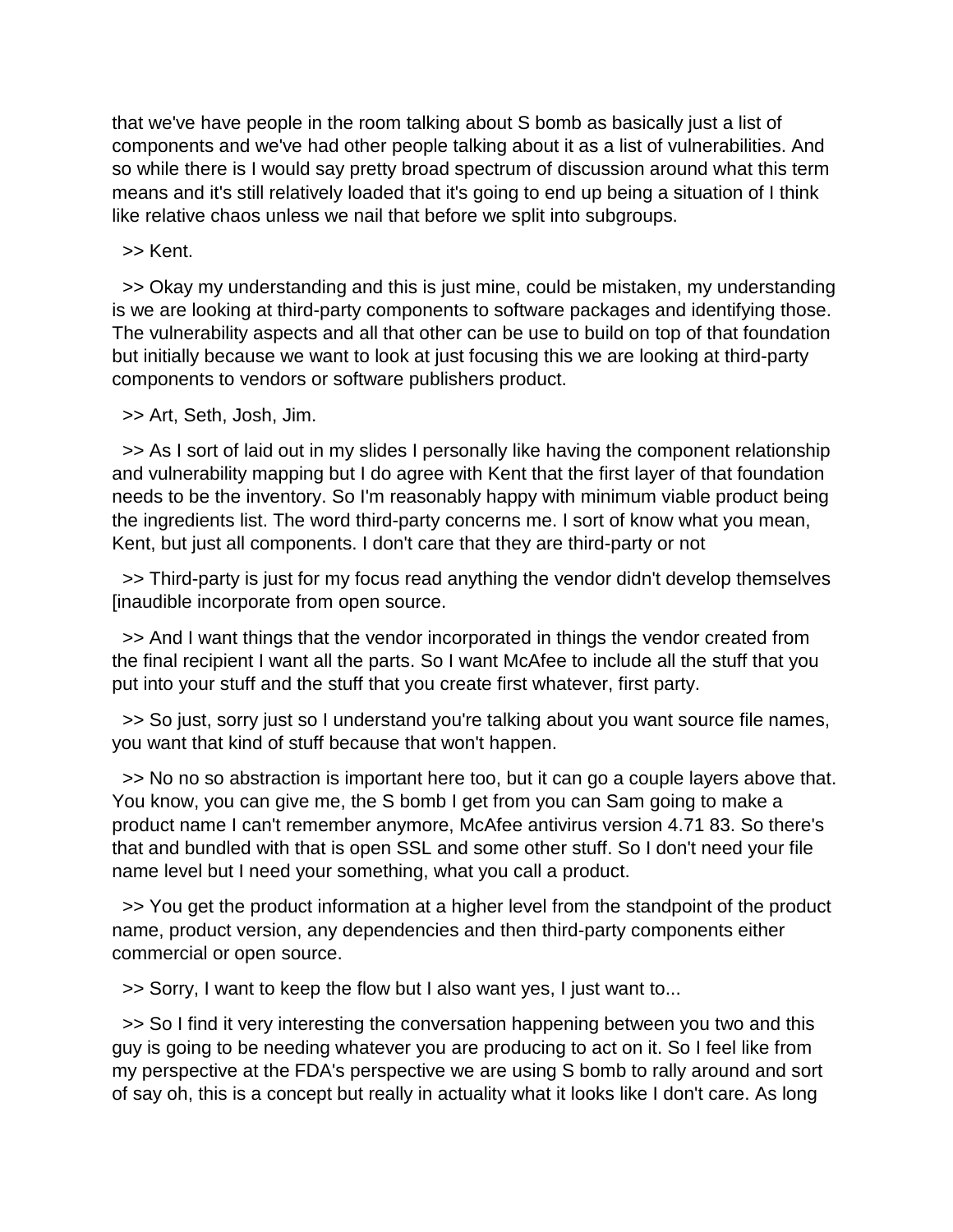as Jennings can use it. Jennings, do you know what you need right now at the moment? So that we can properly scope this or is it something that would come out during a pilot. My point is that is it something to be figured out or is it something we can define right now before we leave the room? Great.

 >> So that was the, we have the existing standards, we have the pilot, that will tell us what we can do today, or sorry, the reference implementation and then I agree with you that definitely from an awareness adoption perspective we are promoting awareness and adoption of but I think we did a good job or you guys did a good job of sort of saying well we are going to limit it to on premise software for now and that is something we can also add going forward. But I think the scoping is not going to be solved in the next 45 minutes. We still have spent the entire day sort of talking through what are the benefits and how could this work. I have got, what was my order there? Josh and Jim and then we will just go around.

[Inaudible voice off microphone]

- >> Regardless
- >> Well, for the today.

 >> I was going to, I think if you look at your according to the disclosure multistakeholder process we sort of naturally fell into time horizons so my instinct, and I've never seen this in yours before is Jim's strawman initial you know, draft of a threedimensional thing, my instinct is like a very quick turn of the crank that is useful as a platform for every other project could basically map the best practice in horizon one and then just what is the heat map of what people are actually able to do not theoretically able to do. And then we have the ring just outside of that is what, you make best practice common practice. So some of those tangible, and then maybe the aspirational stuff you call transparency 2.0. But let's do a capture of current, a capture with minimal effort and maximal reward what is just outside that. Because if we just look at what is, to your point, the scope could kill us if it is too big, right? You could easily under scope this thing, you could easily over scope this thing. We are both trying to future proof the thing and also make sure we don't take forever to get there because hospitals are actively being attacked. So I don't know if there is a way to do like a very quick project that enables the rest of the scope and use cases and exit criteria to be good. I don't know.

- >> We've got JC and then
- >> You missed me.
- >> Sorry, Jim

 >> I just want to be clear in the scope on top. I don't want to pick apart words, but it's more than software packages. And I think you captured devices already there, but it's not just a software packages, but devices.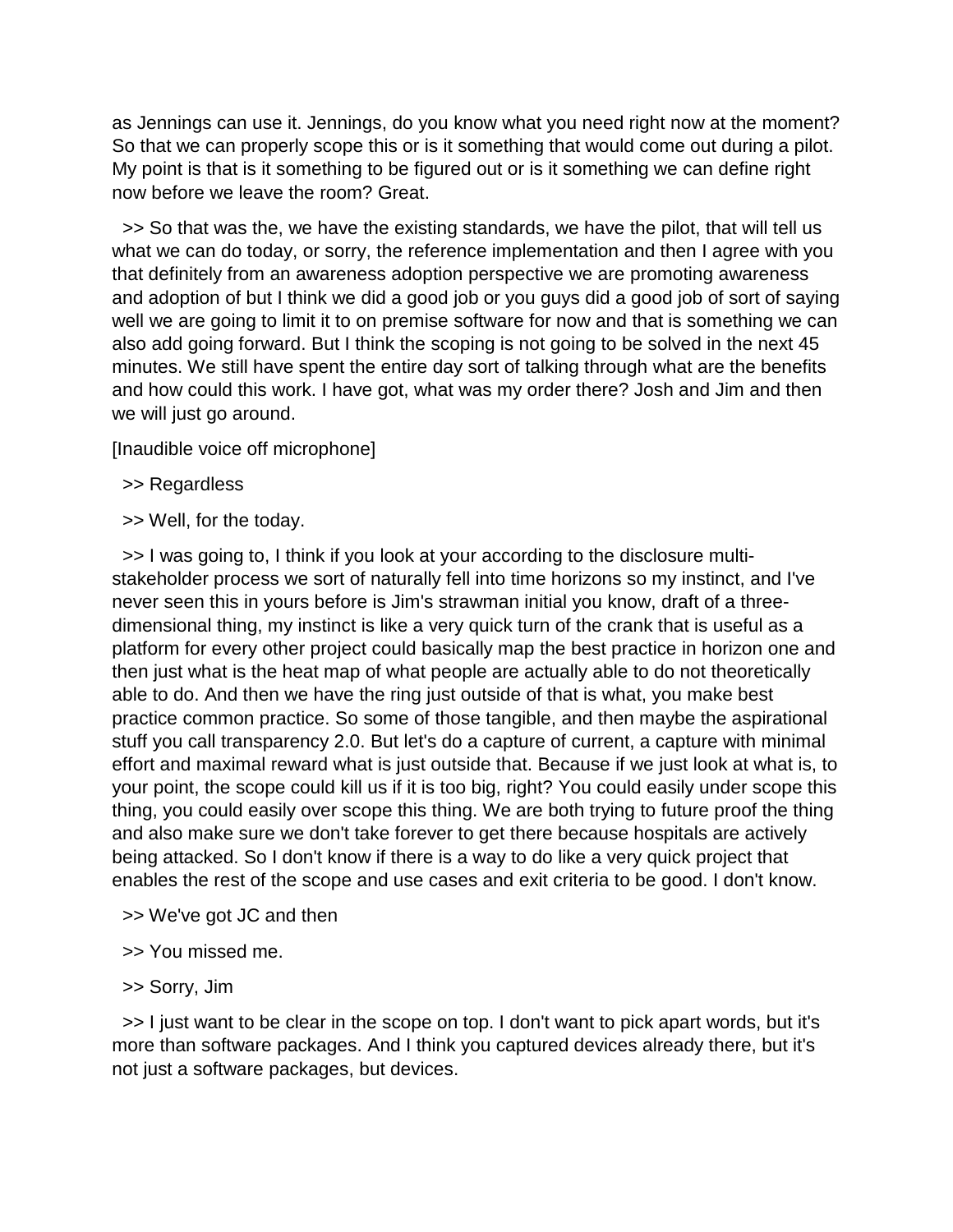>> This is why I'm going to strongly suggest that the working groups were going to actually be churning forward focus on that scoping and as we move forward we will be conflict that process. JC then Art.

 >> So ion channel has an open standard called the [CEVA] for what's in it and stuff about it. And nobody schema is going to be the be all end all but I was happy to share that with anyone so that people can knock the stuffing out of it and say well, what it's missing or what else would we need. Not even to use ours, but to say well, something that we would use what have this but it would also have this and like oh, that thing is completely unnecessary and why would anyone think this was useful or whatever. But I can just throw something in the ring to murder board and sometimes it's better not to start with a blank sheet of paper. So you know we can send that to you guys and you can take it apart and I'd love to hear what's awful about it.

 $\gt$  Art?

 >> I'd like to cling to some hope of a little bit of scope coming out of the ring here. This is maybe the last time I'll try it. We just got into, we must not down the rathole of what level of granularity, I was, Kent was sort of suggesting lines of source code and we asked the end-user what they would want, we're not going to solve that today understood, no argument there. But even to say we are only doing the list of ingredients and it is box product and that can include devices, even if we could agree on that, which I'm not sure we can but if we could do that today in the room we are a lot further off, down the road then otherwise. That's I guess I will put that as a proposal.

>> So we are going to have you repeat that.

 >> I will speak slowly. A proposed high-level scope is I'm just going to say box products to include devices. So services are out and what else did I just say?

>> A list of components.

>> Yes we stick to the list of ingredients, list of components and I will delay my wish for component relationship perhaps and vulnerability mapping. As add-ons. That's a proposal. I'm not saying done deal. So shoot at that

>> On that scoping, Jen, do you have a thought on that scoping?

 >> I have a question about the scope actually. It's very specific to this. Is there not going to be any discussion of how this is shared? It's just saying this is what a component list looks like? Because it seems like there's more to this. Because it's, I guess you're going to get that in the standards and how it's written, but, so if I understand what we're saying, we are just creating a format to create what has previously been called an S bomb. But we are not creating any way of sharing that or compiling that or any, I'm just asking because I've heard

>> So what does the action of transparency look like.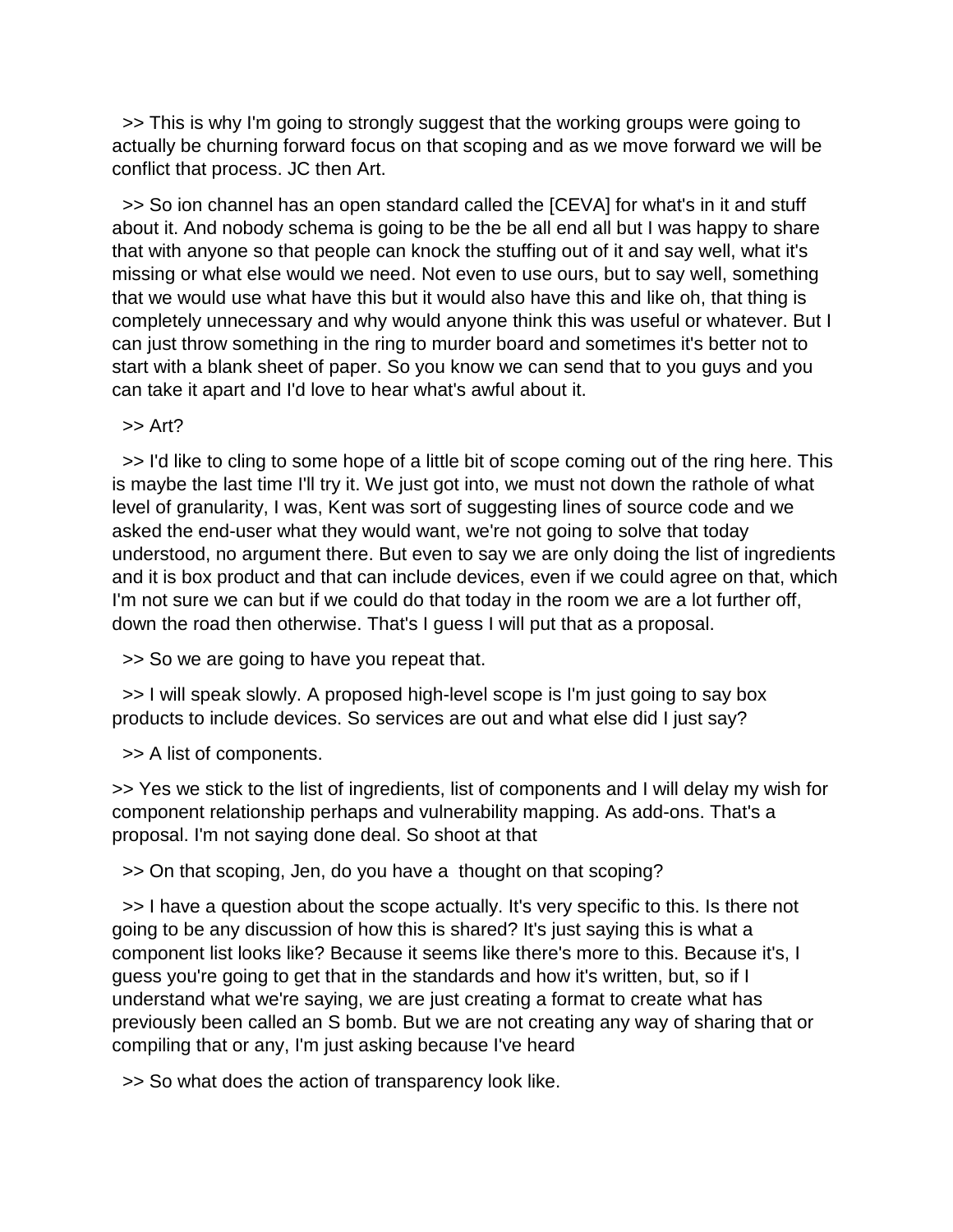>> Are we stopping at a template or is there going to be some process involved.

>> Great question. I think you want to have Kent, you got two fingers high there.

 >> Okay so part of what at least was thought about before this in some other forums was to have both a format and a suggested way that we could distribute this. The suggested way to distribute it would probably end up being a working group because there is some other pieces that sort of had to be brought into play to make that available. So that, thank you for bringing that up. That was one thing that we did want to try to think about from the standpoint of creating a working group around distribution of these and availability of these. Normally though, the intent of the box product is, this is incorporated in the box. So that bill of materials goes with the product and it's always there and it's always updated. When changes occur.

>> Jim, Bruce, Josh. Anyone else, and sorry. You keep doing this to me. Sorry.

 >> So, to Arts definition about the scope, but box products, in our cases they are going to be really big boxes. Okay

## [inaudible voice off microphone]

 >> But to answer what Seth was saying before, I agree with Jennings that we could, if we sit down for a day with a whiteboard we can get to the answer of what we want to do.

>> Jen?

 >> So I have two requests. One is that, can we get some like specificity of what we mean by a list of components, like is that just what's in it, is it just what version it is, is that, like just a little bit of specificity about what that means or like capture it as a question that needs to be answered by the working group. And then, that would be my second request, is that I get that we don't want to import a scope right now and that we want working groups to come up with them but maybe what we could do is look at Jim's slide and agree a set of questions that the working groups are all going to answer in their scoping so that we can make sure we are all at least scoping to the same requirements.

## >> Which slide of Jim's?

>> That one right there.

>> So all working groups should directly refer to that slide

 >> Maybe we could pull out some questions that come off it and capture the questions so that the scopes all address those questions.

>> Okay a start

 >> So sure some of them you've already discussed around things like is it devices or software, is it stuff that is on Prem or as a service and like you've already addressed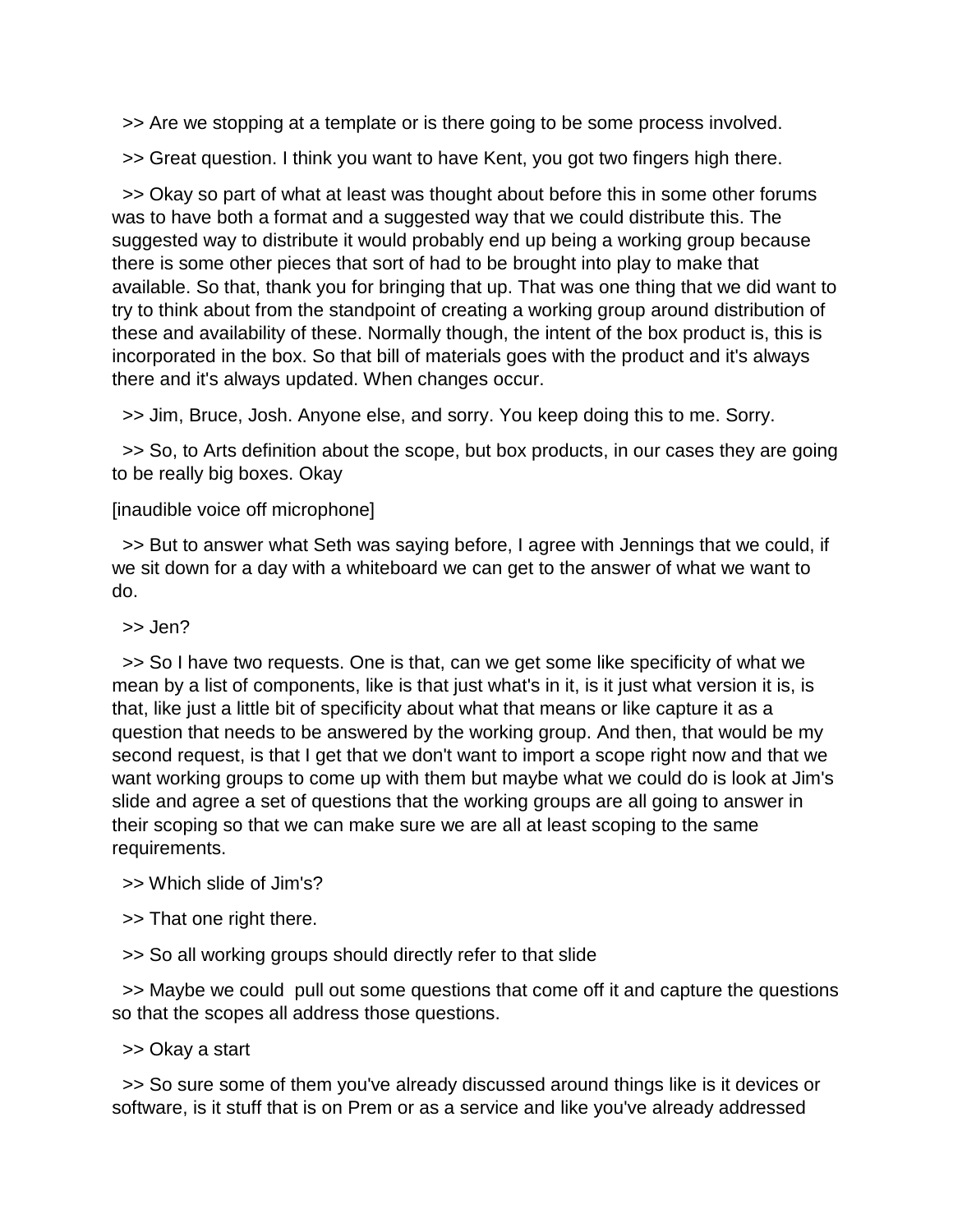some of those already. The time frames I think is a critical one. I think like what information is being shared. Like is it versions, is it known vulnerabilities, is it whether or not a thing is still supported. Like that seems like a pretty fundamental thing.

 >> You want us to go back to the discussion to resolve now what information should be shared?

 >> No. I'm not saying we need to answer those questions now I'm saying what I think would be a sensible idea is if this group agrees a group of questions that the working groups will then make sure are covered when they come to scope so that at least everybody is scoping on the same requirements.

 >> I think that's a great idea. We don't have a list of working groups yet but I think that's a great idea. We should come up with both of those. Josh has thoughts.

 >> I don't know if I was supposed to be next or not but I was trying to answer with this model a single sentence scope statement, now we are kind of changing it when we say boxed stuff, but if I were to say what I see happen pretty routinely in financial services on the part of some medical device makers it's all software components for the depth dimension, pretty routinely. It's component name major and minor version for the breadth one. Pretty consistently. And it is with each update pretty consistently. That is so if I were to heat map it instead of just talking about heat mapping it the heat map I see is that intersection as a common practice. So that could be a phase 1 scope. I didn't say the trio that you are expecting me to say for Josh Korman bingo.

>> Inaudible voice off microphone]

 >> Sorry, Josh, can you narrow that down to a single sentence we can see our notes anymore.

 >> If we only use the 3-D solution space which I told you I wanted to improve but the current heat map of common activity is all software components on the depth dimension, component name with major and minor version on the breadth continuum with each update. So that is the any update middle of that line for the time dimension. That is what I see as the most common behavior for current S bombs.

 >> And I want to go to Michelle and first we have Steve Lintner on the phone and Steve I'm sorry I did not see earlier.

 >> Actually I, it was like 15 or 20 minutes ago that I hit star one. So I think I may be well out of sync. I just, at the risk of taking what was referred to as the paternalistic perspective, I think the high-priority, and this is consistent with what somebody said, one of the user folks said, I think the most compelling scenario I have heard this morning was the person who said that he asks his suppliers to demonstrate that they have a software bill of materials for the software that they are delivering to him and if they don't then uses that as a negotiating point because he knows he's going to have additional risk and additional work to do downstream if he actually buys that software.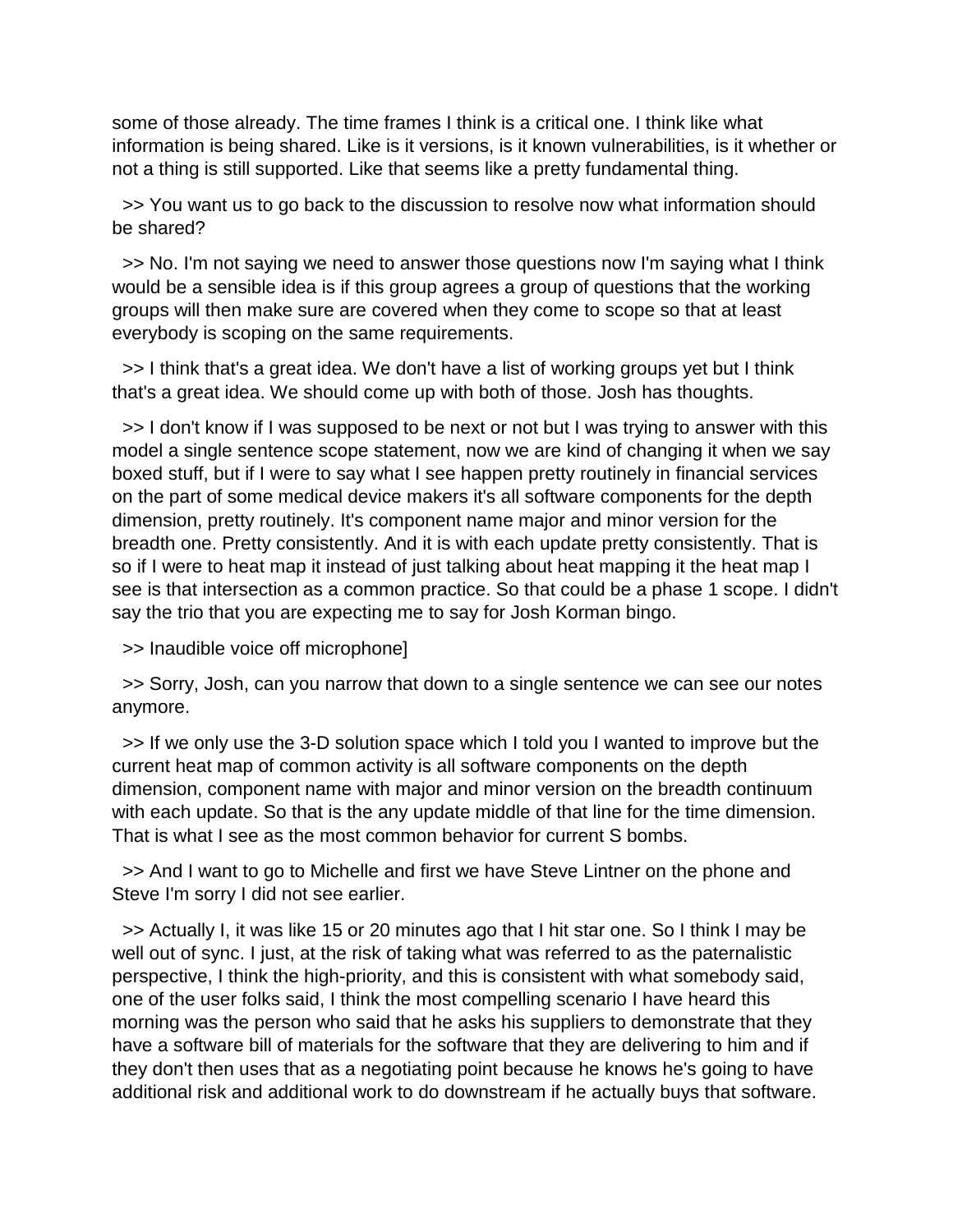And by the way, not buying it might be a pretty good idea. So I feel like it's a very compelling use case and scenario. Sort of beyond that, I get confused about what folks are actually going to do with a bill of materials if they have it. Maybe in some cases they can protect themselves. I think a pilot is a good thing to demonstrate the value of the bill of materials to the end-user community.

#### >> Thank you. Sunil?

 >> So Steve, that was Sunil who, made that comment in the me follow up with that. I sent Megan to your email address and diagram, I'm not sure if you can show it. So, sorry, the diagram I created for Megan was one that there is, imagine just for the sake of easier being able to see this a little easier, imagine just a two-dimensional diagram for a moment and that two-dimensional diagram will draw a box that basically represents what the vendor is willing to offer as it relates to some of these parameters. Okay. But then what the buyer wants is bigger than that. All right. The size of that box that the buyer wants represents our minimum risk tolerance for some system that we care about. And that box may be bigger if the impact or the criticality of the system that we are buying is of sufficient thresholds. So there is a certain box that represents the volume of how much we care. Okay. And in theory the vendor should exceed that. But oftentimes today they come short of it. So there's a smaller box in terms of what the vendor offers today that creates a concern for us because we do not have the information that we need as it relates to the software bill of materials and so on and so forth. So the difference between what the vendor offers and what we are asking for, that's the opportunity for us to drive concessions from the vendor as it relates to, since you can't meet our needs, this is what we want you to concede as far as the negotiations are concerned. Main thing I wanted to point out the was the size of the box that is expected from the buyer is really driven by our minimum set of expectations around what the impact of a system. So if there is a system that is truly, if it goes down our bank goes down. Then we're going to actually ask for a lot more, just because it is so important to us. We are going to want it in real-time with every possible attribute

>> There's a lot of context. Not all software is equal.

 >> That's right. So know that the variable set. I think to Josh's point about what is the minimum expectation he I think hit it right on. The minimum expectation is what he mentioned. Any update, major version, all software components. But know that from the standpoint of our risk tolerance for certain other types of applications it may be much greater than that. But you know at the same time we may say you know what this piece of software really doesn't affect us that much and we may want to have a smaller one. And so it is going to vary. But to Josh's point, that is a great minimum standard that we should start with. It's going to change.

>> Thank you. Michelle.

 >> I just want to go back to Josh's proposal. I agree those things are very important and actually I like this slide a lot. But if I want to come back to what we were discussing,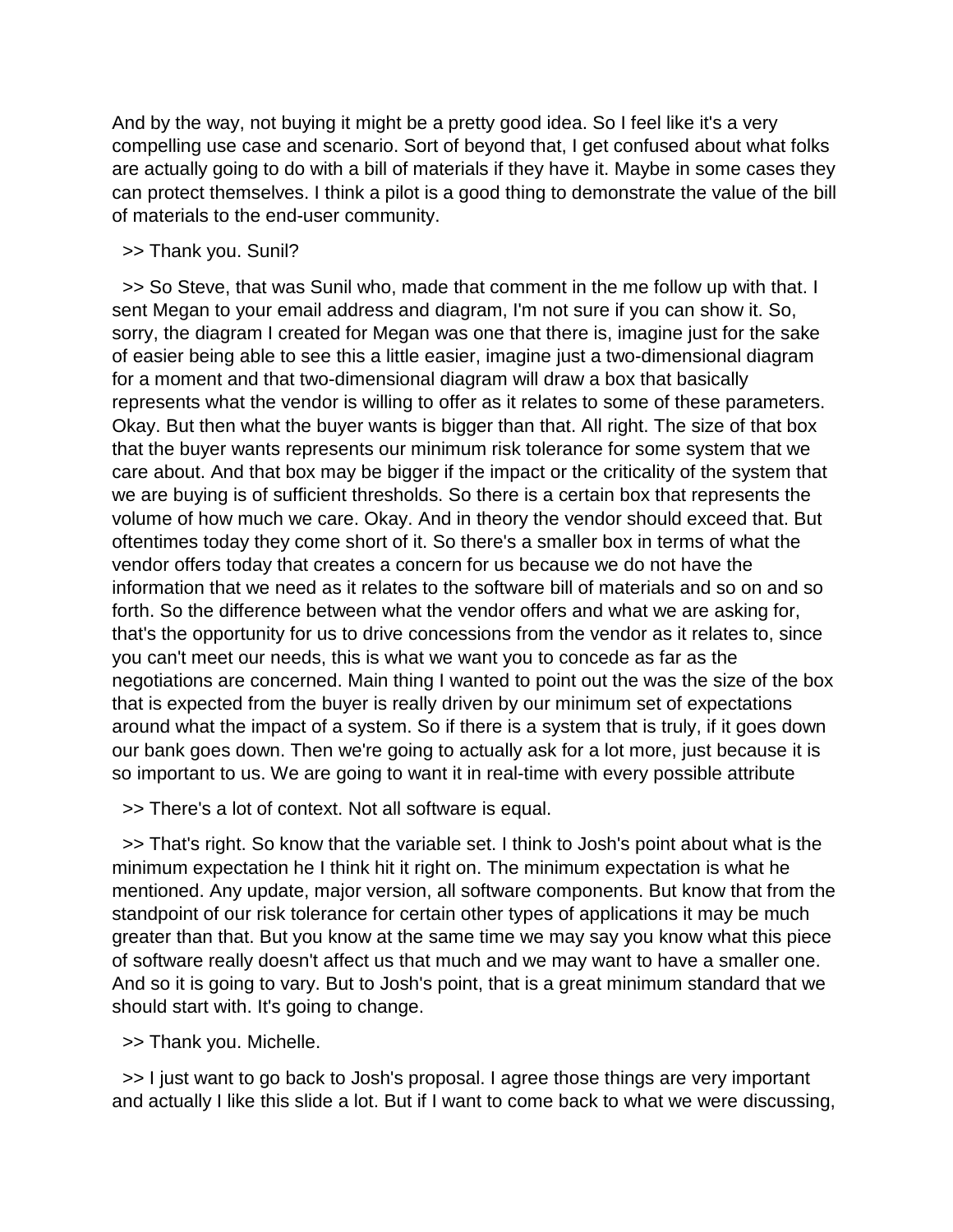which is the scope, I would caution against trying to incorporate time if we are just looking at a template and a method of delivery. Unless the time is how often you are delivering an updated S bomb for lack of another word, previously called S bomb. If we look at what the scope of any initial project would be, the depth and breadth, if you start bringing in how often you are going into patch, that often becomes a, you look confused.

 >> So, just the time seems to be coupled with the method of delivery. But on this chart it is, it is either in real-time is independent and everything else is coupled with this type of delivery. It is your slide. You can

 >> Is this the delivery of the patch or the delivery of the updated S bomb? Because I thought it was delivery of the patch.

[several voices]

>> Okay now I understand. Thank you.

 >> I'm confused because I thought the time was anytime the software itself was changed on the system which would then include the S bomb. So, at initial delivery at major update of the product, when it is patched, all of those are times when you are going to get new software and a new S bomb.

 >> So this is how often to update the S bomb, delivery of software, updates of software real-time. Fair interpretation? Happy? Yep. Which is to say are they going to be coupled or independent and I think that's an important thing to acknowledge, but from a scoping perspective may be something that a group would want to tackle, you know the 2.0 versus what we have today. Further concerns about scope? Bruce?

## [Inaudible voice off microphone]

 >> I was going to give up on components with in components which he calls relationships or something that I think we ought to keep that one, and that's based on our experience in building these things internally because sometimes you'll see that a component like log [4J] is putting itself in the product and sometimes you find out that it's inside something else and if you just say log for Jay you don't know that it needs to be updated multiple times or not at all because the component, when it already went in and figured out that it wasn't exploitable or something like that.

 >> Yes I mean at this point a full transitive dependency tree is something you can have pretty easily if you are in a CICD pipeline and you have a platform behind it. It's like a solved problem now.

 >> Should we leave that as a potentially included. Excellent. I want to go back to the list of ways that we are going to tackle this. And again the way we think about working groups is, this is the tentative, this is the initial approach. Folks can say hey I'm we thought we would go, do work on this but it turns that we don't want to. We are too busy. People may come in three weeks from now and say before the next meeting, and say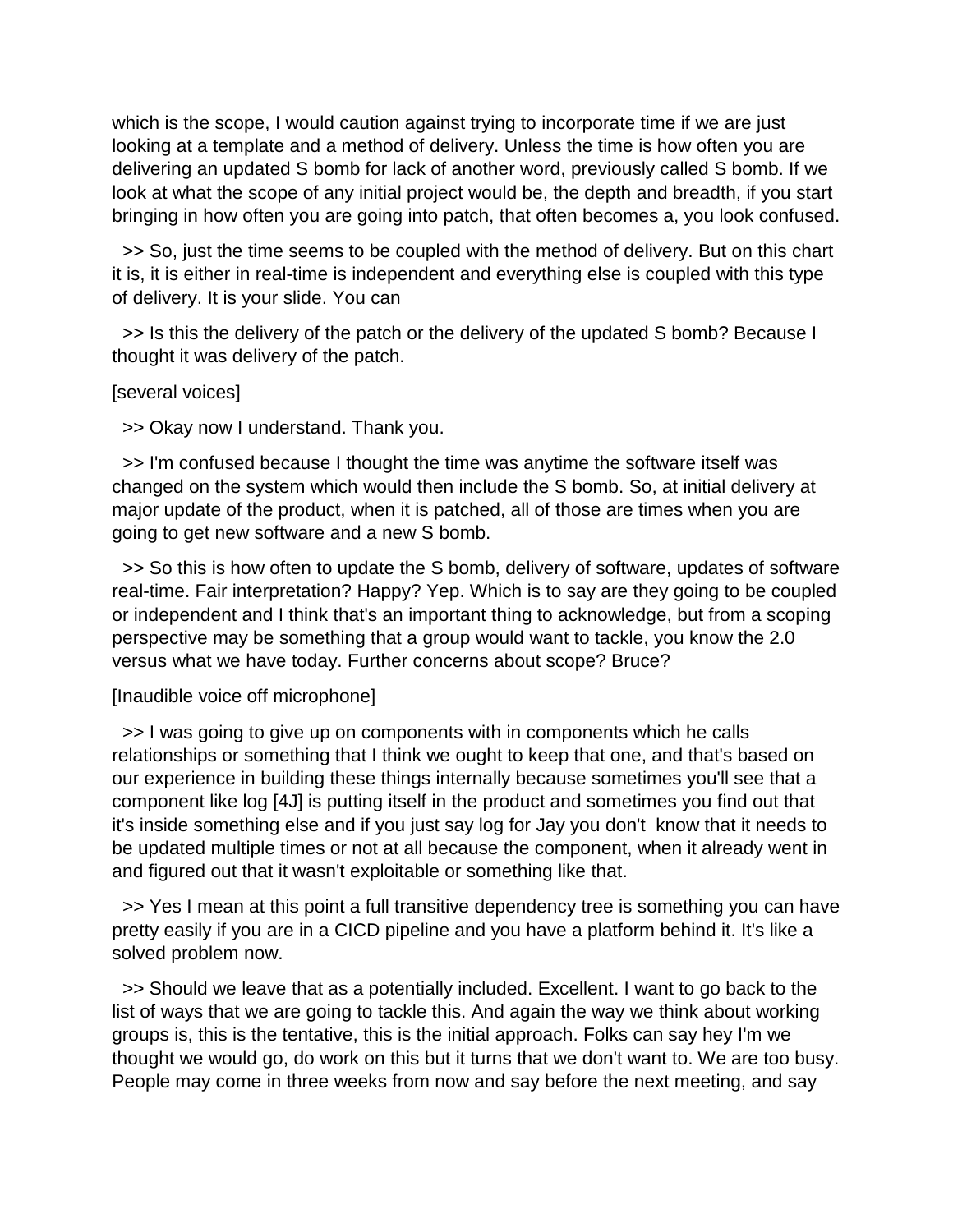we think this is an issue. So this is not definitive. We are not bound to this but it is how we can start getting our feet under us on this particular topic. Katie?

>> Can we go back to the slide before this?

>> Yes. The notes. Do we have the list of vendors?

[Several background voices]

>> Sorry yes?

 >> Well because I have a question about it. Okay so those are the working groups. Awareness and adoption, is that working group, because I knew that it was, that working group, I knew what that was for during the CBE multi-stakeholder. But what is that working group for in this context? I don't understand.

>> Kent do you have a thought

 >> Yeah my thought is like hers it's a little confusing especially if you are doing a standards review and trying to map the best practices is in a different working group that's part of the standards aspect. So awareness and adoption might be a review of what is actually occurring today with the various formats and options that we have

 >> So it was my attempt to try to capture Tom's approach, which is let's have a slightly bigger tent than just the folks who are in the room. The emphasis on understanding lessons learned today from what's been going on, and this was, some folks made the point of you know, people like Sunil have been doing this for a while. Mapping Katie's question about existing costs. Other questions about trying to map existing benefits. Capturing that in the single working group as a catchall for these issues. I'm more than happy to pull those back out.

 >> Okay, well then I mean if that is what the awareness and adoption working group is for I think that an additional bullet point should be the attempt to determine whether or not this will actually help people become more secure Based on some of what's, the survey of what is occurring today and existing costs. When I look, there was a recent study it was Kenna security did a study in 2017 that looked at patch strategies, remediation strategies. So, looking at two factors of coverage and efficiency, basically you'd obviously want in an ideal scenario you want hundred percent coverage of applying known patches and 100% efficiency. You know. But they looked at it prioritization based on [CVSS] score and then they looked at prioritization based on just targeting vulnerabilities for the biggest vendors. And they found that actually using a random, random just rolling the dice on which vulnerabilities to patch ended up being as efficient as just a strategy of patching, you know, maybe CVSS score of seven and above or something like that. So the whole point if that's what awareness and adoption is we should be examining the question of will this make a difference. Will this actually make people more secure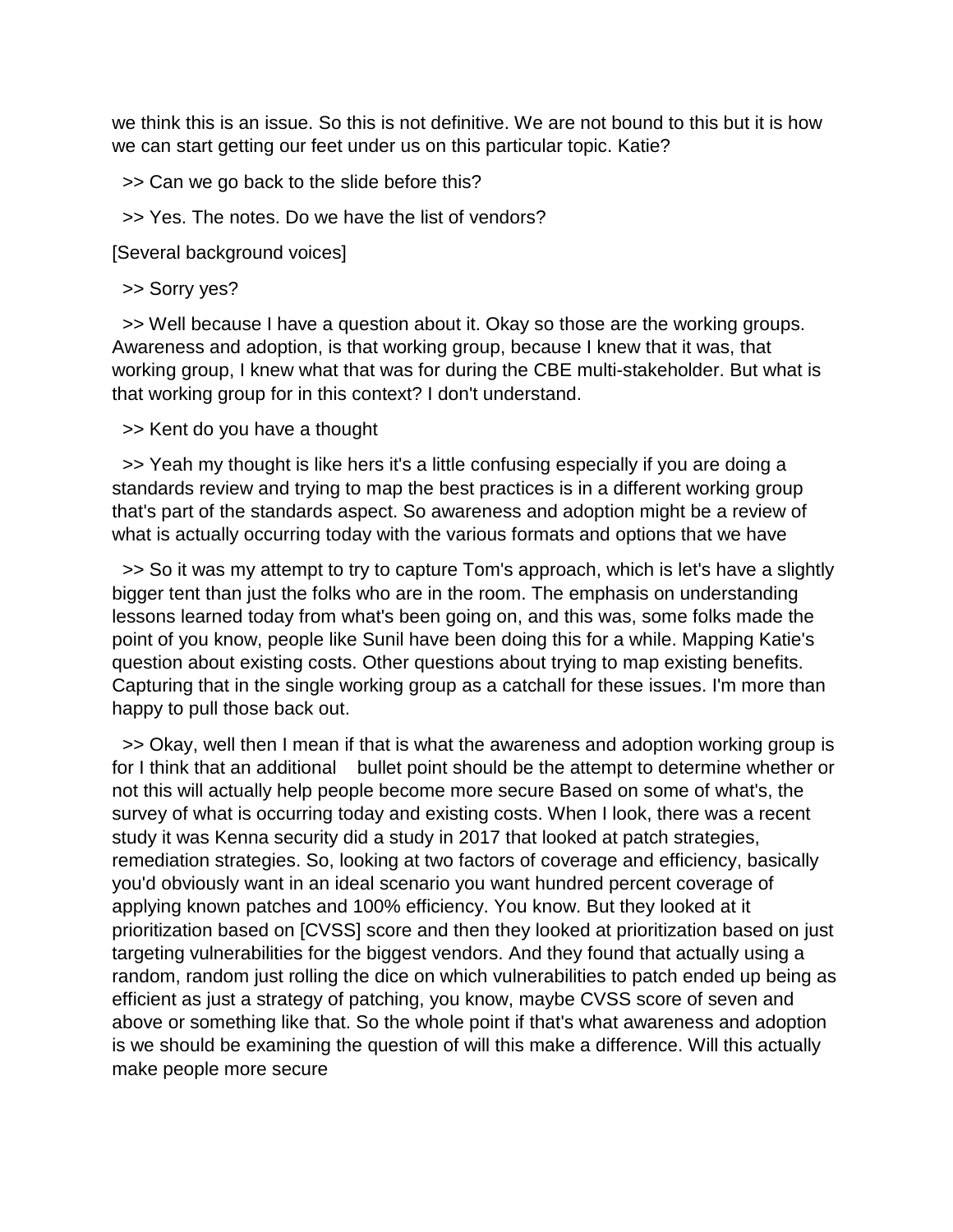>> No, I think that Mike [Vareko's] work on showing that patching is a function of using either a companies special sauce or just exploit in the wild is the best option. Don't want to devolve to a patch a strategy question. Yes?

 >> That same study shows that if by known vulnerability in either [meta-sploit] or SPDD was 30 times to be exploited

>> How dare you.

 >> Just proving all the great service that that free open-source project in [exploit] provides but efficacy totally matters and I think that's part of what, I mean, Tom left the room, the awareness and adoption discussions per FSI [sacker] per sector is to see which value is being derived from the experimentation or which concerns there are but also to your point, the FAQ so we make sure we are getting past the superficial stuff.

>> Jen?

 >> Just trying to recap something that I think I heard, which is that on the awareness and adoption question that while you were trying to get what Tom had been talking about about how do we actually drive future adoption and make it easy for people who don't necessarily like naturally get it and all that kind of stuff, which I think is a really great goal, but what I'm hearing from people in the room is that that's a premature concern for where the project is right now given the other working groups. And the things that you were talking to and other people and are more talking to as being benefits that we could do right now is much more about capturing case studies it sounds like of people who are doing it today. So maybe to create a little bit of clarity and get rid of some of the confusion we just rename the group to being something like a case study group and it's much more about capturing the benefits of what people are seeing today if they are seeing benefits what the hurdles have been and all that kind of stuff.

>> Great. I like it. Yes?

 >> I just want to say that I like the fact that we are scoping it to or it seems like it is a fact that we are scoping it to the list of components and not the warning labels partly because my sense of my own experience with the NVD stuff is probably the reason why CBEs are hard to use because the CPEs are really hard to map to anything useful. And since we've already heard that CPEs, two software components are linked in with SPDX, if we solve that problem then we have done something which I think makes NVD more useful.

 >> Great. Bruce you have a microphone on. I can't tell if I've been ignoring you for a while.

 >> Yes I just want to make an editorial comment about surveys right now. And I'm not saying this to be difficult or anything, but you know, throughout American history in terms of regulating behavior whether it be through industry adopted regulations or I should call it self-regulation or through government regulations, people have tried to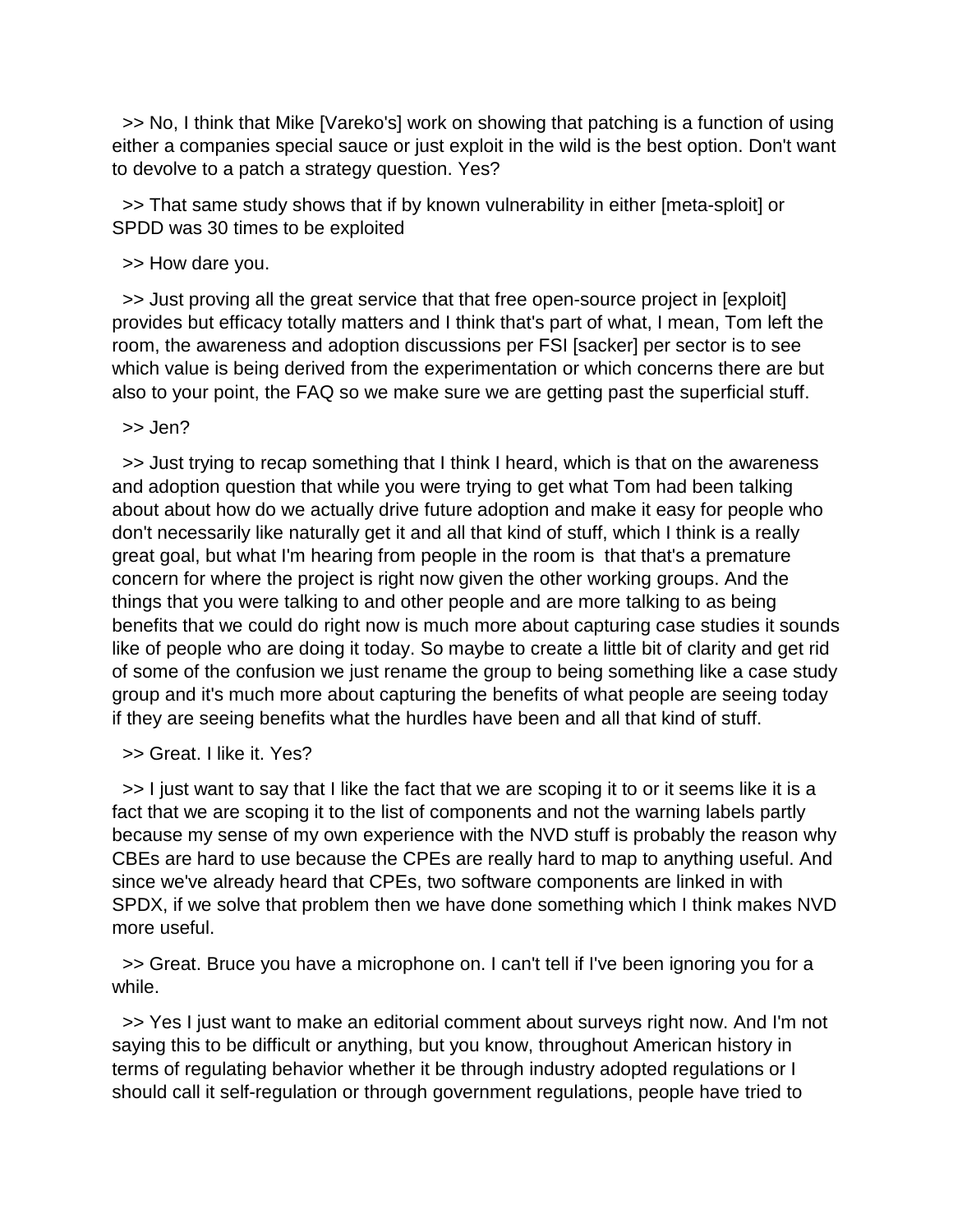play off two sets of costs. One is social costs against kind of the cost of implement in the technology or something like that. And you know, that was done, use the example earlier today, seatbelts, auto manufacturers talked about the cost of implementing them and the impact it would have on the ability of people to buy cars and all these things and ultimately that was just a way of avoiding doing the ethical thing. And I really want to stress that this isn't something we are going to be able to prove the value of early on in this. People didn't even know what S Bomb is an people patch poorly right now. So this is about trying to change how people do things and change the awareness around information security and practices. And frankly I will speak from experience ramping up security programs at hospitals. It's messy it's ugly and we spend a lot of money that's wasted initially because I'm trying to change a lot of behaviors and things. It's not efficient and it gets efficient over time. And so as we talk about that I'm not opposed to doing surveys and things and looking at current state and looking at metrics but let's acknowledge this is a long game, so to speak. This is not something that's going to take effect in six months.

 >> Excellent. So we have 11 minutes left. First I want to make sure that if there is anyone who's watching or on the phone please do chime in. We are going to make sure that we capture it. I'd like a couple more quick comments on working groups. It will be your last chance to throw something on the board and we are going to sort of see if there are folks in the room who want to take a leadership position and then we are going to talk briefly about moving forward in terms of timing and scheduling and all that fun logistical stuff. Seth?

 >> Kind of a working group but not within this group I just want to make a shameless plug for the healthcare sector coordinating councils newly announced S Bomb effort, that is healthcare specific. That is healthcare sector specific. So we don't want to, to Josh's earlier point that we want to make sure that that has sufficient informative focus in there that it doesn't miss broader opportunities and just focusing on healthcare. One of the things that we didn't talk about in here that pertains to healthcare gets back to our boxed example is does EHR fall into that category pits of those are the kind of things we don't want to miss out of studying this group just because of the folks that we have that are willing that would get captured in healthcare but will not be talked about in this group necessarily.

 >> Thank you. And I think that de-conflict and collaboration is something we can work through to make sure there's productive work going on but we are not duplicating anything. Art?

 >> So, sorry, so case studies, proposed notional working groups, case studies, what's going on today, there are some examples we've heard today about what people are doing something and it's working, gathering more participants. Okay. Standards review, what standards exist today?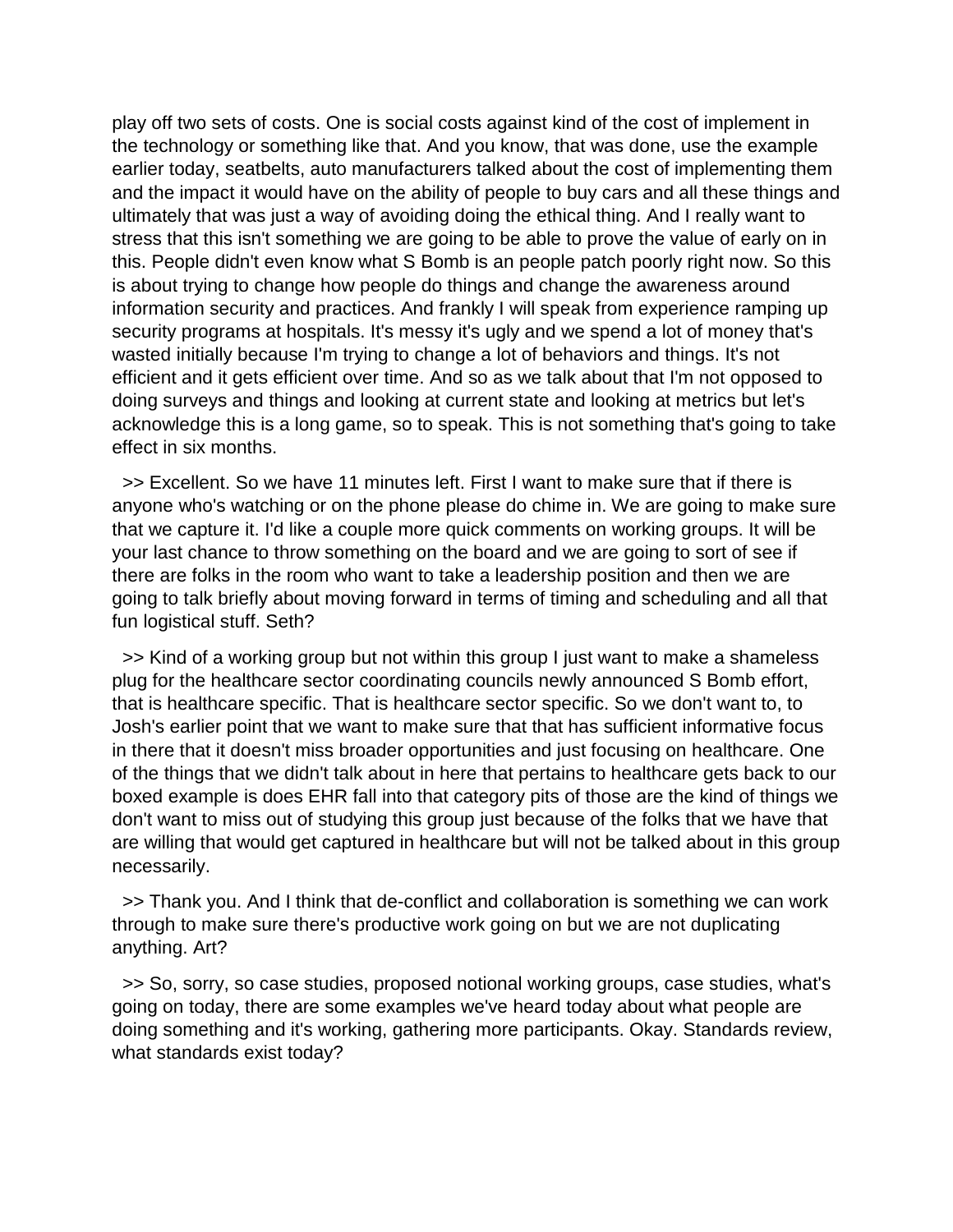>> And Kent, is the goal here to see if we can sort of lay out here's how this can be done with what we have today? Okay, so standards review

 >> And feasibility. I think I would propose another working group where it might replace the transparency one and I will call this the scope working group. So I still like the idea of having a little bit of consensus today at a high level, but there could be more thought about scope. We haven't got the granularity level yet. We haven't got the size of the box, the 3-D box. There have been like five different discussions about what size the box should be so a scope working group could at least propose some things and maybe where a boundary line is between feasible and what the stages of time you talked about earlier. And that might incorporate the transparency 2.01

 >> Scope for today and tomorrow as a Disneyland-esque name? I don't want to lose the thoughts that came out today, which is there are some complexities. But keep going I'm sorry.

 >> Basically that's it I think I would maybe call it a scope working group and the way I'm thinking about it transparency 2.0 would be part of that. Again, just talking out loud.

## >> Great, Michelle?

 >> Thank you for putting that on the board now because I've been trying to actually get a scope working group on their but I keep talking about but I would actually add scope and goals because what happens is after working in standards for the numbers of years I have people conflate goals and scopes all the time. So if you have them both in one working group they can kind of separate them out where they belong. So you have a scope and a goal coming out of the same group of people I think would be really important.

## >> All right. Josh?

 >> Since Seth's actions are going to impact my business sooner than probably this working group will and since several people have flags and operational challenges like residuals or people expecting a clean bill of health, could we maybe nest under the case studies it's not just case studies but also like a running list of concerns? And in some sides you get triaging and FAQ like oh I understand your concern and here's an answer for it and some of it would be here's a concern we don't have an answer for but I don't know how to label that one. I don't want to wait until phase 3 of this to actually solve real-time problems.

 >> We did have the thought of having a challenges and external concerns working group, which was looking at edge cases and some of the problems that we are going to sort of come up with, which may be similar to what you are looking for. It could be incorporated into one of those.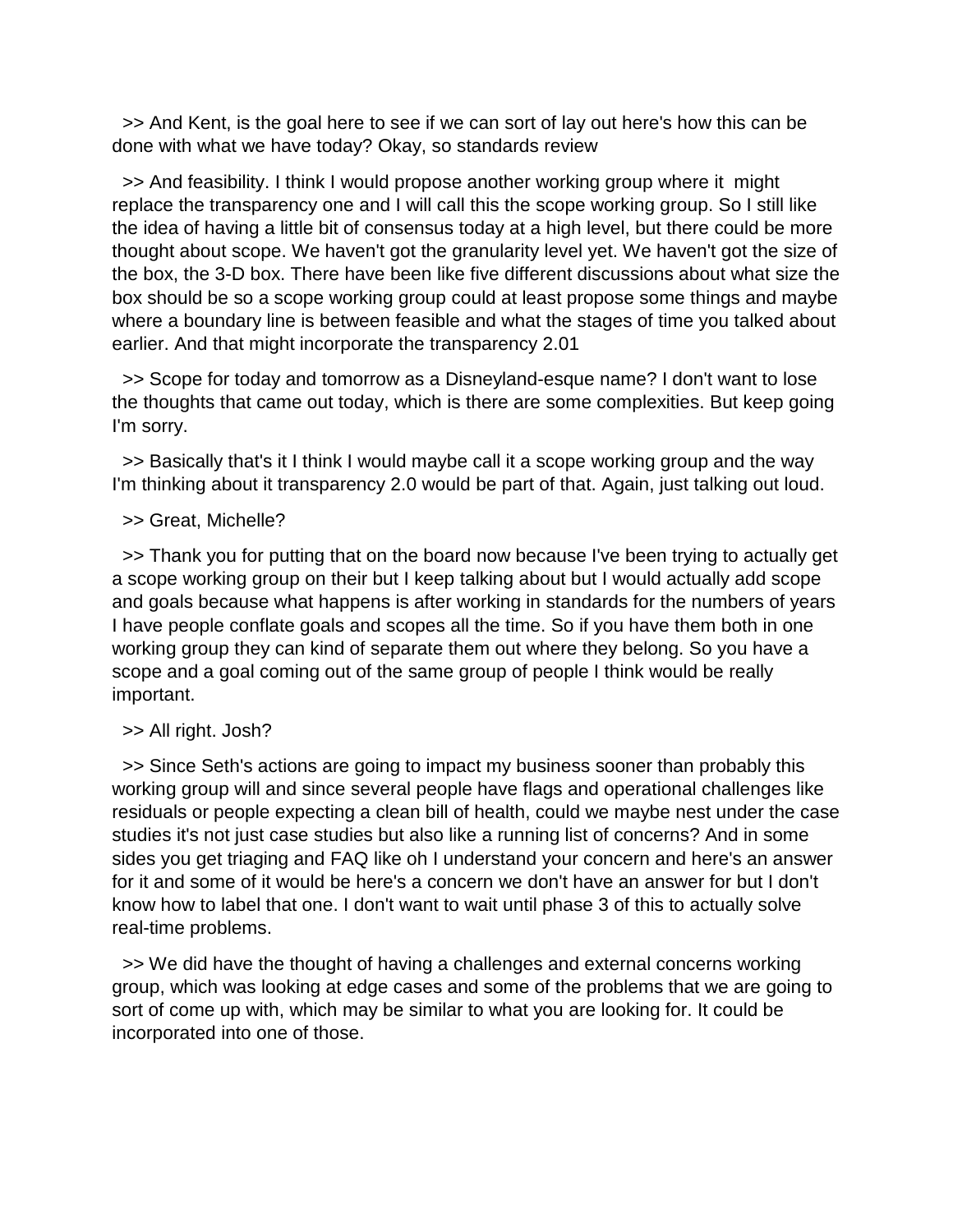>> In part does that fit into the scope issue of sort of the possible how to address future concerns and complexities? Where does that issue fit, something that's been on the table all day? The concerns that should be addressed.

>> In the transparency to 2.0 because edge cases might drive too much

>> Katie?

 >> It seems like scope and goals is going to read the other working groups because everybody's going to want to be involved in scope and goals. So maybe that is literally the only thing we do as next step just as a suggestion.

>> Does anyone want to do things other than scope and goals?

[Several background voices]

 >> I do see what she's saying. If we are going to have a scope for all these things you kind of have to define and it's not that the other things can't start, but the scope and goals one needs to happen soon and be done soon doesn't it?

 >> Yes I think that should certainly be a priority. I know for a fact that there are people in this room who want to do work now.

>> We are going to do work now. Let's just be very clear about it

 >> You can use scope and goals to have a very productive discussion but I'm not convinced that scope is something that unless it is a high level it's going to depend on what we have, the tools if you want to do it today, or how you want to talk brings through in the future or gathering data. I feel these are all separate enough activities but if you think that they should all be conditional and we shouldn't move forward on any of them, suggest it.

 >> Well I don't think it's, I don't think it is necessarily conditional I just think that it's going to be a little bit inefficient. Perhaps the case studies could be done in parallel of surveying what's going on right now but that would then inform the scope and goals right? I think may be a bullet point to add under scope and goals of what would be covered would be anti-goals, to making sure that whatever it is that gets created doesn't do certain things. And then the last thing that I would suggest going under scope and goals would be frequency and that is going to be actually quite important. The frequency of doing whatever it is that ends up being scope.

 >> So we have three minutes left. We have the folks who are going to do the standards and rebuilding we have our leaders there. Katie would you like to be one of the people behind the scope issues, scope and goals?

>> Sure.

>> Is there anyone else who would like to be the coach or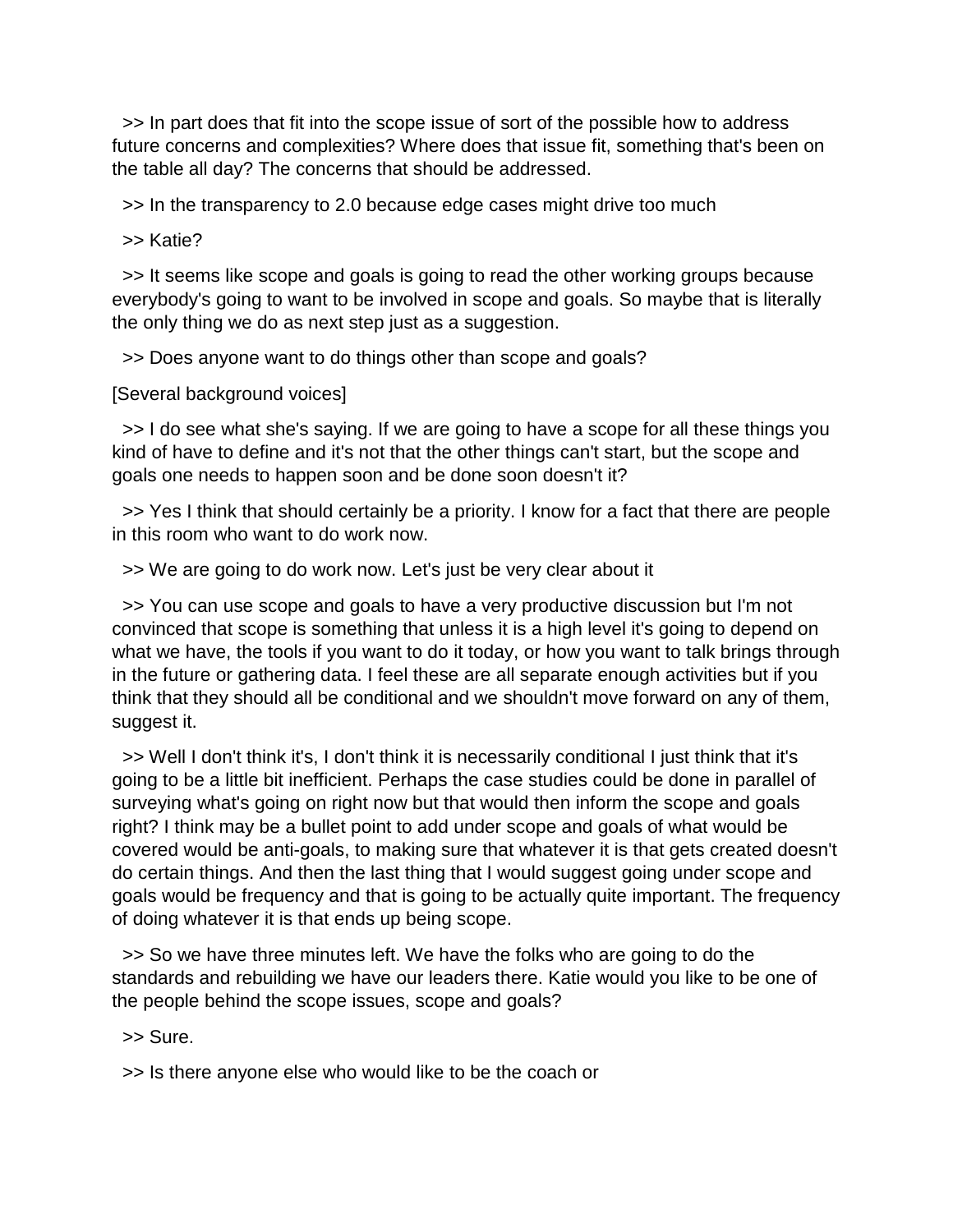>> Oh no, you said behind. I was listening to you. Nine mean, here's the thing, I definitely would want to be involved in that one.

 >> So forgive me, going to cut you off. I'm looking for folks folks in this room don't have the time and bandwidth to be volunteering to be cochairs that's okay. Is there anyone who would like to volunteer to be a cochair of case studies, medical device pilot, scope and goals?

>> Medical device

>> I was going to say [inaudible]

>> Michelle, Jennings, anyone else? Case studies? Josh, Jim

>> I will go in on medical devices with Jennings.

 >> Fantastic. Anyone else for case studies? We will find that. We are running perilously close to penalty time. Can you pull up NTIA slides?

 >> Point of order. Just as logistics going forward, in past NTIA multi-stakeholder processes we have had a mailing list that you can then send various information to so that folks could have these kinds of quick conversations we organize, but we organize we create the lists for the individual working groups themselves and whatever mechanism we are going to use to coordinate. So, is that the process we are going to use now, and if so

>> That is the process we are going to use now.

 >> If so then some of the conversations about the initial working group setups can also happen on the major mailing list.

 >> Yes, that is the plan What I wanted to do in the last minute is to say this is something you want to make sure we can continue the conversation moving rather than scheduling things ad hoc so the next in-person meeting we currently have reserved to be right here, November 6. Before that we will have a virtual meeting the week of September 17, sometime that week. We will be publicizing this, so if there are things going on that week that we absolutely should not conflict with, obviously this is a group of illustrious important people. Nobody is going to be free all the time. But we will try to schedule something for that week. That will be slide share, conference call, probably three hours-ish long. We will see how short we can make it. We have another virtual meeting after the holidays, another in person meeting in the spring. If people say no, we would like a different schedule than this, or you would like to meet in person not in DC we can talk about it. This is something that we want to go where stakeholders are. We want to make this as useful and as productive as possible. But we also want to make sure that we keep moving forward from a progress perspective. So we are going to send out a summary of this, the slides, the description of the working groups, going to reach out to some people who did some of the talking to do the initial refining. Once we build up the consensus, each group will sort of further refine their own mission. But we